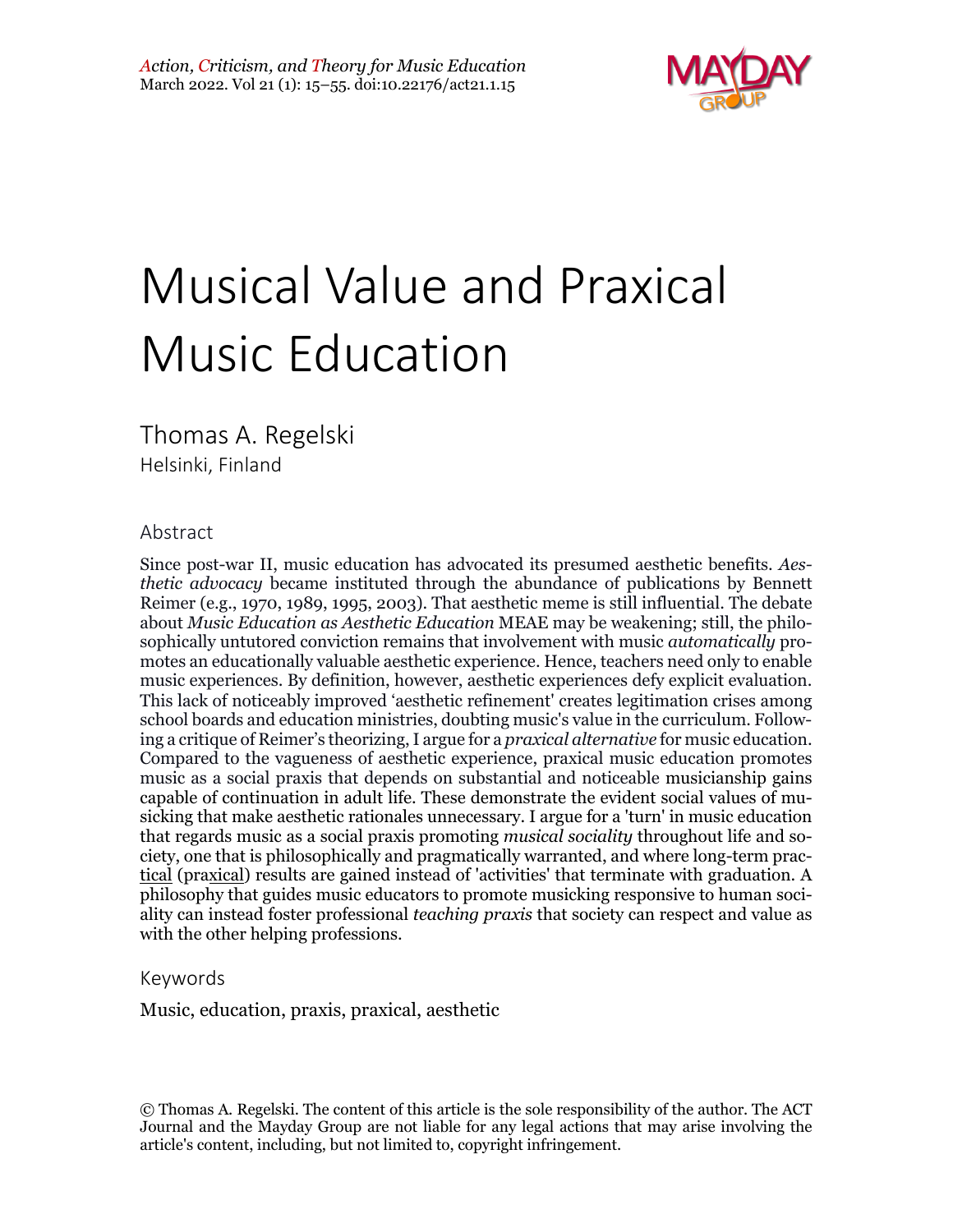n 1999, *The Housewright Symposium on the Future of Music Education* was held at Florida State University. It resulted in a publication, *Vision 2020* (ed. C. Madsen) that included papers by six invited "illuminati" (as NAfME described them) to expound on the future of music education. One of those, Bennett Reimer, chose also to ask for short inputs from three philosophers on the topic of "Why do Humans Value Music?" to inform his response for the published document: Anthony Palmer, Wayne Bowman, and yours truly. Unfortunately, I didn't recognize any of my input in his submitted report. Nonetheless, my short contribution was published in the *Philosophy of Music Education Review*<sup>1</sup> 2002 along with the contributions of the other two. I

It is fair to wonder whether the 2020 publication resulted in significant change. But in the spirit of continuing that positive vision for progress, the following expands my original short essay (Regelski 2002). The present aim, then, is to update the topics of *musical value* and *praxical2 music education* in consideration of growing interest in music education since the mid-1990s premised on Aristotle's philosophical account of praxis,3 a philosophical (and ethical) foundation considerably different than, and at odds with, the music education as aesthetic education advocacy rationale customary among the professoriate in 2000. It lingers *today among in-service teachers who inherited it and, lacking an alternative, continue to rely on the assumption that student benefits from music are foremost aesthetic despite whatever else they claim.* This persistent aesthetic rationale for school music naively supposes that *music exists to elicit aesthetic responses* according to the "aesthetic theory of art" and that students benefit aesthetically from mere contact with music in schools (e.g., just by putting on concerts or singing childhood tunes in class).In fact, however, each music discipline has its own theory of art and music based on empirical and other scientific criteria, e.g., sociology of music, ethnomusicology, music therapy, anthropology, and so on. Yet music education has persisted in relying on a specious aesthetic philosophy of music that, if ever relevant, was suited only to the 17th–18th centuries, where it served the 'classy' aspirations of the rising nouveau riche merchant middle class. This period invented the concept of the "fine arts," as opposed to the artistry of artisans. "Crafts" have, then, only recently begun to make their way into "art museums."

An aesthetic *advocacy* (i.e., "aesthetic education") based on the outdated aesthetic theory of art and music has been widely accepted for well over a half-century by unsuspecting music (and art) teachers and professors uninformed about aesthetics as the basis for why, what, and how they teach; the tacit mindset influences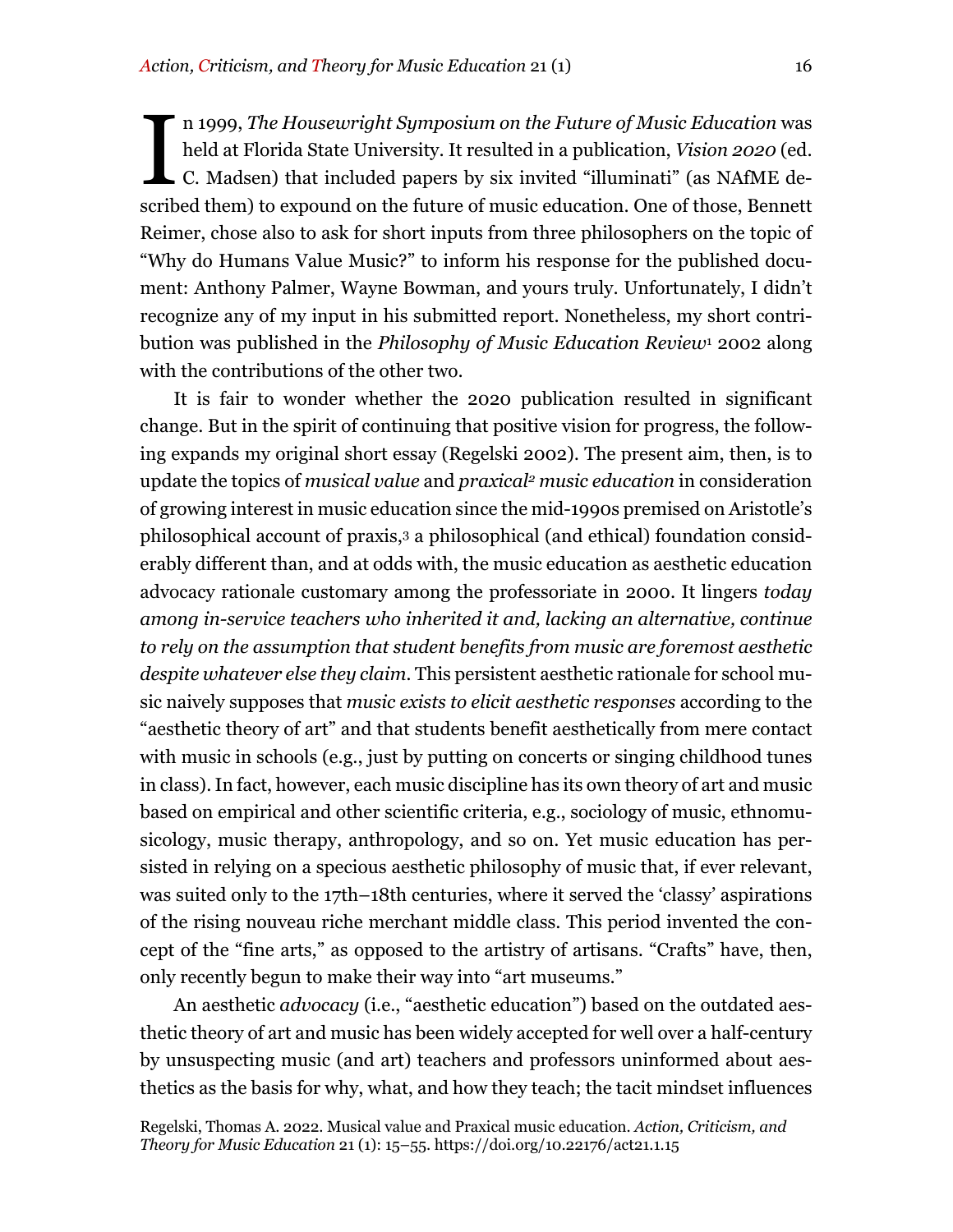untold numbers of school music teachers to this day. The present essay aims to inform music education students and their professors who, un- or under-informed about the problems of subscribing to an aesthetic rationale and advocacy for music education, continue to sustain it as the traditionally validated purpose of school music—those who continue to assume that mere exposure to music, in classes and ensembles, is somehow aesthetically beneficial, and that such claimed benefits warrant the inclusion of music instruction in schooling. This reliance on, in effect, an inherited aesthetic paradigm continues among teachers, despite some change away from aesthetic language in Vision 2020 and recent philosophy—little of which, if any, they ever read.

The ease of accepting high-minded, noble sounding aesthetic assumptions and intuitions is easier for beginning teachers than the philosophical thinking needed to forge a pragmatic and praxical curriculum and the materials and pedagogies needed to mount it. The institutional inheritance of aesthetic education carries on in practice, often heedless of Ivory Tower philosophizing disclaiming it. Change is slow, especially when challenging the status quo. Commitment to this paradigm may explain why Bennett Reimer, the leading advocate of what was then called "Music Education as Aesthetic Education" (MEAE), did not reflect my contribution in his Vision 2020 report. As the most popular and prolific advocate of MEAE, it is likely that Reimer found little in my original short essay advocating music as a social praxis that he could or wanted to include in that report. It is important, then, that some of his main arguments should be directly addressed and critiqued and put behind us before proceeding to my account of the praxical alternative. Despite the waning of MEAE in the literature of music education, its backbeat goes on.

#### Reimer's Advocacy of Aesthetics of Feeling

While advocates and philosophers appear on the surface to be doing the same thing, they are not the same at all. Advocacy is by nature a political undertaking, not a philosophical one. (Bowman and Frega 2012, 30, n. 18)

Reimer's aesthetic account of music and music education in books (1970, 1989, 2003) and plentiful articles have been a major source of aesthetic advocacy of the value of music as *offering unconsummated, presentational symbols expressive of the patterns and forms of feeling* (2003, 87–101). His first edition (1970) was arguably a useful prod against taking musical value for granted. Yet, by the third edition, his championing of the aesthetic value of music and music education was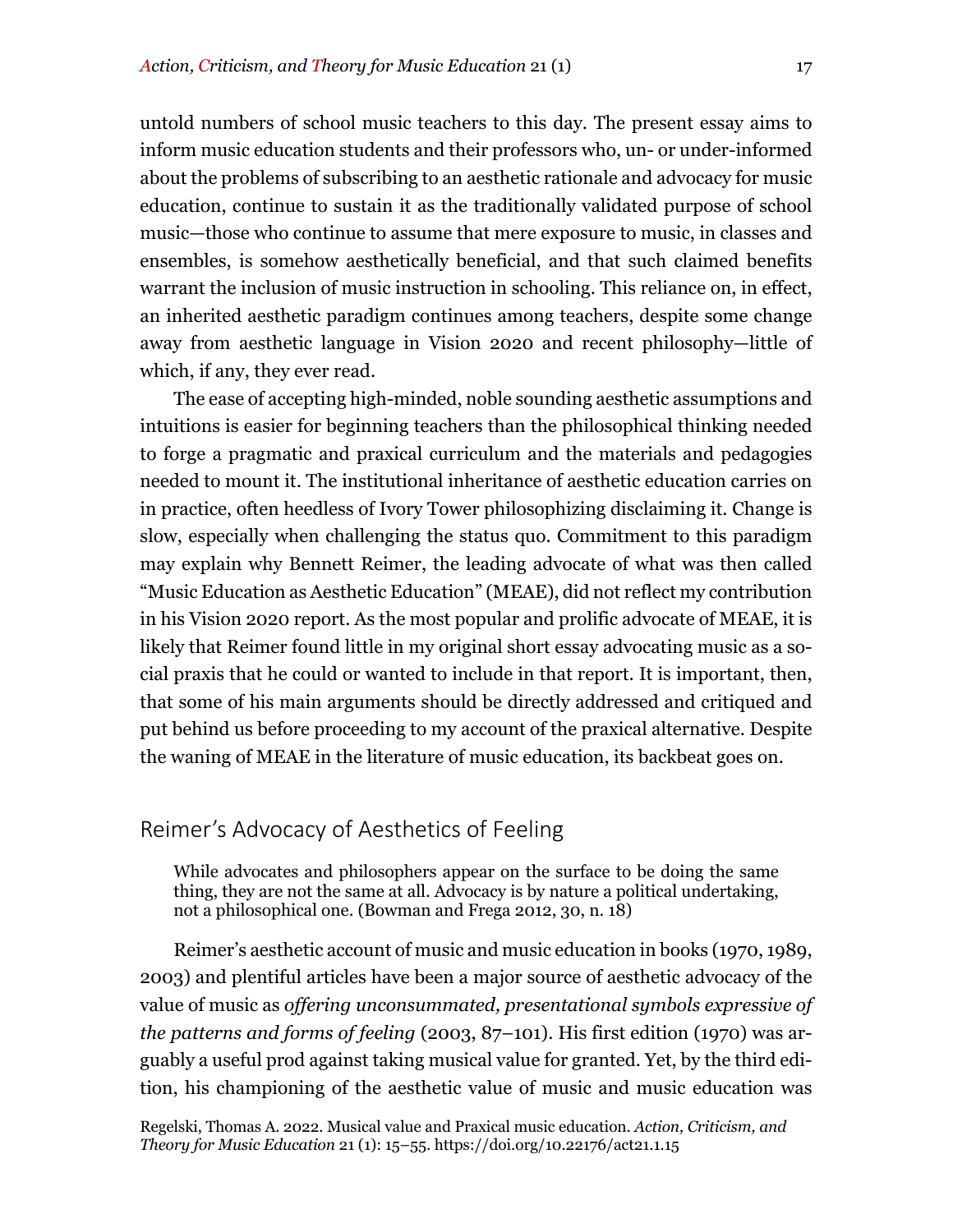increasingly rife with philosophical problems and aporia, and with contradictions from cognitive psychology.4 For example, he often quotes John Dewey to support his neo-Kantian aesthetic advocacy.5 However, Dewey's "esthetic" [*sic*] philosophy (in *Art as Experience*, *Experience and Nature*; and *Experience and Education*) was explicitly **opposed to** and intended as a **corrective** to neo-Kantian, analytic aesthetics (e.g., Dewey, *Art as Experience*) and critical overall of Neo-Kantian Idealism (*viz., Reconstruction in Philosophy*, 1920).

For Reimer, as with his ego ideal<sup>6</sup> Susanne Langer (1895–1985) music *symbolizes feelings* (i.e., materializes them to be presented for cognition) that are beyond language (2003, 80–81, 94–101). In defense of this postulation (for which Langer has been criticized by analytic philosophers), Reimer summons several incongruent quotations that casually mention feeling and music: e.g., Leonard Bernstein, Wayne Bowman, Antonio Damasio, Leonard Meyer, Francis Sparshott. But citing Dewey in defense of art as feeling is simply wrong! Dewey's theory of emotion and the "affect *quale*" of "*an* experience" is not at all consonant with Reimer's argument, nor with the other accounts of "feeling" he cites, including Langer's.

Sparshott (1994), in fact, denies Reimer's premise: "First, music is music … [T]he affective character we experience in a piece of music should be *sui generis*, not to be described in terms derived from other areas of experience… [viz. Reimer's/Langer'symbolic feelings]," (25). Reimer inexplicably quotes this contradiction (2003, 86). In another quotation of Sparshot, Reimer substitutes in brackets "[emotions]" for Sparshott's "subjectivity" and "[feelingful]" for Sparshott's "affectful," so intent is he to have the quotations conform to his postulations about musical feelings (2003, 87). "Affect" in psychological research is much more complex than Reimer assumes (146). Nonetheless, we are entitled to wonder why feelings need materialization as cognitive symbols (an intellectualization of feeling, e.g., Dewey's "intellectual fallacy" (Reimer 2003, 95) and are supposedly valued musically in symbolic form. Nor is why or how schooling based on the presentational forms of musically materialized feelings shown to be valuable to an educated adult's life. As Sparshott rightfully concludes, "music remains music and its affectiveness [*sic*] is distinctive of it" (1994, 25). Why not, then, just teach music praxis?

Advocacy of music education with an "aesthetic" rationale, nonetheless, has been a noble sounding paean since at least after World War II by musician-teachers/professors not trained in aesthetics. Perhaps belief in a need to *legitimate* music (and art) in schools motivated claims that music has something of *cognitive*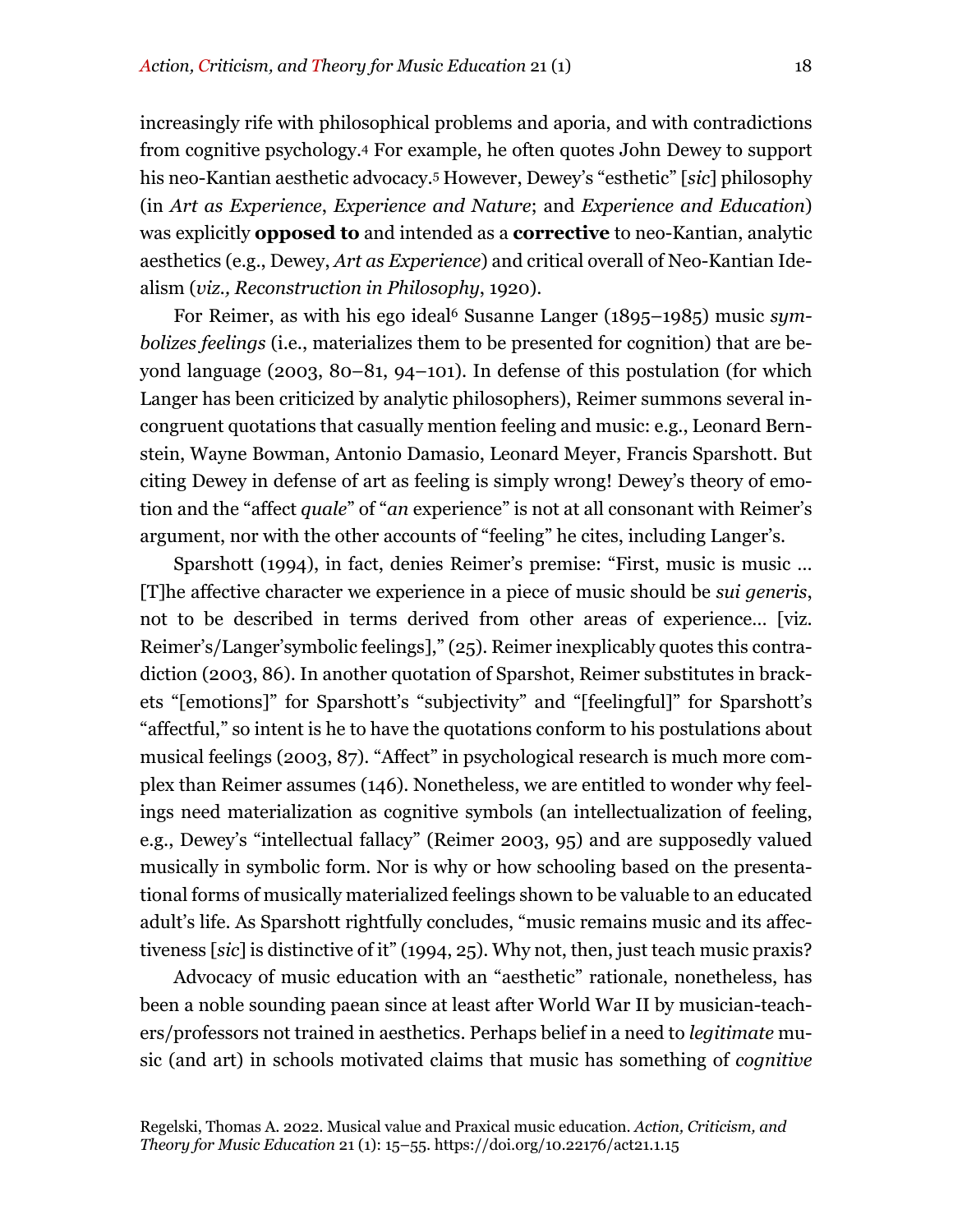value (as per Reimer, symbolic 'knowledge' of feeling) or *moral* value (as per Friedrich Schiller who coined the term "aesthetic education" [1794] with moral character educated by the *sublime* in fine art). However, what that "something" is, in terms of observable educational benefits, unfortunately succumbs to "immanent critique" (an active form of "ideology critique") when *its own aesthetic claims are used as criteria for empirically evaluating it*. Thus, given the *covert* (unobservable) essence claimed for aesthetic responding (and feeling states), *overt* evaluations unsurprisingly reveal that supposed "something" to be neither empirically noticeable, notable, nor noble.7

Nonetheless, the teaching of *concepts* (following Reimer's misleading "concept of concepts," 2003, 142–46) in lieu of teaching *music* (musicking) continues to be common in general musical classes, and the supposedly spontaneous experience of symbolized "feeling" in music seems to be the assumed aesthetic value of having students prepare concert literature. Thus, for many ensemble directors, the literature is the curriculum—not a multi-year focus on fostering musicianship skills that can last into adulthood and that promote lifelong musicking of one or more kinds. As we shall soon see, that would be praxical teaching.

Teaching that considers its *musical* and *educational value* to be the intangibilities of aesthetic responsiveness has produced the *legitimation crisis* facing music education today. Music education funding, scheduling (etc.) are under increasing challenge. School boards and education ministries, administrators, parents, and the public often expect results, not just advocacy rhetoric predicated on unaccountable benefits to aesthetic responsiveness. Most have experienced general (classroom) music, and many have even been in ensembles, yet music education is increasingly shortchanged as expendable—nice if you can afford it.

In contrast, praxical music education that promotes music as a social praxis results in noteworthy musicianship gains that demonstrate both the success of instruction and the progressive benefits of a curriculum predicated on the obvious social values of musicking. Given the ubiquity of musics, we do not need aesthetic rationales to propagandize the value of music to culture and society. A philosophy that guides music educators to promote musicking responsive to human sociality can instead foster *professional praxis* that, as with the other helping professions, society can respect and value. A return to music education as an education for music as *social praxis*, as "good for" promoting musicking throughout life, is thus timely.8 What music *is* in a teacher's mind conditions what and how they teach.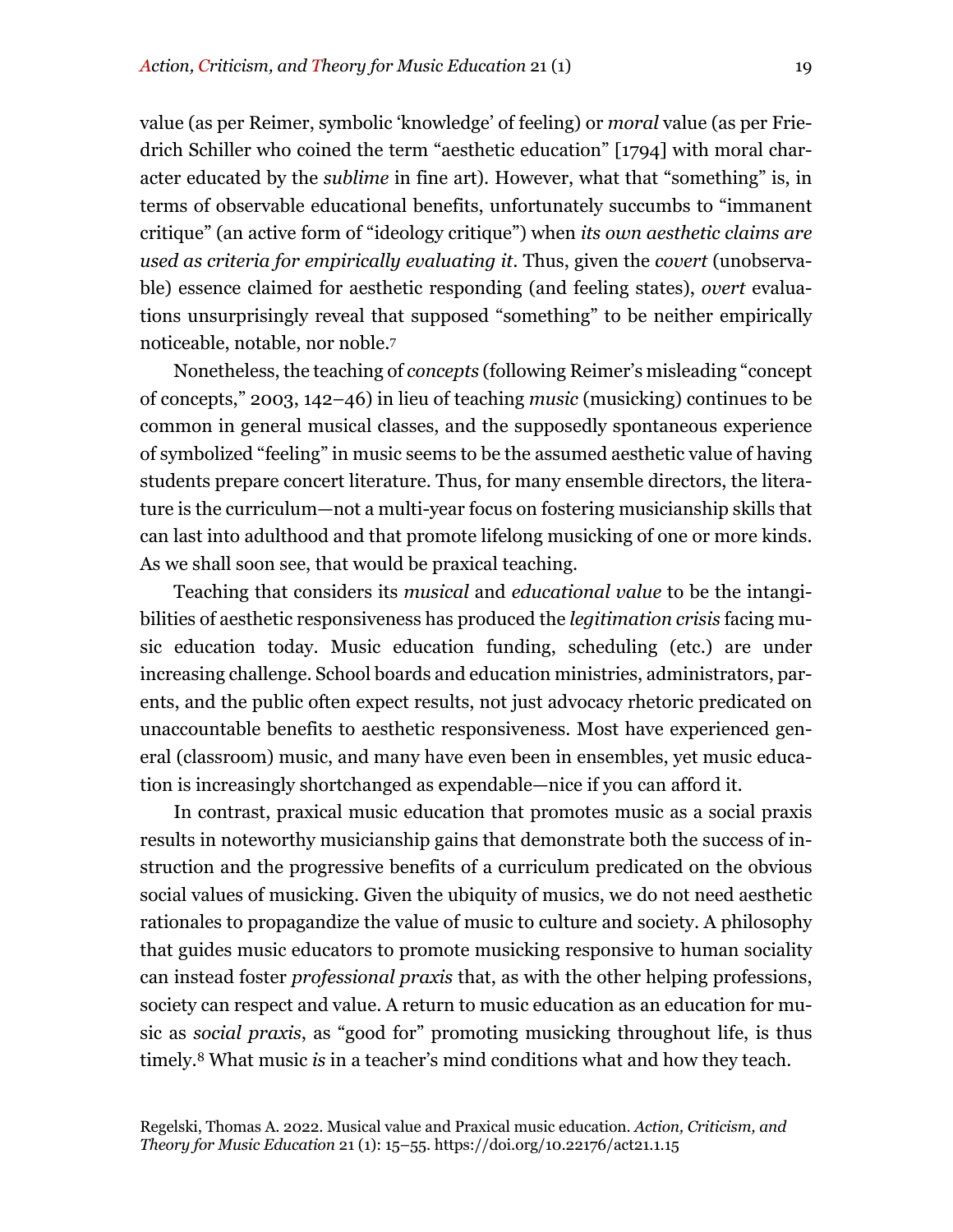## Music as Social Praxis

Humans are from birth fundamentally social beings. As adults, they evolve social institutions and socially useful creations of all kinds to affirm and share their social nature—among them music praxies, musical doings of all kinds—that both demonstrate and amplify human sociality. *A praxical music education advances music as a social praxis.* Properly, it focuses on *musicianship skills* characteristic of musical praxies chosen to be of educational value for graduates who can thus participate fully in music's sociality. It also advances basic or *general musicianship* that serves more than one praxis (e.g., music reading, harmony studies, listenership, etc.), thus expanding graduates' possibilities for musical sociality.

## Social Origins of Music

A music praxis arises originally in connection with a basic social (i.e., cultural) praxis.9 Music praxies promote music's social contributions, interest, and importance in the life of a society and its musicking. As philosopher Ignacio Ellacuría observed, "In the realm of praxis (his word for human action to change reality), human beings act to realize a wider range of possibility: praxis seeks to realize a fuller praxis"10 (translator's parenthetical clarification). A praxical music **education** is therefore based on extending the possibilities of pragmatic musicianship characteristic of one or more common music praxies, not on unverifiable claims of aesthetic benefits.11 Aesthetic responding, by definition, is **covert** (unobservable) and thus incapable of (overt) evaluation needed to guide instruction. An aesthetic response is claimed to automatically result (somehow) from music experience (e.g., preparing concerts, singing songs, moving to music). In contrast, students' ability to **engage** in a socially relevant and recognized music **praxis** can easily be evaluated and those evaluations used to formulate developmental instruction and for evaluative assessment of instruction and curriculum.

Moreover, any music praxis—indeed, any social praxis, from therapy to nursing to teaching (etc.)—comes with an **expectation of ethical competence** on the part of the practitioner. Thus, a musical praxis must competently serve the needs of particular (socio-musical) situations. For example, a highly accomplished jazz ensemble hired for dancing led to complaints. Its music, though "good for" listening (very good to my ear), wasn't "good for" dancing (e.g., metric complexity). Praxical teaching seeks to promote musicianship gains "good for" one or more kind of musicking throughout life.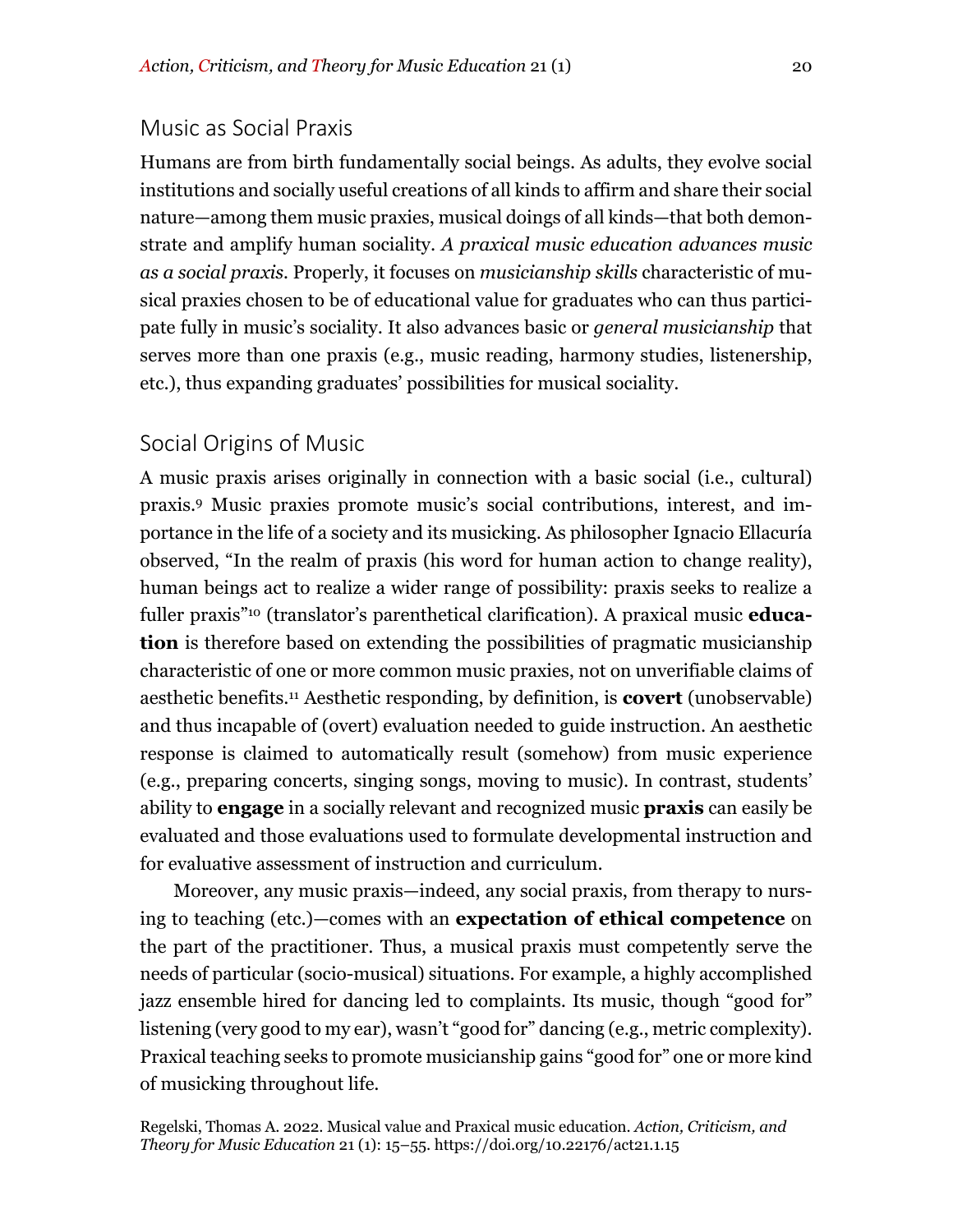This "good for" *pragmatic criterion* of usefulness and competence, as predicated on the "music world" at large outside of school into school life (i.e., "action learning"<sup>12</sup>), enhances the likelihood for "transfer of learning" and use to adult life. For example, chamber music groups in schools nurture and prepare students with musicianship autonomy and social models (e.g., cooperation, leadership, compromise) that are "good for," and promote, musicking after graduation. Duets, trios, and other chamber combinations (e.g., a cappella, vocal jazz, and barbershop groups, brass quartets, woodwind quintets) can eventually lead to adult amateur musicking in the home, local libraries, and other performance venues.13

As already noted, teaching music effectively first requires being philosophically clear as to what is being taught; *what music "is"* and why and how it is valued. "You cannot aim at something, cannot work to get it, unless you can recognize it once you have got it" (Rorty 2000, 2).14 The answer to what that musical something is, as often given by teachers and students, varies around the notion of "organized sound," but music is certainly socially and personally more valued than that simplistic answer suggests. The analysis that follows in step with several points of emphasis intends to provide a philosophical answer to the question and specifically to demonstrate that music is a *social praxis*, not an *aesthetic object*. Thus re-oriented, music education is not the so-called aesthetic "icing on the cake" of a general education—"nice, if you can afford it." Instead, it is among school's important responsibilities to assist graduates to "commence" on paths of productive futures for school music, through the contributions of musicking to the "good life"—valued in the personal estimation of each graduate. This lasting musical benefit, not just as a school *social activity* that concludes with graduation, is the *value of music* for humans being and becoming ever-more human (i.e., sociable) through musicking.

## Valuing Music and Musical Values

In our lives, *questions of value* arise regularly in connection with choices we make. The search for things or activities<sup>15</sup> that have value may be rooted in primitive ideas once connected with survival. Such criteria can still be relevant in modern life when "survival," being alive, means not only health, peace, and safety (etc.), but also choices for the "good life"—the action ideal that guides people's daily aspirations and actions. Is the "good life" fulfilled by a gigantic flat screen TV? Designer apparel? Musicking with family or friends?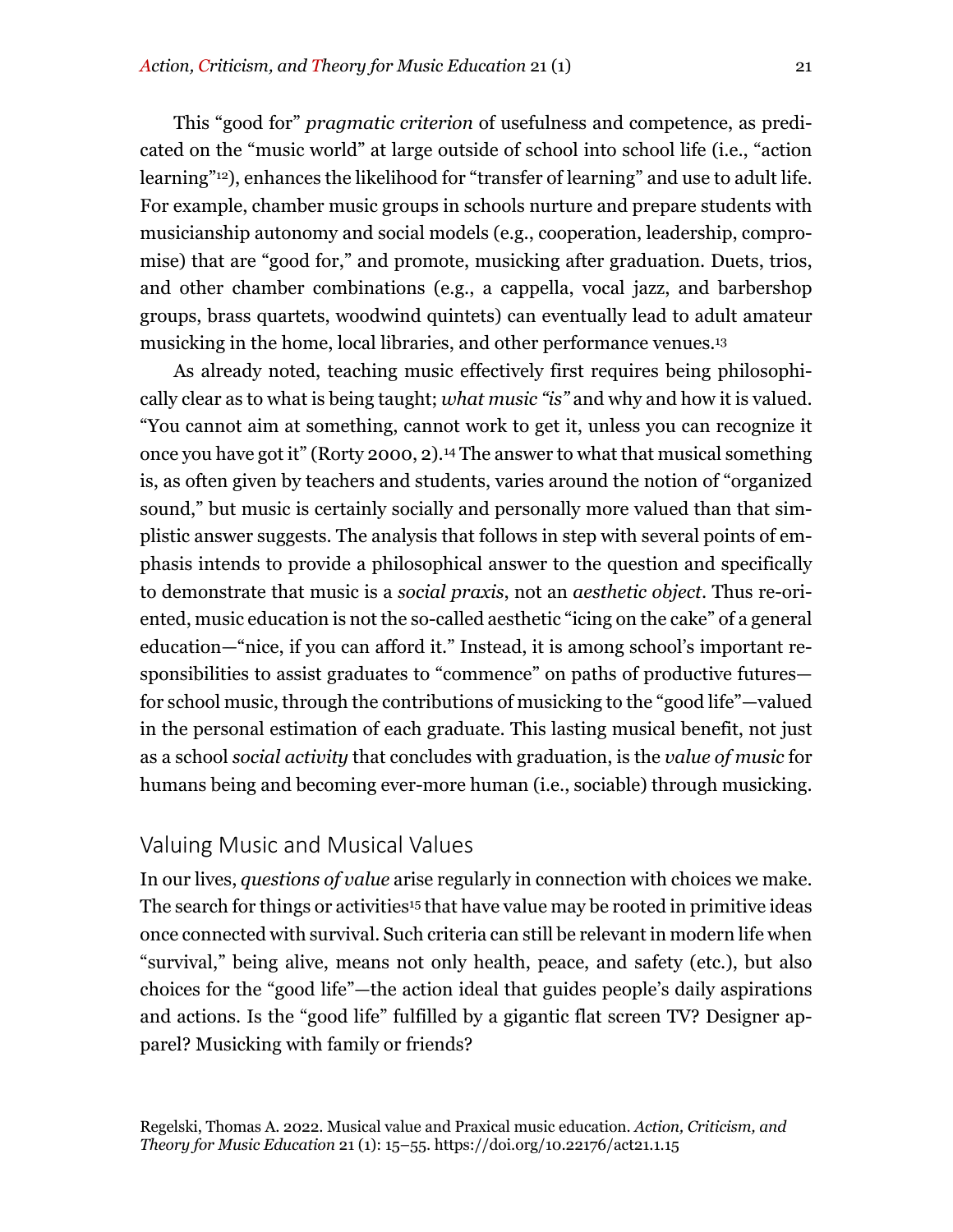In the pursuit of the "good life," then, it is useful to consider *how and why music is valued in society* since it is not usually regarded as a requirement for staying alive (though every known society has had its distinctive music). However, in considering music's value for a life most worth living, if value is simply asserted as the appeal of something warranted by subjective qualities that supposedly render it valuable, the resulting aporia of competing claims isn't helpful. Questions of value thus tend to go round and round in circles of subjectivity untethered to intersubjective agreement.

The philosophical sub-discipline called "axiology" has attempted to break this merry-go-round (in addition to its contributions to ethical theory) by postulating *intrinsic values* for music: meanings that are simply and directly 'good' by their very nature, irrespective of whether their worth is acknowledged by anyone or agreed to by others. The claim is, then, that goodness is an *inherent* quality of the "thing-in-itself" valued "for its own sake." (Both claims are staples for aesthetic theorizing of music's value.) Conceived aesthetically, music is valued on its own terms, not those of associated qualities such as usefulness or as a vehicle for sociality. On this account, musical value is asserted to literally reside "in" the thing-initself, as the *essence* of what that thing *is*.

Such *essentialism* has existed since Plato argued that only ideas capture the essence of things; for example, the "essence" of "chair-ness" defines or identifies a chair irrespective of the attributes of different chairs or changing styles of chairs. In Plato's *Idealism*, then, 'reality' and 'truth' were not results of empirical experience but of reasoning and logic, and the 'truths' thus reached were said to be universal and eternal. Plato's student Aristotle disagreed. He argued that things possessed a vital *substance* (empirical, perceptual properties, not ideas) which make the thing what it is and without which it cannot be identified. Knowledge thus comes from investigations of that substance and its differences from other things.

Aristotle's view eventually led to *empirical science*, Plato's to the *metaphysics* of philosophical, aesthetic, and theological Idealism (e.g., the Christian idea of a "soul"; 19th century German [neo-Kantian] aesthetic Idealism). Aristotle's recognition of the value of *aisthesis*—knowledge gained through the senses—resulted during the 17th and 18th century Enlightenment era in the rise of science, scientific societies, and empirical criteria for scientific praxis.<sup>16</sup>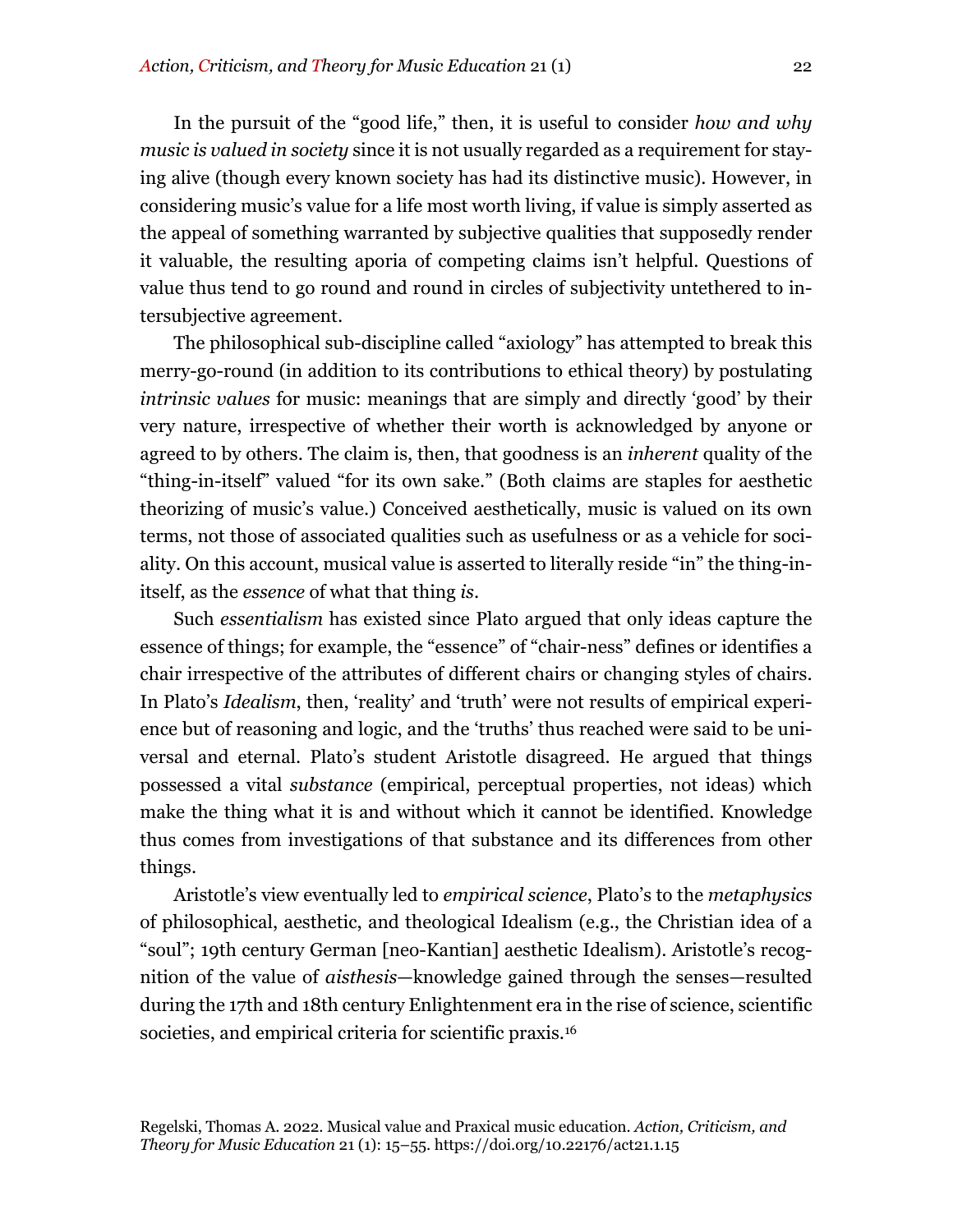## Aisthesis: Sentient Knowing

The Greek concept of *aisthesis* was hijacked in the mid-18th century by the lingering Age of Reason—along the way, having served "German Idealism" and "Weimar Classicism."17 Alexander Baumgarten (1714–1762) argued that "taste" (i.e., for beauty) was a *judgment* of the senses (aisthesis as "sentient knowing")—in effect conferring a certain cognitive 'rationality' (i.e., reasoned knowledge) to the senses—in deference to Age of Reason's (viz, Leibniz, Wolff) denial of cognitive value to the senses (Summers 1987, Guyer 1997, Dickie 1996). The debate about "taste" in the Fine Arts, confused from the first by different theories, was further muddled by the literature of aesthetic theorizing with its copious and competing accounts of beauty. Aesthetic values and the "judgment of taste" thereafter became linked with beauty. Nature, too, was theorized as Beautiful. Recognition of the "fine arts" as sharing an aesthetic essentialism corresponds in intellectual history with the rise of aesthetic theory.

Immanuel Kant contended with the unreliability of judgments of taste/beauty by hypothesizing the principle of a *sensus communis*—the subjective universality [sic] of aesthetic judgments assumed to inter-subjectively warrant collectively shared validity.18 As to Kant's own tastes, he despised the hymns of his neighbors and wrote very little about music, except to rank its intellectual or cultural edification at the bottom of aesthetic value among the arts (poetry being at the top; music was merely "agreeable"), and, arguing that visual art should have the unstudied look of nature, considered nature themes on wallpaper as examples of beauty. However, Kant (1781) was philosophically critical of Baumgarten's aesthetics (though he used Baumgarten's text in his teaching of logic).

The Germans are the only people who presently have come to use the word aesthetic to designate what others call the critique of taste. They are doing so on the basis of a false hope conceived by that superb analyst Baumgarten. He hoped to bring our critical judging of the beautiful under rational principles, and to raise the rules for such judging to the level of a lawful science. Yet that endeavor is futile. (*Critique of Pure Reason* 1781; footnote, version A/24)

Kant's Critique of Pure Reason was a resolute critique of Leibnizean rationality—the "reason" of the 18th century Age of Reason—for its attempt to model philosophy on mathematical reasoning. Leibniz influenced Baumgarten through Baumgarten's teacher Christian Wolff, who had attempted to systematize (or simplify) Leibniz (the opposite was the result!). Kant abandoned Baumgarten's attempt to provide a rational subvention for the senses and simply regarded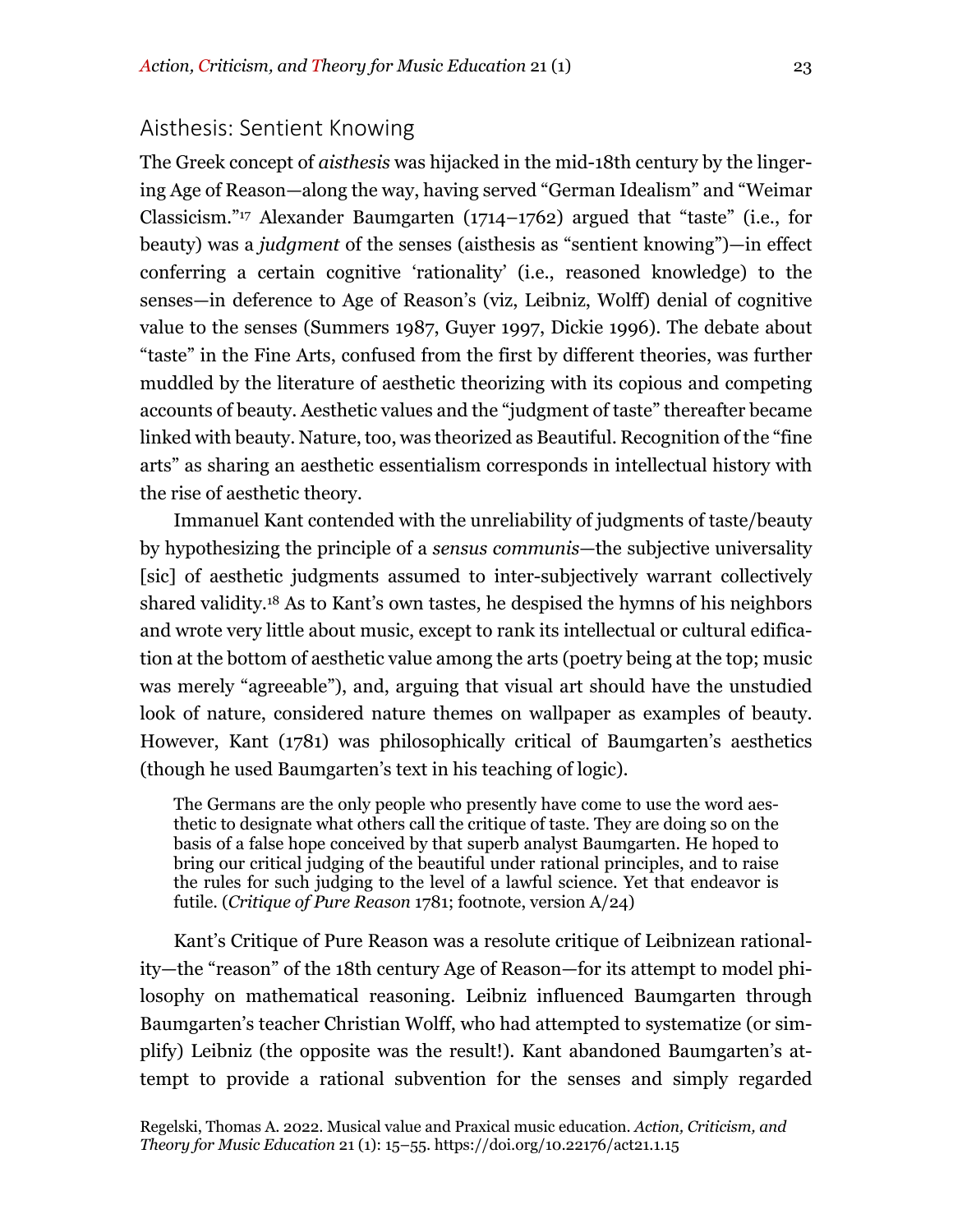"aesthetics" as referring to matters of sensory experience (in effect, returning to the robust *aisthesi*cs advocated here). In his subsequent *Critique of Judgement* (1790), however, Kant stipulated *pleasure* in the free play of the imagination as the source for judgments of beauty. Thus, disavowing reason or studied cognition as bases for judgments of beauty, affective subjectivity—pleasurable feeling—was Kant's criterion for esteeming an artwork.

However, Kant's concepts of "free beauty" and "dependent beauty" (also translated as "adherent" beauty) led subsequent philosophers to hypothesize *aesthetic criteria* based on dichotomizing *intrinsic* (free) and *extrinsic* (dependent) beauty. *Free beauty*, for Kant, "presupposes no concept of what the [aesthetic] object ought to be," while *dependent beauty* does presuppose a concept guiding the "perfection of the object in accordance therewith" (Kennick 1979, 517)—i.e., a concept of what the object represents: a still-life of flowers, for example. While free beauty may be purposive regarding what artists and composers intended to create,19 lacking conceptual foundations it had *no purpose*—no use, no function—other than being art.20

In the hands of the *nouveau riche* bourgeoisie, aspiring in class status to *haut monde* membership, the social value of the Fine Arts in effect became their *uselessness* (a claim allied with the aesthetic criterion of "purposiveness without purpose"). Accumulating art thus displayed financial freedom from want or need. In effect, art was "good for" ostentation by this new merchant class who displayed it bountifully in their homes and sponsored musical and literary soirees for it to be seen and heard. Thus, Fine Art actually had a social function (then, and today, e,g., as shown in corporate offices), but the issue of *what music is and why it is valued* remains taken for granted.

## False Essentialism of Music

The noun *music* is defined in dictionaries as having an *essence* that supposedly resides "in" everything called "music"—a collective noun that presumes to embrace all kinds of music.21 What that *inherent* essence is, however, has always been controversial. In fact, it is denied by disciplines such as ethnomusicology, sociology, ethnology, and anthropology of music. Some philosophers (especially post World War II) have denied philosophical validity to aesthetics, and postmodernists reject the concept of an inherent essence as an insufferable and delusive "meta-narrative" that creates power struggles of socioeconomic class boundaries and barriers. Such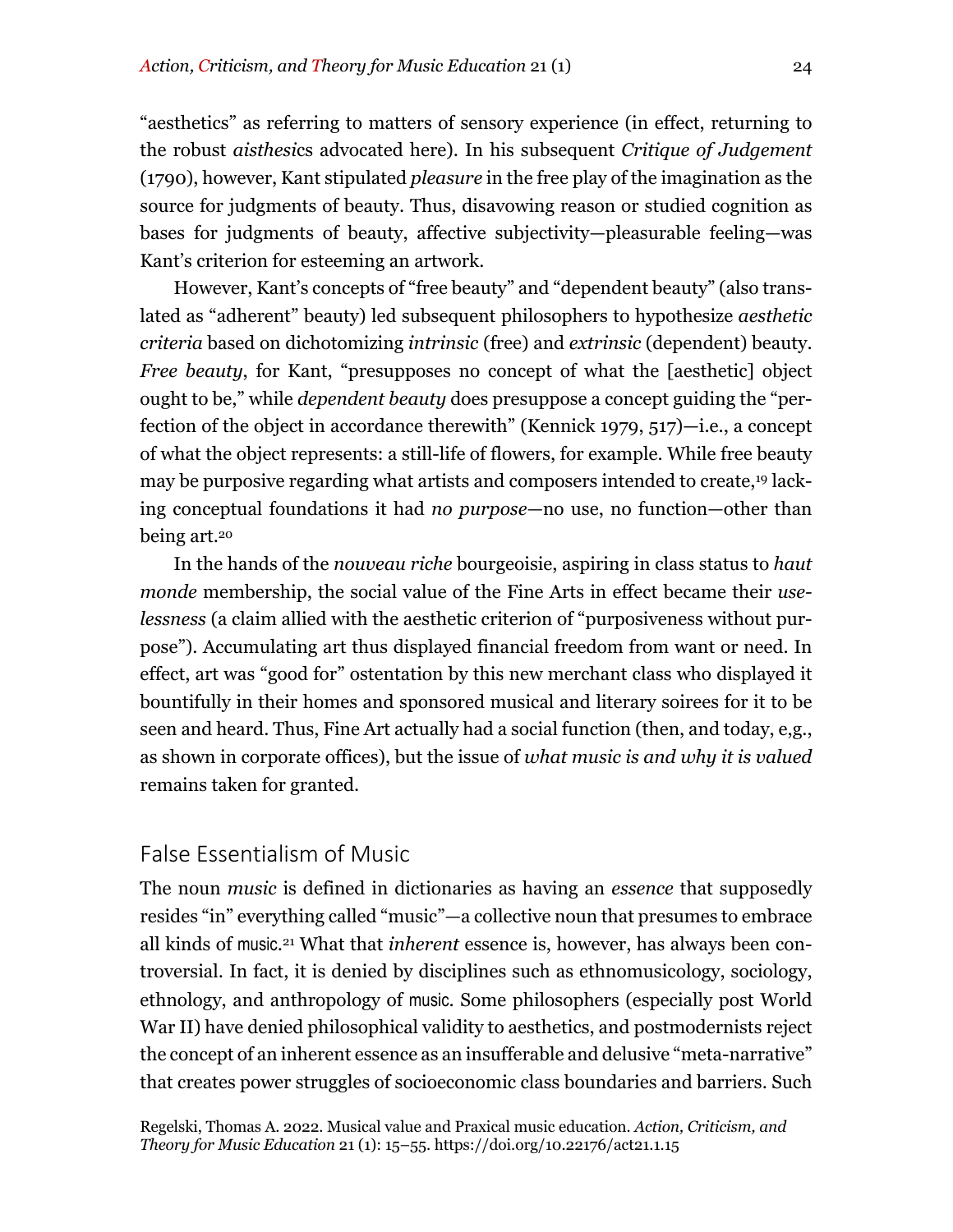anti-aesthetic theories and disciplines (e.g., those in which aesthetics simply do not figure or that roundly deny aesthetic premises) are often absent in U.S. university music schools, suggesting that their exclusion must be intended.

Most troubling to claims of essentialism is that music comes in all kinds and styles—especially the incredible diversity of world musics not based on "common practice" music theory of Europe. Thus, some music has qualities or attributes that other musics don't. How to distinguish music from mere *noise* also challenges listeners and critics who today contend with avant-garde compositions (or, say, various world drumming traditions) that do not observe the familiar compositional methods and traditions of music history (Ross 2008).

In contrast to aesthetic speculations about *intrinsic* values based on essentialism, *extrinsic* values of music and art are said to be superfluous features not defining of the "thing-in-itself" and thus regarded as "extra-musical" or external to it. Traditional aesthetic philosophies of music therefore prioritize *inherent/intrinsic* values over *extrinsic/instrumental* values<sup>22</sup>-or deny any value to the latter. In general, inherent/intrinsic values claim that 'goodness' is a property that literally inheres *in* 'good' or 'great' music and is desirable or valued *for its own sake*, rather than being relative to anyone's subjective interests, uses, or other variables external to the sounds itself. Generations of students in form and analysis classes have been taught to try to ferret out this essence by studying the relations between notes on the page (this, they also learn, provides empirical bases for 'goodness'—a logically legitimated 'form'). For aesthetic formalists, the inherent essence or 'meaning' of "absolute music"23—music as pure sound—downgrades the aesthetic status of the words of choral music and even art song24—for including concepts of God, nature, or love—thus putting the neo-Kantian "pure beauty" of instrumental music at the pinnacle of an *aesthetic hierarchy* thereby created that prioritizes symphonies, chamber music, and solo instrumental music.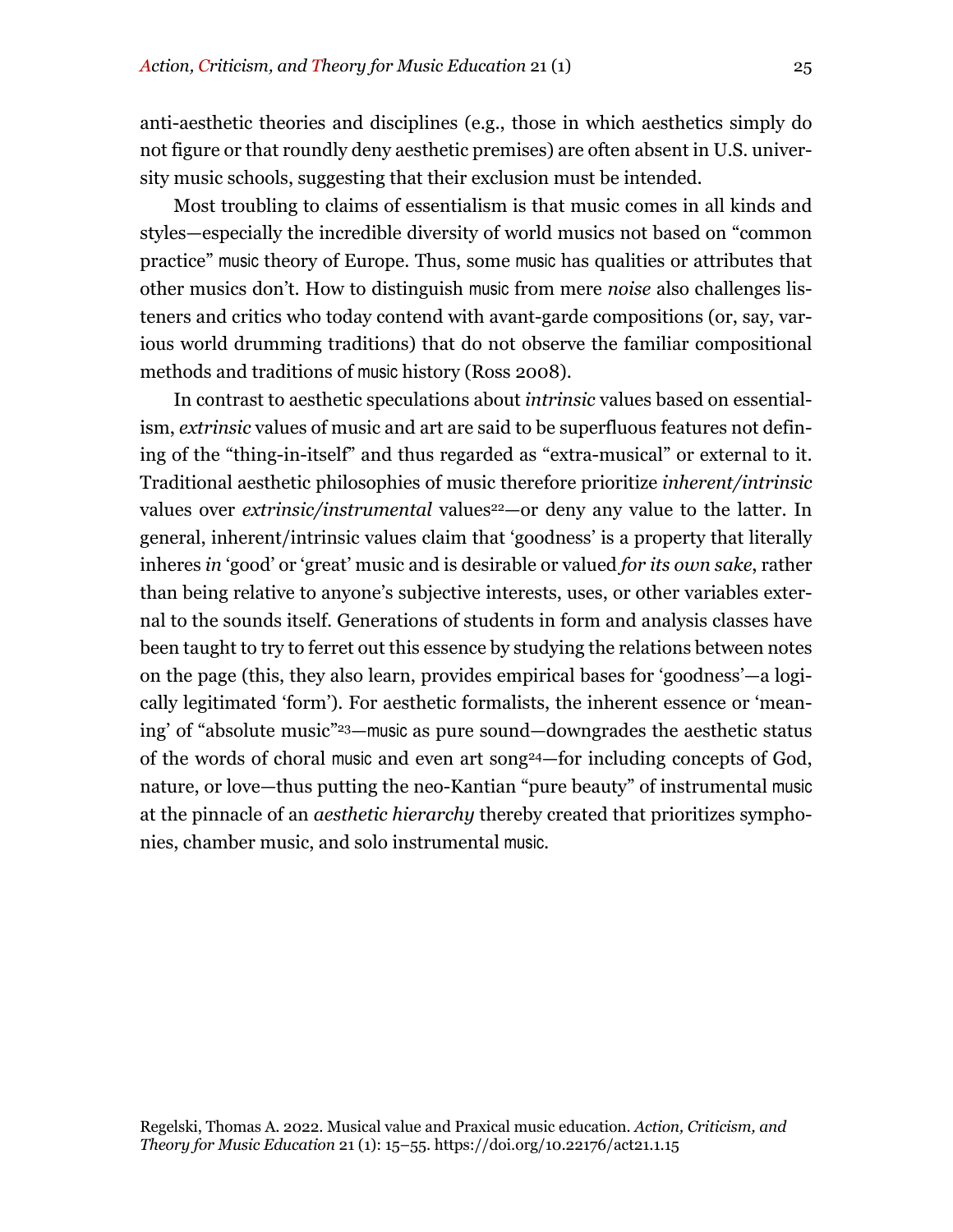#### Ex. 1

#### **AN AESTHETIC HIERARCHY OF "MUSIC"**

**CHAMBER MUSIC AND SOLOS**—'purely' music; small scale, intimate audiences

—"absolute music;" size is appealing; large audience

**ART SONG AND CHORAL**—meaning tied to extrinsic words; "absolute" value lessened

**OPERA**—extrinsic interest in scenery, action, drama, humorous storylines (words)

**PROGRAM AND NATIONALISTIC—based on stories, images, and folk** sources

**MARCHES, CEREMONIAL, "OCCASIONAL MUSICS"**\*—serve associated social uses

**RELIGIOUS**—serves liturgy or celebrates a religious text and meaning

**JAZZ—problematically not notated; entertainment not 'art', "good for"** clubs/bars

**ETHNIC—tied to ethnic tunes, dances, or words; easily appreciated by** listeners

**POPULAR** (if allowed on the hierarchy at all)—entertainment not art\*\*; popularity quickly fades, has words, easily understood and accessible without training

\*Musics composed or used for specific social occasions*;* e.g., Tchaikovsky's *Festival Coronation March* (D major, TH 50, ČW 47,) commissioned by the city of Moscow for the coronation of Tsar Alexander III, 1883. \*\*Regarding the arts, a distinction without a difference? Is opera not entertaining? Is *Porgy and Bess* an

opera?

© T.A. Regelski, 2019

Regelski, Thomas A. 2022. Musical value and Praxical music education. *Action, Criticism, and Theory for Music Education* 21 (1): 15–55. https://doi.org/10.22176/act21.1.15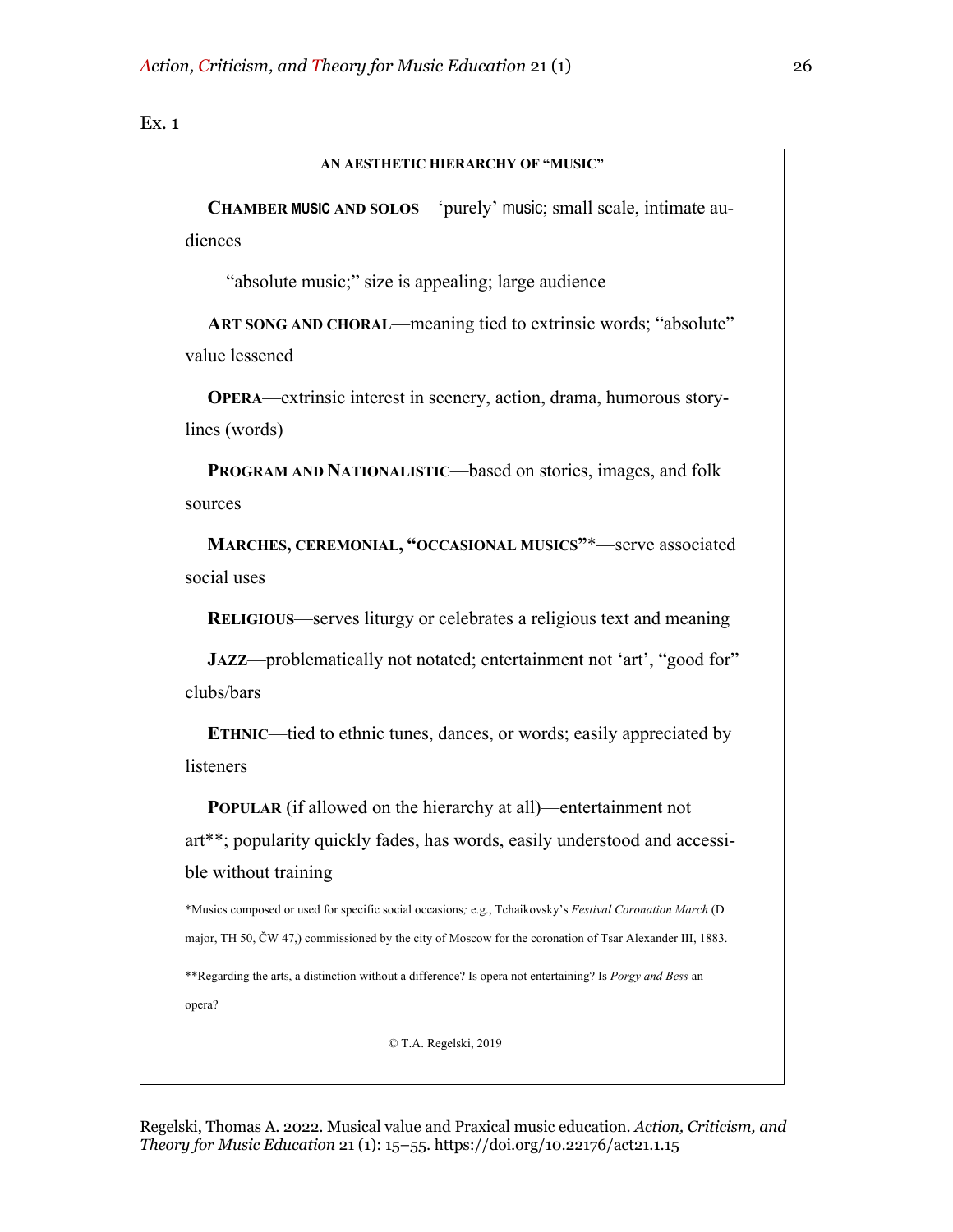I argue, instead, that traditional aesthetic accounts of "music for its own sake," where inherent-intrinsic attributes annul extrinsic instrumental values, are neither accurate nor relevant. The language of traditional analytic aesthetics obscures and misrepresents relationships between means and ends, process and product, that are always relevant. The *value of all music* arises from and is experienced as musical sociality.

## Values as Usefulness

*Value is thus always relative to humanly conceived ends, purposes, and intentions*. It is not some hidden property or criterion that humans must search or study to discover. Rather, to begin with, human purposes determine that something has a value. Humans create things for a purpose, and they subsequently value them (and other already existing 'things') by using them for the functions or purposes for which they were created or for other humanly recognized uses (e.g., 'works' used as film music). Clearly, valuing and 'appreciation' are seen in use (Regelski 2006).

In this view of mind, the question of value is thus inextricably wrapped up in the facts of human purposes, intentions, uses, and needs. It is not, then, a question of abstract value somehow attaching itself to things. Instead, in the philosophical sense that interests us concerning all music, the 'things' of the human as opposed to the physical world are social realities, *social facts* constructed in terms of and thus construed as "good for" human social interests.

Employing John Searle's philosophy of mind (Searle 1996)<sup>25</sup> gives music education an altogether *new philosophical rationale for validating music as social praxis*. In his analysis, *physical* properties are distinguished from *observer relative* properties. The former are *ontologically objective*<sup>26</sup> "because their existence is independent of any perceiver or any mental state" (8). *Observer relative* properties instead are "relative to the intentionality of observers, users, etc." (9). They are thus 'constructed' or *in*-formed (i.e., inwardly formed, cognitively) as '*in-formation'* from the physical world of ontologically sensed (aisthesis, sentient knowing) properties, variously according to the society and language in question. They are thus *ontologically subjective* because their mode of existence is observer relative and differs according to observers' subjectivity (and vocabulary for describing 'reality').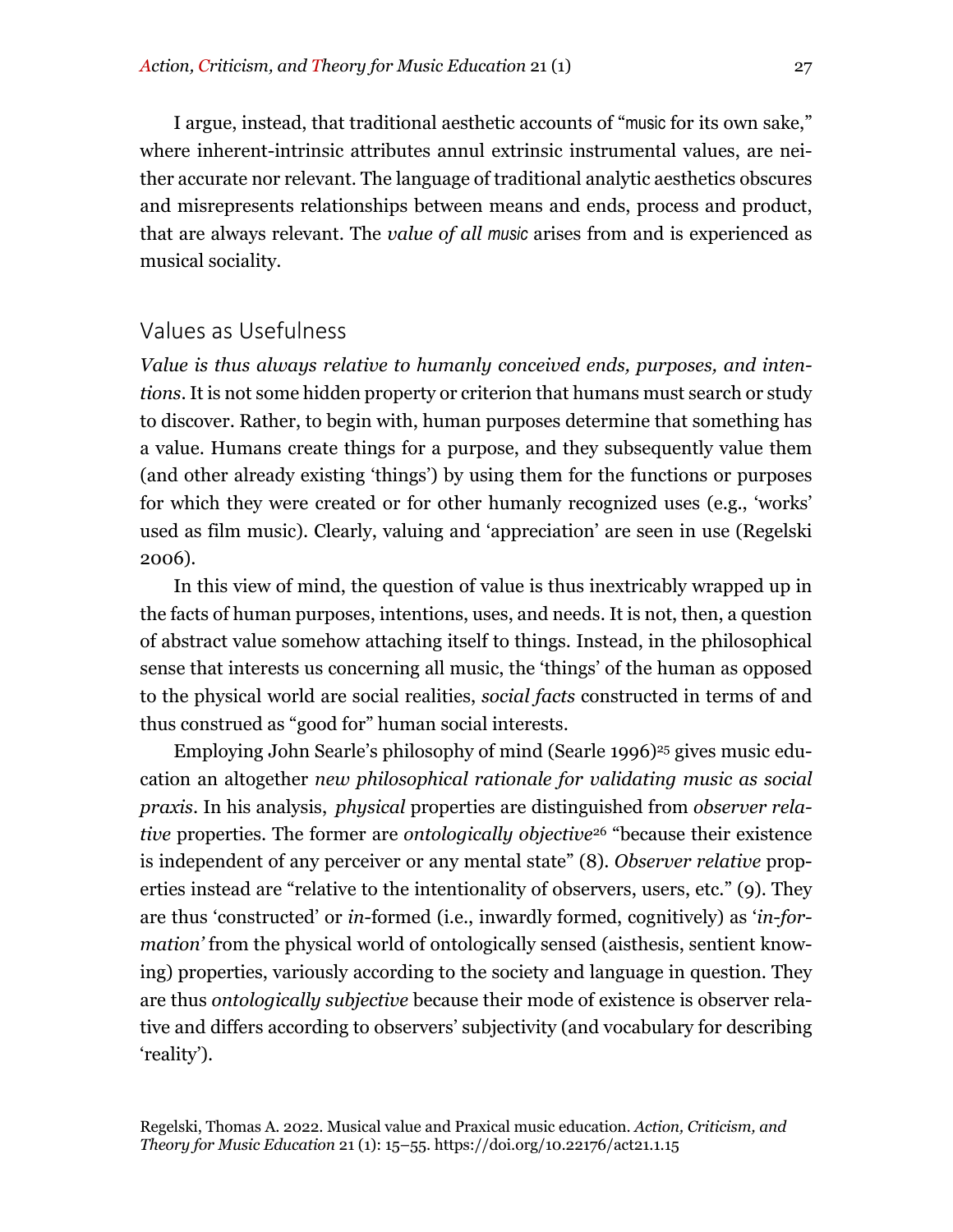*Social reality*, then, is not a *brute* reality given by the physical properties of natural or humanly created things.<sup>27</sup> Perception itself (indeed, the "social mind" or "generalized other"—described by sociologist G. H. Mead<sup>28</sup>) is oriented and influenced by socially constructed cultural variables. "Pragmatic" or "internal reality" in philosophy thus holds that 'reality' is not "out there" in singular, unadorned form for discovery or uniform description (i.e., ready-made as 'common sense' assumes), but "in here," in our mind's concepts—i.e., cultural constructions from experiences of whatever is "out there." Our realities are always colored, then, by *dispositions* concerning how our culture and especially its language categorizes and functions with the fact-world of the "natural attitude"29 shared by a particular "lifeworld" and its "language."30 Thus, and importantly, we come to differentiate the physical properties of, say, a certain piece of *paper* and the *social fact* that it is *socially regarded*, (which is to say) is *valued*, as money. "Money," thus, is an *observer relative value*; a *social function* added to objects such as paper and coins (and in prisons, cigarettes).

Similarly, the difference between "sounds" and music is ontologically subjective. "*Music" is an observer-relative function added to sounds*.31 Sounds become music according to certain observer relative features or qualities assigned to them or observed in terms of the personal or social functions that they serve. Thus, to begin with, that sounds are regarded as music is a social reality based on observer relative values. Such values are "intrinsic" only to the degree that mental states are unavoidable facilitators of cognitive experiences.32 In this respect, then, musical value and meaning do not inhere 'in' the physical properties or collections of sounds; they are a *status function* assigned to such appearances according to certain potentials sounds are socially regarded to be "good for" (i.e., valued).

Put still another way, sounds created, arrayed, and presented in service of certain social needs are considered *music in observance of those social functions*. Importantly, then, *music arises from the first according to the social needs it serves*; e.g., religion, celebrations, ethnicity, etc. Music adds social importance or gravity to those social occasions; it "makes special" and highlights them in ways that are different from other social functions.33 Its continued use in service of those and other social functions all the more verifies music as a valued *social praxis*, not as aestheticians would have us believe of "absolute" musical purity that seems to have descended from Mars with no connection to human sociality.34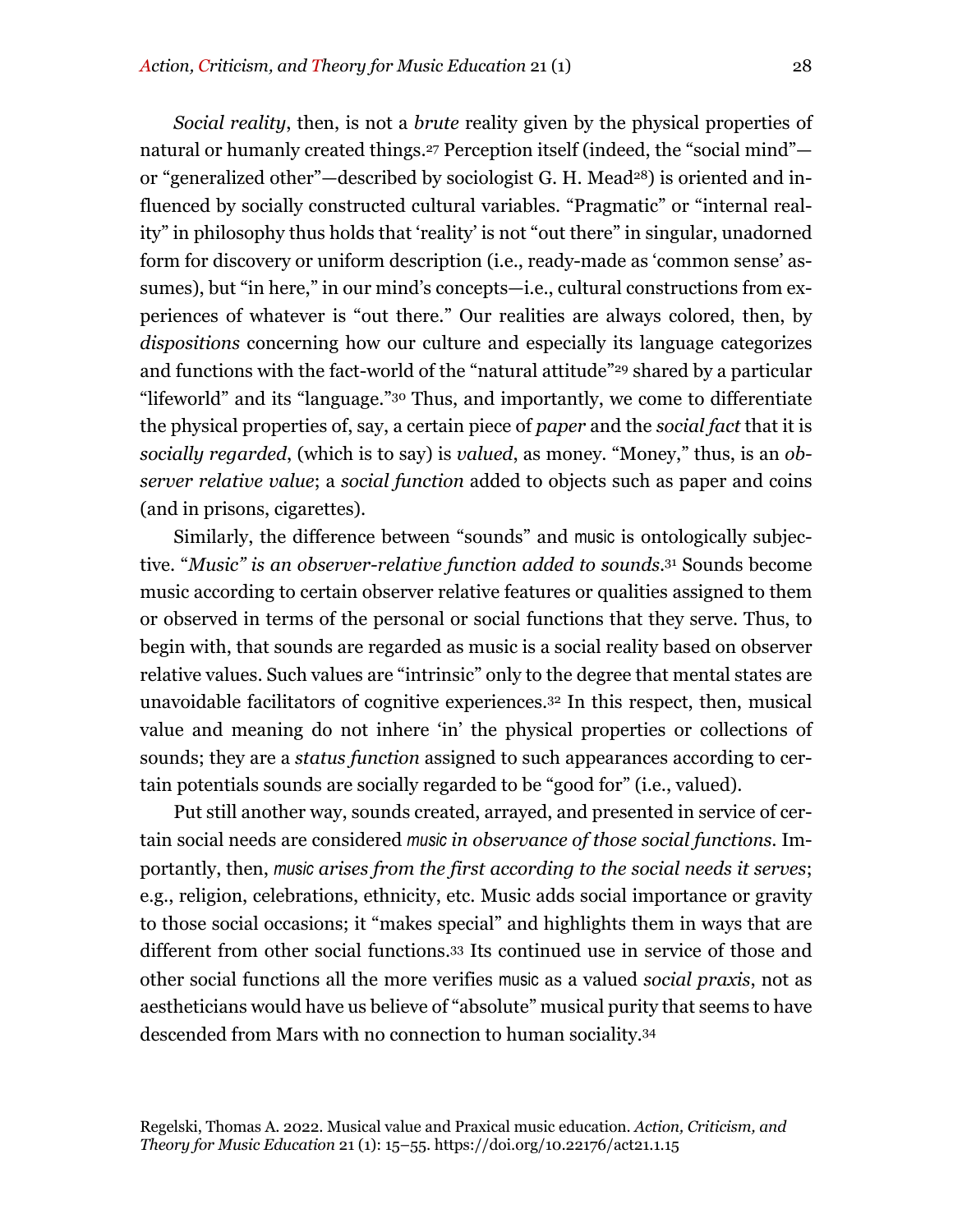The "autonomania" of the aesthetics of "absolute music"35 is supposedly valued "for its own sake" by a "taste public" who mistakenly extol its values over other musics, unaware that "classical music" is a type, not a quality of music. Their favored music and its intellectual, contemplative pondering is often found to be less or not at all relevant by other social groups who instead favor musics related to the typical social situatedness of their lives. Music "for its own sake" claims are easily contradicted by simple reflection on the social and cultural history of music and its contributions to cultures and civilizations. We often can learn something about a culture or civilization from its musical institutions, and understanding its musicking is helped by familiarity with its social institutions. Even Western "concert music" is "good for" the functions of contemplation or cerebral intellectualizing by a small, Eurocentric "taste group." It is *their preferred use!*

*Social reality*, then, is culturally constructed by the *assignment of various function(s)* to objects and events. We do not (in any important way) experience material objects per se: *we experience a world of 'things' under the terms of their recognized social functions*. As Searle (1996) puts it, "even natural phenomena, such as rivers and trees, can be assigned functions, and thus assessed as good or bad depending on what functions we choose to assign to them and how well they serve those functions." Consequently, "in the case of naturally occurring objects, such as rivers and trees, we assign a function to a preexisting object. We say, 'That river is good to swim in,' or 'That type of tree can be used for lumber'" (14).

In the case of human artifacts such as chairs and music, their creation is specifically intended to serve personal, communal, or common social functions. In this regard and in relation to music in particular, we can conclude with Searle that social "functions are never intrinsic to the physics of any phenomenon but are assigned from outside by conscious observers and users. *Functions, in short, are never intrinsic but are always observer relative*" (14, italics original). Music, then, is not defined by its acoustical properties or any analysis that claims to find formal or essential properties that are its 'aesthetic meaning' (Korsyn 2004)36 to be 'understood.'

The "natural attitude" of our communal lifeworld is, for Searle, "defined in terms of the furtherance of a set of values that we hold—life, survival, reproduction, health—in which case they are observer relative" (16). It follows that values are always relative to conditions of usefulness; they are never intrinsic, pure, or purposeless, for example, as traditional aesthetic metanarratives of musical value would have us accept—the "purposiveness without purpose" of "absolute music."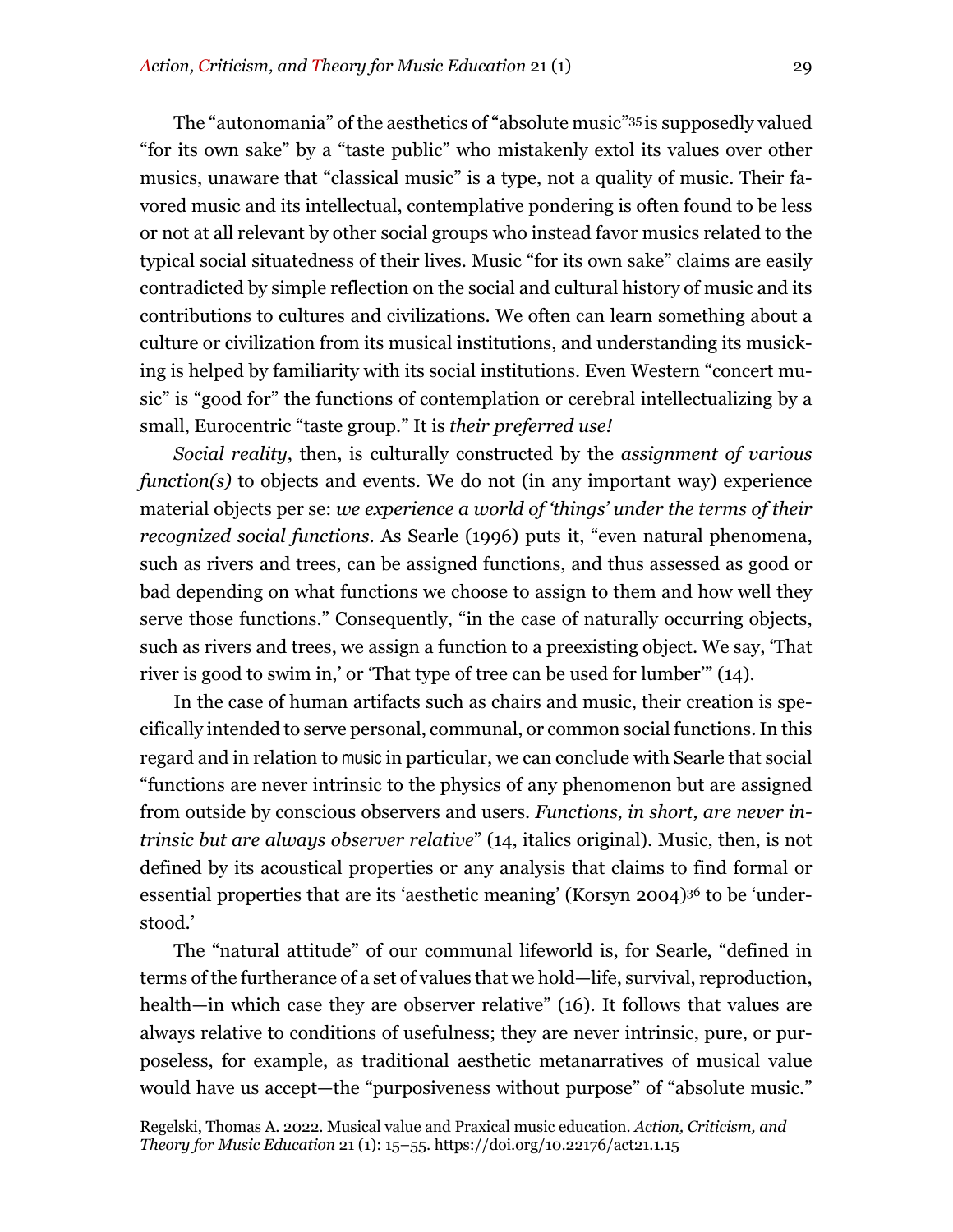As far as music is concerned, only an ontology of sound exists "intrinsically"; the further assignment of meaning and value is a matter of any features added (e.g., electronic amplification, improved instruments) or attended to by observers relative to certain functions and uses (e.g., music "good for" weddings).

As we have seen, *that* or *whether* sounds are called music ("music") to begin with is relative to the interests and values of users and observers; for example, in cultures where prayer is sung (or intoned) but not labeled "music" (music), which is prohibited. Against traditional aesthetic accounts, then, musical values are always relative to the uses and purposes of socially situated people. Such *social functions are, or presuppose, the cultural addition of values to the things of the physical world*, whether natural, or created. As such, *added social values* are a primary manifestation of human *intentionality*—the "aboutness" (or directionality) of social actions and mental states; what they seek to bring about or contemplate.37

#### Intentionality and Values

*Intentional states involve beliefs, desires, wants, needs, and the like—in a word, values*.38 However, as Searle reveals (23–27), intentionality is not simply a matter of individual or private intentions of the kind that would lead, for example, to the silly relativism of "anything goes." Rather, *intentionality is profoundly social and collective*. The *cognitive amplification* of individual perceptual experience and consciousness by culture, language, and society is, in this pragmatic and constructivist view, considerable and decisive.

A "Background" of *collective intentionality*,39 as Searle calls it, therefore "is composed of culturally saturated skills and capacities, such as knowing what culture-specific objects are for ["good for": e.g., edible], recognizing culture-specific situations as appropriate or inappropriate for certain types of behavior (e.g., shaking hands, or the depth of a bow, and so forth)."40 *Social Background* entails a communal (i.e., cultural) set of pre-intentional dispositions, intuitions, and tendencies within which individual intentional states function and by which individual intentions are influenced, even steered. These Background states need not be a *conscious* part of the intentionality of the moment,<sup>41</sup> but are the necessary precondition for the motivational dispositions that in(wardly)-form or cognitively configure or amplify our conscious perceptual experience. They amount to the cognitive readiness, selective attention, or value scanning we take toward perceptual phenomena and, as such, are partly constitutive of those phenomena. For example,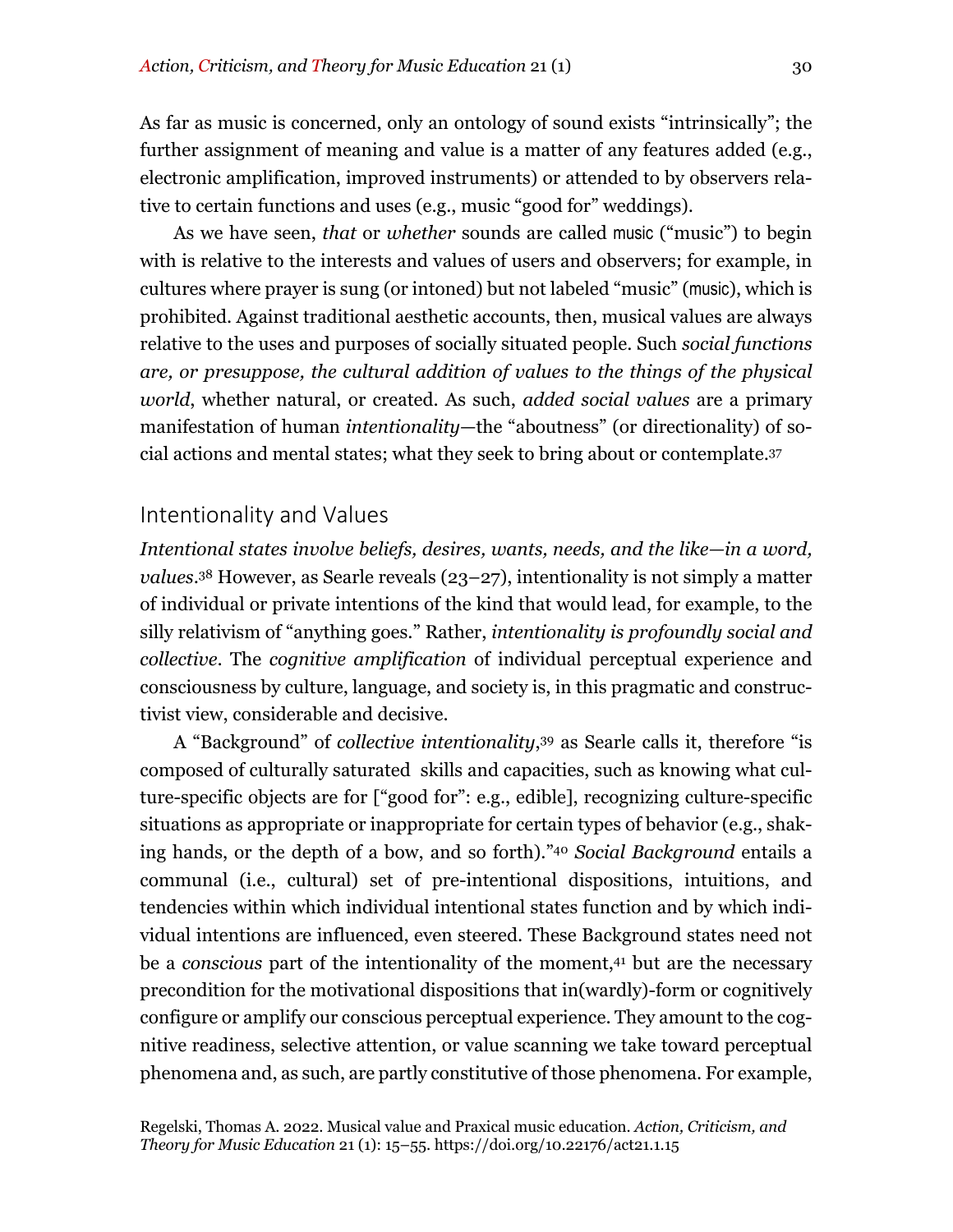the social facticity of music is partly constitutive of what we experience as—and what we are cognitively predisposed by our social Background to consider or label (and thus value)—"music."42 Searle points out, in fact, that "the linguistic element [e.g., culturally *calling* something "music"] appears to be partly constitutive of the fact" (12); in the case of "music," it will be regarded as music, not noise.

Furthermore, what Searle calls "social objects" (e.g., 'works' of music—whether a score, recording, or performance), are likewise part of larger social processes involving collective intentionality and other governing conditions of Background. Searle cautions, then:

It is tempting to think of *social objects* as independently existing entities on analogy with the objects studied by the natural sciences.… In the case of social objects, however, the grammar of the noun phrase conceals from us that fact that, in such cases, process is prior to product. Social objects are always … constituted by social acts; and, in a sense, *the object is just the continuous possibility of the activity*. (36, emphasis original)

In the case of music, the "continuous possibility" for future performances is provided by a social object such as a score or aural tradition.43 For this reason, among others, the need has arisen to replace the word "music" as a collective noun, with a gerund, such as "musicking" or "musicing" in order to more accurately acknowledge the processual and temporally unfolding nature of such actions and activities.44 For similar reasons, the collective noun music has slowly given way to *musics* in denial of any essentialism and in recognition of the differences of music in response to its ubiquitous social uses and undeniable sociality. Dictionaries and some copyeditors, however, have been slow to recognize this evolution.

With the assignment of the socio-functional values of music (or of musicking), a new **status** is created by virtue of the collective intentionality governed by the relevant social Background—including various guiding traditions and past practices involved. A Background of past practice must be acknowledged (along with the present Background): even in a case of authentic invention *de novo*, what is new or creative is recognized only by comparison to past praxis. But whether it is necessary to attend to (understand, appreciate, contemplate, etc.) the *history* and traditions of a musical praxis (e.g., opera) in order to derive a *present* value is arguable. I will certainly value a praxis differently as a result of more extensive familiarity—though not necessarily, I think, to any sense of absolute advantage.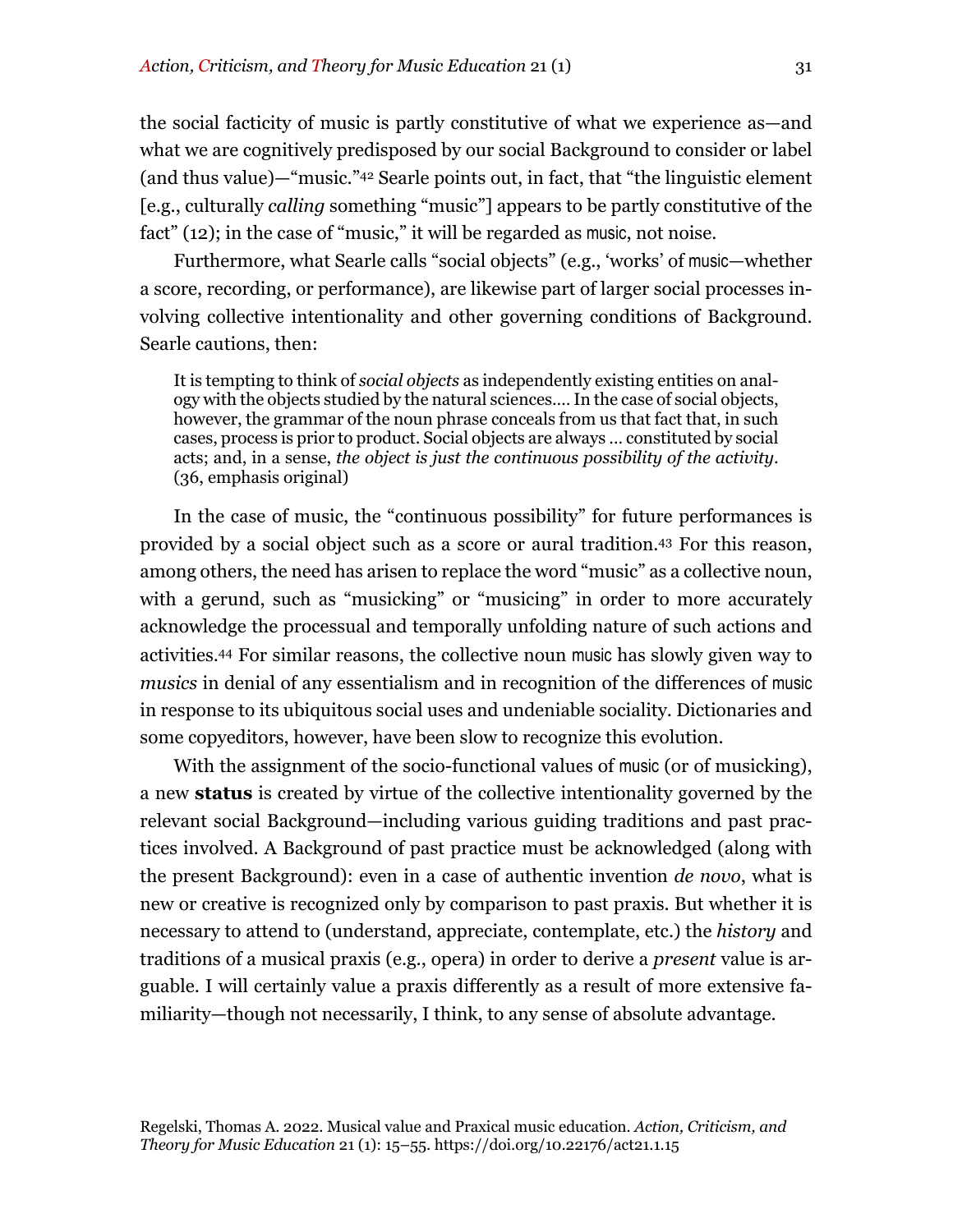However, knowledge and mastery of past praxis *is* fundamental to understanding a particular praxis enough to *engage* competently with it (e.g., Baroque ornamentation, jazz harmonies). And, an education *for* praxis attends to such accumulated and even variable musicianship for proficiency in a praxis. Just playing the notes, for example, in the next concert is not enough. A music education is predicated on the progressive growth of independent musicianship that can serve musicking in life outside of school and after graduation.

In conferring a *Backgrounded social significance* on present sounds, the *status function* of "value" in effect is created; which is to say, we bestow on it a newly valued status as a *social fact*. Conferring the *status function* music on those sounds, then, grants them **a social facticity** associated with institutional functions and status of music. Thus, as Searle indicates, the decisive factor "in the creation of social reality is the collective intentional imposition of function on entities that cannot perform those functions without that imposition" (41). In consequence, he continues, "the key element in the move from the collective imposition of function to the creation of institutional [social] facts is the imposition of a collectively recognized [social] status to which a *function* is attached" (40–41, italics original). This *status + function*, then, is the collectively recognized *value* socially attached to the thing or things of its type. So rather than a search for intrinsic 'goods' or values that supposedly inhere aesthetically in objects, we should look instead for the human *functions* for which such things tend to be used and how (or why, how frequently) they are used. This means, once again, that *appreciation is use* (Regelski 2006).

#### Appreciation Seen in Use

*To ask why people value music is in effect to question what functions (uses) in their lives their typical musicking is "good for"*—how and for what reasons they find it "worthwhile" ("good time" = "*worth*while") and choose it to enhance their lives. That is to say, what is called music is a social praxis that qualifies an infinite variety of musics in use. It is inextricably concerned with questions of "right results"45 for individuals, groups, and society.

Correspondingly, to remark on the musical values of an individual or group (adolescents, for example) is simply to describe the typical musicking engaged in their normal social interactions. Such functions of music can encompass an ex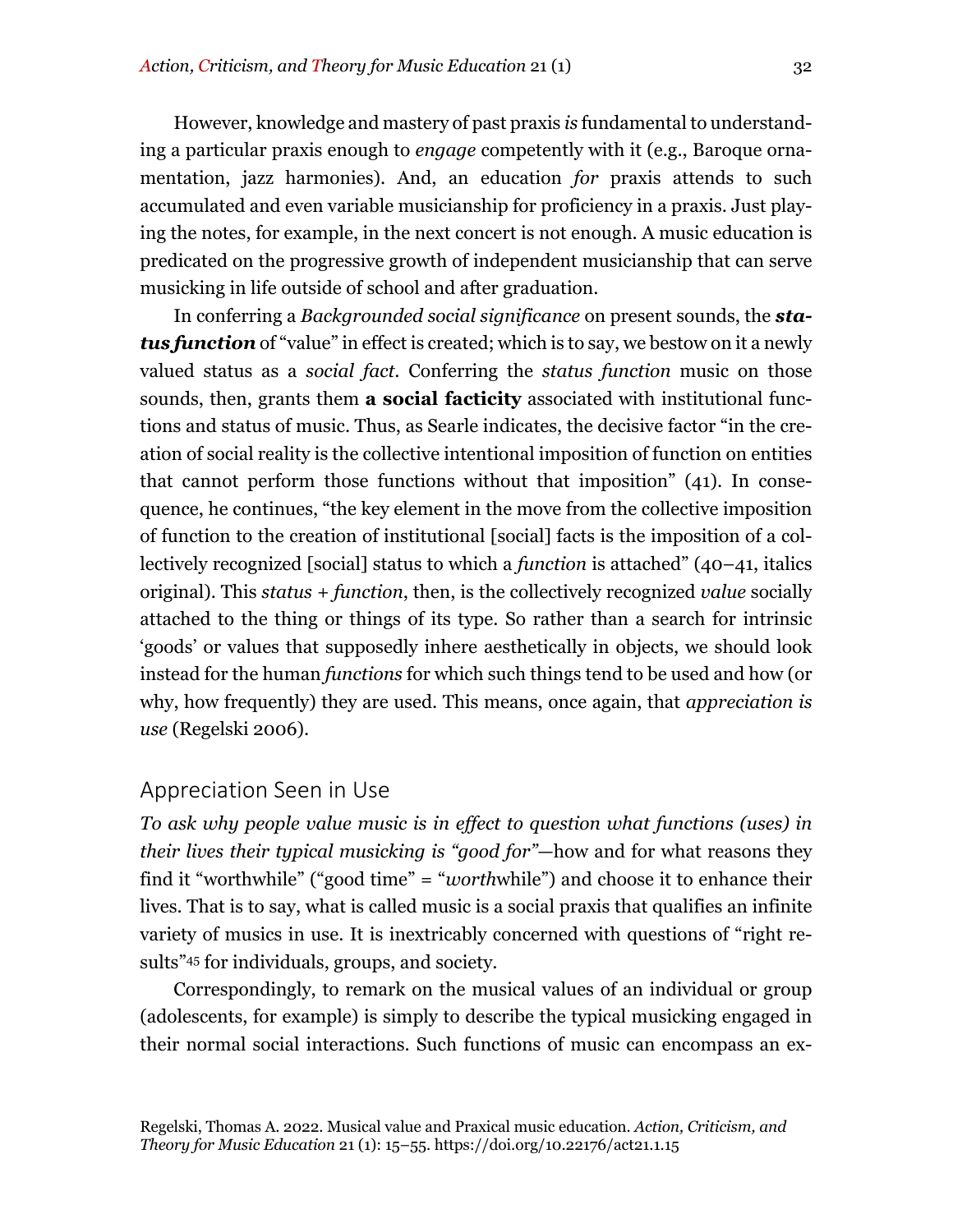traordinarily wide range, from the most esoteric intellectual pleasures of cognoscenti to the most mundane of daily enjoyments of the untrained; from religion and ceremony, to dancing and all kinds of entertainment. Consider, for example, how musical "taste groups" among adolescents become (or reinforce) adolescent *social cohorts* (peer groups)—not especially what such music is "for"—but by providing a cohesive social relationship as appropriated by adolescents, musical choice becomes a natural feature of that social energy. Often, it seems, the appeal of this or that music is social, not strictly musical (as though "absolute music"). All forms of musicking, then, are socially valuable (even for adults), each in its own way, relative to their unique function(s) in human life. Ignoring or downgrading adolescent musical sociality is foolhardy and ignorant of music as social praxis.

As has been shown, in contrast, traditional accounts of *aesthetic value* 'in' music presume a single hierarchy of value with "absolute music" at its pinnacle (e.g., Ex.1). This is declared as somehow distinctively pure, profound, ennobling, ideal, sublime, or beautiful46—along with a host of other criteria and values about which academic aestheticians and other critics constantly disagree. Little attention is given to the much larger part of the musical spectrum, except to assume that it is somehow not *aesthetically* valuable (in the sense of not possessing presumed intrinsic values to be contemplated for their own sake), or not as aesthetically valuable *as* whatever is taken to be at the very top—usually pure instrumental music, such as string quartet and solo literature. Recent research of Popular music often takes a postmodern stand in assuming that the *lack* of or contradiction of the typical aesthetic properties (e.g., the aesthetic attitude) is what makes such music popular, more accessible to all listeners.

An account of music as a social praxis, rooted in the construction of social reality, rotates the vertical Aesthetic Hierarchy (see section "False Essentialism of Music") to a *horizontal continuum of musics* (Ex. 2) where each is accorded its own distinctive status: a value, which always involves some valued social status function assigned to it and thus experienced in connection with it.

Ex.2

#### **A continuum of musics valued as social praxies**

Classical>jazz>ethnic>country western>rap>gospel>rock>world>steel drumming> heavy metal> opera> pop> etc.

Individual columns created under each music on such a continuum will evidence the genesis and continuing relevance of each as a social praxis (as defined herein), and they

Regelski, Thomas A. 2022. Musical value and Praxical music education. *Action, Criticism, and Theory for Music Education* 21 (1): 15–55. https://doi.org/10.22176/act21.1.15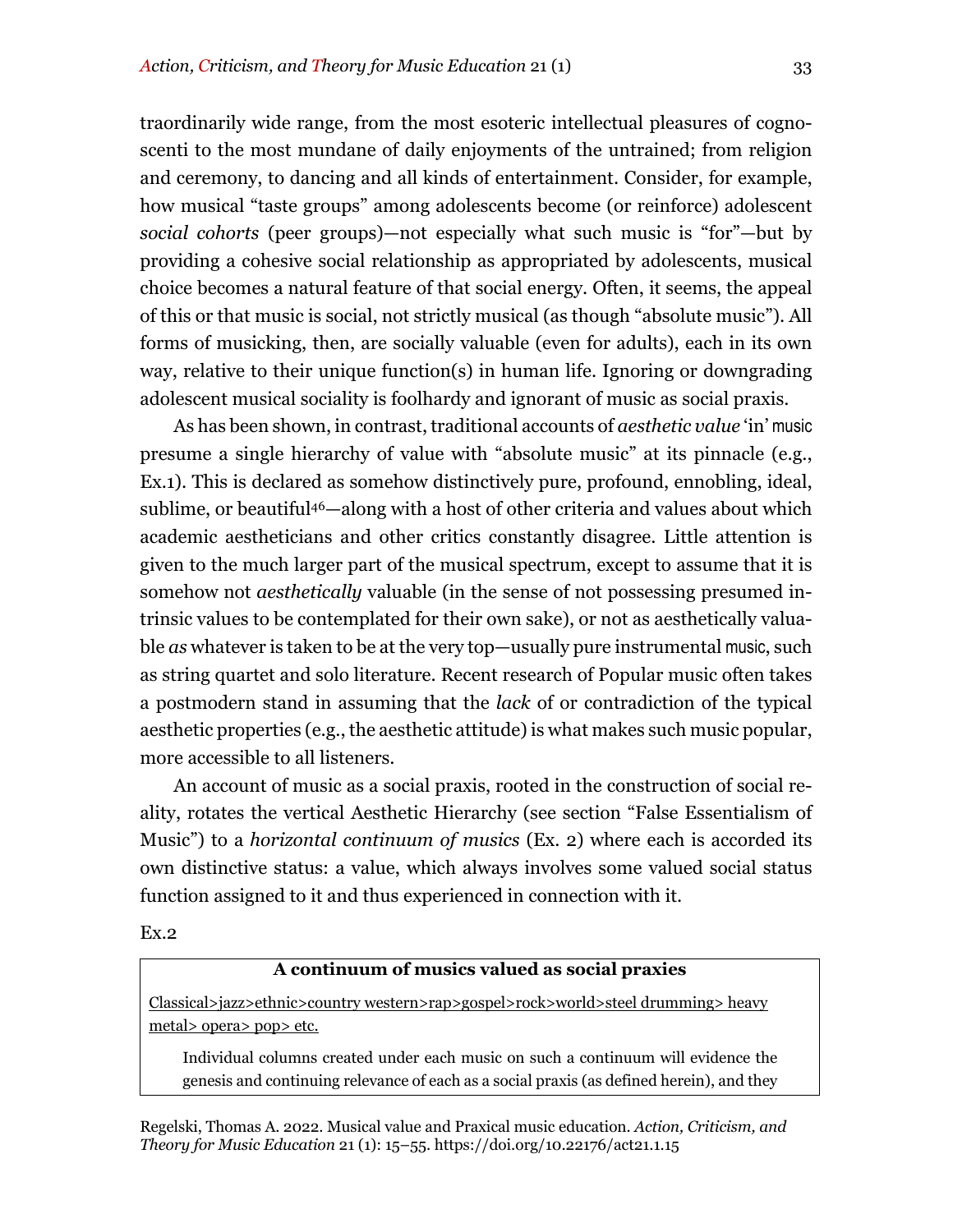are thus best not compared for musical 'quality.' Each (and more than fit here) exemplifies unique values by its praxical role in the "music world" outside of school. In fact, people can be attuned to one or more; e.g., the "omnivores" (Peterson and Kern 1996) studied by sociologists who have wider range of 'tastes' in comparison to those attuned to mainly one or a select few musics.

In each case, if so inclined, a personal hierarchy of criteria for 'good music' of its type can be developed for a favored column (e.g., good jazz, easy listening preferences, favorite operas, etc.). And each will have its own socio-musical history from its genesis to present day.

Creating such individual columns and criteria would be a good assignment for students to develop for their favorites (and at least one other?).

For students (or adult aspirants), each will have its own musicianship competencies for apprenticeship and mastery. Curriculum based on multiple inclusions from such a continuum, will amount to musics education.

In this way, music assigned (or perceived as having) the status function of intellectual cerebration according to hypothesized 'purely' musical meanings *can have value for aesthetes whose intentionality so predisposes them.* They *will* "hear" what *they* understand the music they enjoy is "good for." I don't, on the other hand, go so far as to suppose that such "disinterested" contemplation confirms the disembodied, metaphysics of beauty or sublimity claimed by various (and conflicting) traditional aesthetic criteria, given lip-service by some hoi oligoi ("classy') aesthetes as testimony to their 'elevated' sensibilities over those of the hoi polloi (masses). Such "right results" for this exclusive "taste group" are simply conditioned by the particular status function they recognize according to the predispositions of their cultural Backgrounding.

*Aisthesis*, the "intelligent sentience" or, with music , the senses tuned toward affective *awareness and use (depending on the society and the use),*<sup>47</sup> then, is decidedly not the "purposiveness without purpose" guiding the "aesthetic attitude" (i.e., "aesthetic distance"), the need, according to aesthetic theory since Kant, for distancing or divorcing musical and artistic responding from life and its personal indulgences. An attitude of *disinterested delight* (i.e., again, "purposiveness without purpose" enjoyed for "its own sake" is claimed to be without purpose or use; but "delight," nonetheless, is a "purpose" sought in music's use in personal listening or attendance and "good time" in concert attendance).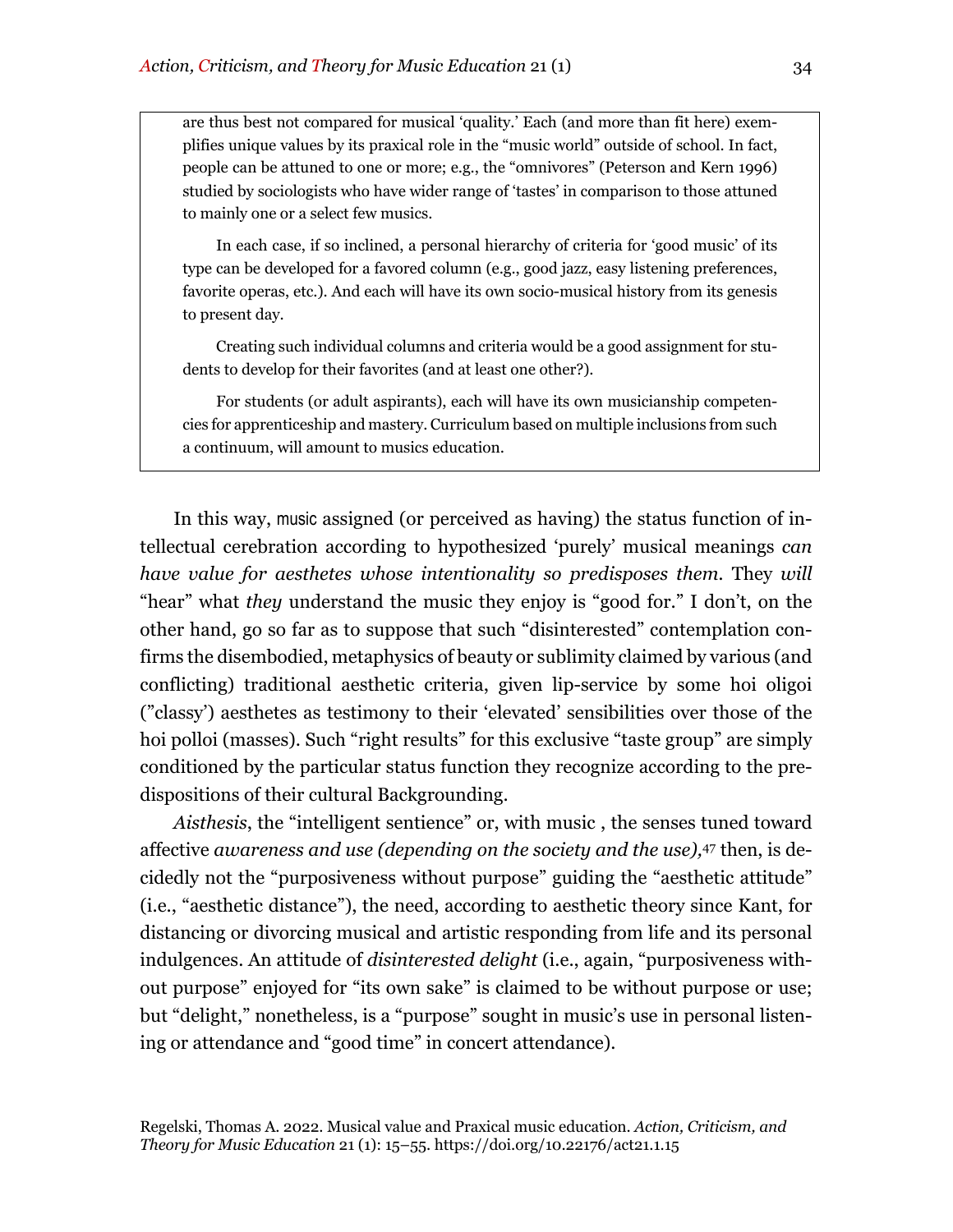In contrast, the role of aisthesis is consequential for experiences of all musics. We might better refer, therefore, to responses to music, art, and nature as **aiesthesic**; i.e., *sentient knowing*. Thus, those whose intentionality concerning music is directed towards affects and emotional responses (frissons, chills, etc.) that aesthetics *disavows* for triggering *bodily responses* rather than evoking *intelligence* (mistaking "embodiment" as the cognitive contradiction of intelligence), in fact experience, i.e., value listening to (or performing) musics that especially elicit those feelings. And, when music is valued as "mood enhancement" or social bonding, as often is the case for teens, or as background for adult cocktail parties, or where it functions *as* (not simply *in*) *worship*, the values attached are all conditioned through cooperative aisthesis by the status function of the value(s) socially assigned and *shared* at the moment.

Each of the *types* of functions along the continuum of musicking will have its own set of criteria of "good for" by which suitability for the functions (values) at hand are typically adjudicated. For example, given their usual function at least, lullabies are expected be quiet and calming. If a lullaby is intended for just listening (e.g., Brahms, Op. 49, No. 4), it will require additional details to occupy the interests of listeners. As the function changes from calming a baby to engaging an audience, so will the criteria of goodness. *Such responsiveness to the functional criteria and conditions of situatedness is characteristic of all musicking!* Such shared criteria and intentionality also mitigate against "anything goes" claims of "goodness."

Within each praxis, then, there will often be various types or styles available according to the various unique ways individuals, musical cultures, nations, eras (etc.) have fulfilled the function served by the musicking in question. Each of these *styles*, too, can be considered its own praxis (or, if one prefers, sub-praxis). Each has its own defining traditions and other socially created criteria relative to its unique status functions, each demanding its own range of knowledge and skill for competent participation. Different styles of jazz, for example, share some similarities but uniquely appeal to different taste publics and engage a different range of *participatory criteria*.48 "Nationalistic" musics have their own national favorites: e.g., Sibelius in Finland, Grieg in Norway, and even national differences: Argentinian/Guatemalan Tango is seductive and sensual, but Finnish Tango is usually in a minor key, and its lyrics deal with sorrow, nature, and the Finnish countryside. Adepts at one are not naturally competent in the other.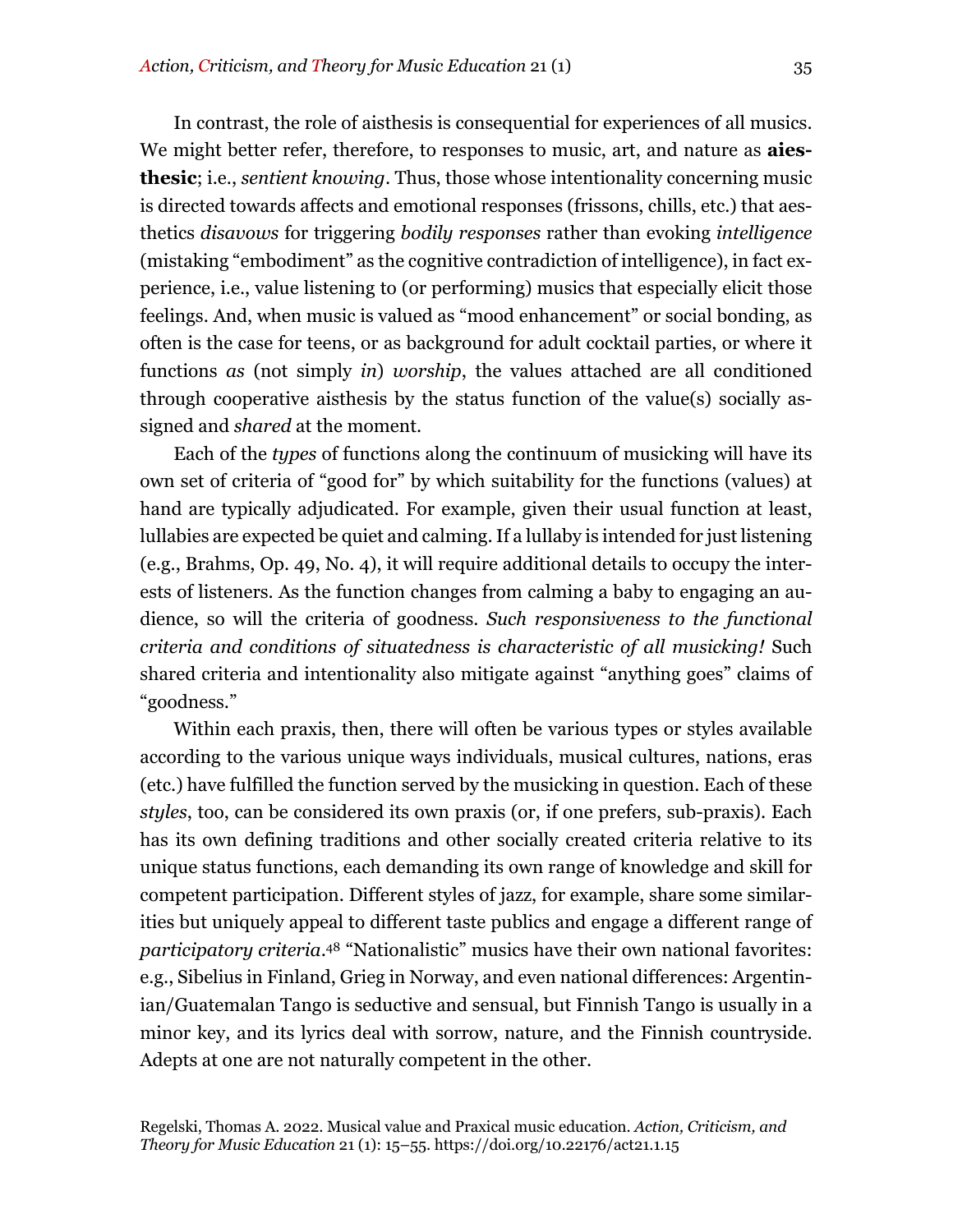"Good music," then, is first and foremost a consideration of whether musicking of a particular type or style serves the human 'goods' (i.e., *social* functions) *that called it into existence to begin with, or into present use* (i.e., recalling Searle, the "ongoing possibilities of sociality" that it is "good for"). "Good music" is a "good for" served well by its associated music. Sometimes this is very "practical," as when, for instance, music created to invoke ancestral spirits has that "right result."49 In contrast, it may just seem "impractical" when some listeners who seek intellectual indulgence50 (i.e., as their preferred "good for") listen with pleasure to technical disposition of musical materials and other details of a performance or of a "work" with no other ends in mind. Note, however, such a "good for" value of connoisseurship gratification sought from listening is nonetheless a *use* promoting their contemplative intentionality—the "good time" listening praxis *they* judge as "worthwhile." Thus, such use is still praxical in its social nature and value. *Listening is its own praxis*, then, and is properly addressed in a praxical curriculum, even in ensembles!51

Within a given praxis (as a type or style), it is, of course, always possible and even natural to judge *relative degrees of excellence* according to judgments of how well the 'good' in question is served. The *degree* of excellence or expertise (i.e., fittingness, goodness of "right results") according to which that *function* is served, then, becomes a criterion that may affect the "status" in question: e.g., "good for" dancing versus "good for" listening. A "good performance" of a score (e.g., a Mozart choral 'work') as part of the *curricular function* of a school group, then, will be naturally different than a "good performance" of the same score by professional artists whose *artistic function* is to be "good for" audience listening pleasure. An elementary school band concert, lacking the musical refinements of more experienced musicians, may not yield much *listening* pleasure *as music*, but can evidence pleasure to admiring parents, relatives, friends, and administrators in the audience considerable progress in musicianship and practiced skills.

The status or "goodness" of the situated value, therefore, of any musicking is governed in large part by the *use*, the "good for" function served, and is not some purportedly 'aesthetic' or even artistic absolute. The "goodness" or excellence of *school performances*, then, is not simply determined by how closely they approximate ideals or conventional criteria of 'aesthetic' or artistic excellence—as critics sometimes complain about concerning the lack of 'aesthetic' merit of school music performing ensembles and their literature. Rather, "goodness" is governed by its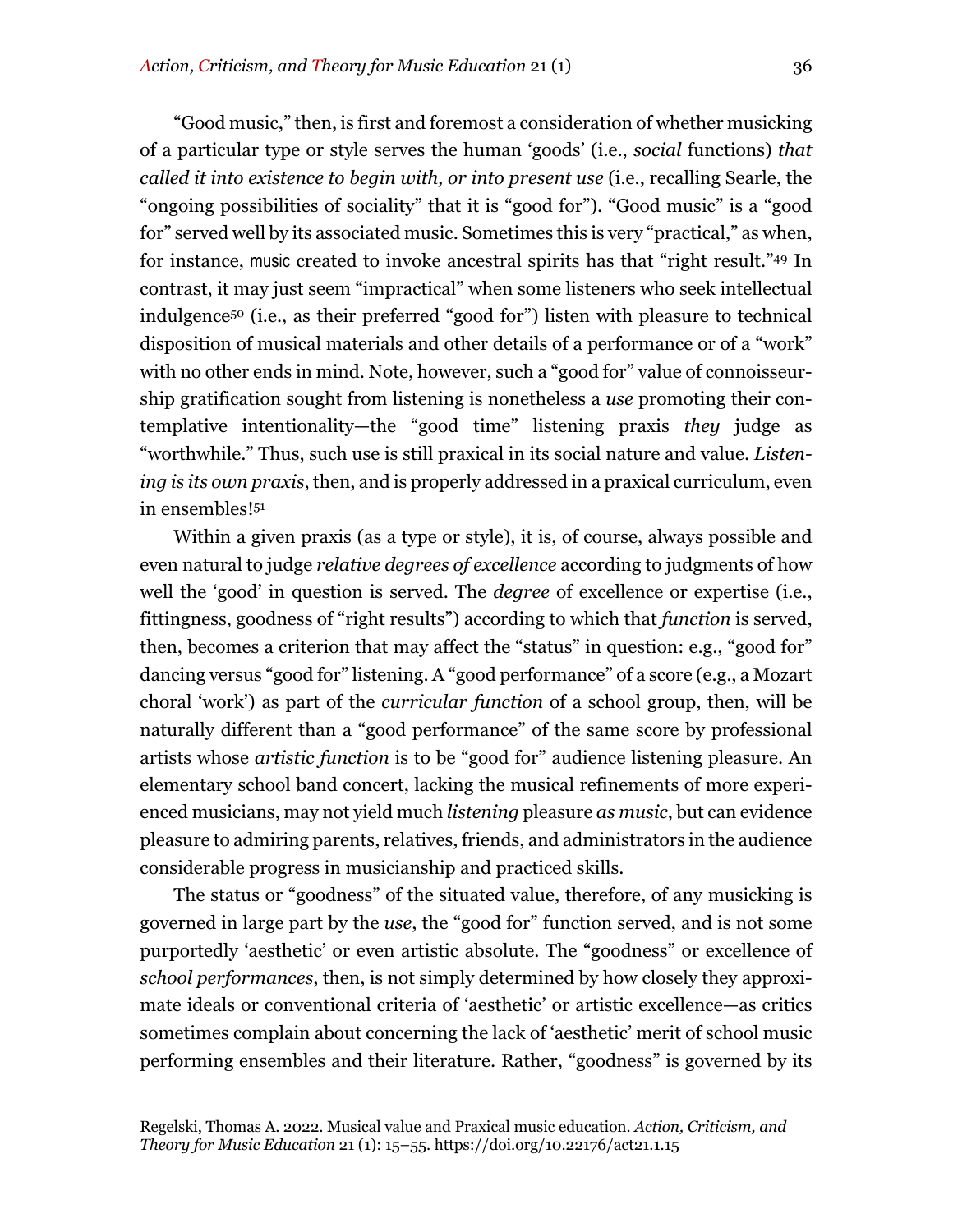situation (function) in a praxical music education *curriculum*, a matter of how accomplished students' *musicianship* is for the musical praxis in question—especially how notable progress is over time.

Similarly, wedding or worship music are not judged simply by how closely they approximate or attain singular ideals of artistry; the conditions of excellence that obtain in a concert hall may be inappropriate to the situatedness of a particular wedding or worship service.52 And conspicuous excellence—a fittingness so beyond normal expectations that it attracts attention to itself—might be colloquially described as "*b*eautiful" in this regard—though I am at pains to distinguish it from traditional aesthetic positing of faceless, placeless, and timeless *beauty*. It is more like a "beautiful" play in sports (another social praxis) that is notably exceptional.

## Closing Summary

To wrap-up, musical value has been argued as thoroughly imbued with sociality (i.e., social value), and thus *as a valued social praxis, not as an aesthetic object*. Traditional aesthetic accounts of beauty and goodness have been contested with an account that is rooted in the construction of a pragmatic social reality called music, with its attendant social values. In this account, we have seen that musical values are relative to the social functions that sounds, as music or musicking, serve.

Correspondingly, lingering aesthetic advocacy, assumptions, and criteria are an empty and meaningless promise, no matter how noble sounding they may be. The *aesthetic metanarrative* and *ideology* discredited by postmodernism describes aesthetic responsiveness as covert, a supposedly inner experience. Therefore, its presence, absence, or improvement in relation to musical schooling literally cannot be assessed for educational purposes. Moreover, if the metanarrative is a "hidden curriculum" proviso for school music as promoting "good taste" (a troublesome concept itself, allied as it is with the *dubious claims* of aesthetics), it seems not to be succeeding!53 Similarly, claims to teach for musical 'understanding' are misplaced. As Dewey argued, intellectual 'understanding' is not at stake but, rather, what musical experience *does*.

Dewey didn't put it quite this way, but the most important issue as to musical value is not what music *is* (e.g., NOT a source of aesthetic experience), but what it *does to and for human sociality—for* the human spheres of personal existence and collective meaning in which people find its use to be relevant for living the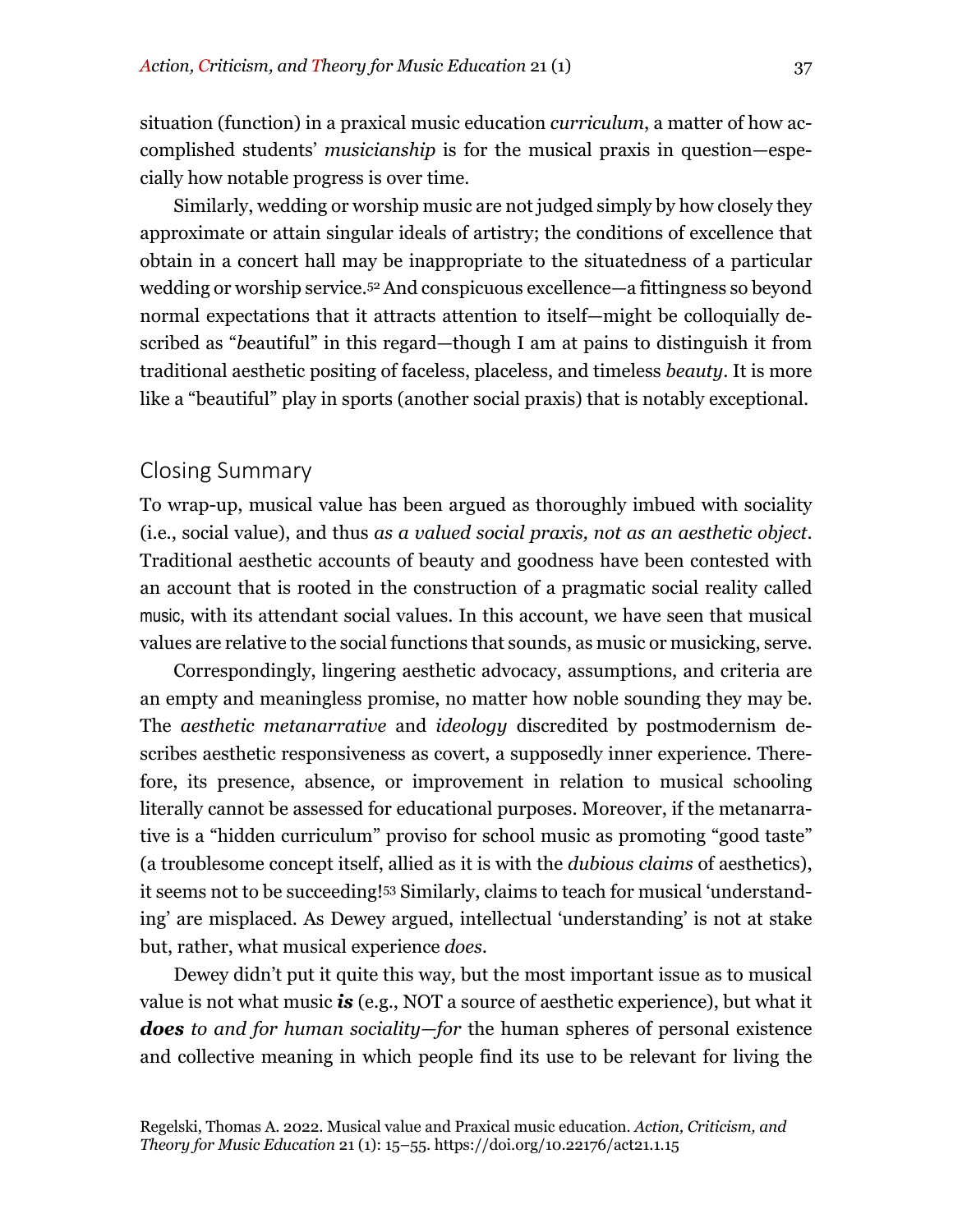good life. *Praxis* means *doing*! And what it does everywhere in the world is to reflect, create, and promote a wide range of social values—those "made special" by music according to past and present Backgrounding.

The social appeal of large ensembles as "school activities" is typically outgrown with the maturing of adolescence (if that ever happens?) and by facing new social conditions of adulthood, such as work and family. This proves to be a serious weakness when presumed aesthetic values are the basis of advocacy for school music, especially for *curriculum* design, because the noble sounding benefits proclaimed are just not evident in, at least, U.S. society. Other societies, operating on other social values for music, produce more, less, or different "cultural capital" (Bourdieu 1984—*culture advantages y0u can 'spend' in a society to get ahead or keep up*). Chamber musics, if propagated by their regular presence in schools, at least in addition to large ensembles, hold forth greater promise for being integrated into busy lives. The lasting value of so-called "aesthetic education" on most graduating students is otherwise minimal or non-existent. They have no idea what it was all about, only another school 'activity'—chorus instead of cheerleading or sports). Both end with graduation.

Thus, in the eyes of the public music education is in a weak position in relation to other curricular subjects, which are expected to bring about lasting personal and social results. This is seen today in the mounting resistance to funding music education and to finding a reasonable place for it in the weekly school schedule

In contrast, praxical music education is easily subject to assessment and progressive guidance, and thus as educational justification for school music. It will provide and promote chamber music opportunities as instructionally beneficial: 1–3 or 4 students per part overcomes the averaging effects of large numbers (where large ensembles always sound better than individuals within them) and are more conducive to helping individuals grow musically. Chamber opportunities also model, while in school (and because of school), the adult values, interests, and pleasures of chamber musics for adult life.

In all its phases, praxical music education promotes musicianship that is progressively autonomous. Students become progressively self-sufficient in meeting basic musical demands. Such musicianship also opens doors—musical and social (though the two often overlap)—for graduates wherever they may be and can provide a key ingredient for the "good life" lived well in part through musicking.

Musical values are altogether more diverse and down-to-earth than the disembodied *a*social (neutral, abstract, faceless, and placeless) values hypothesized by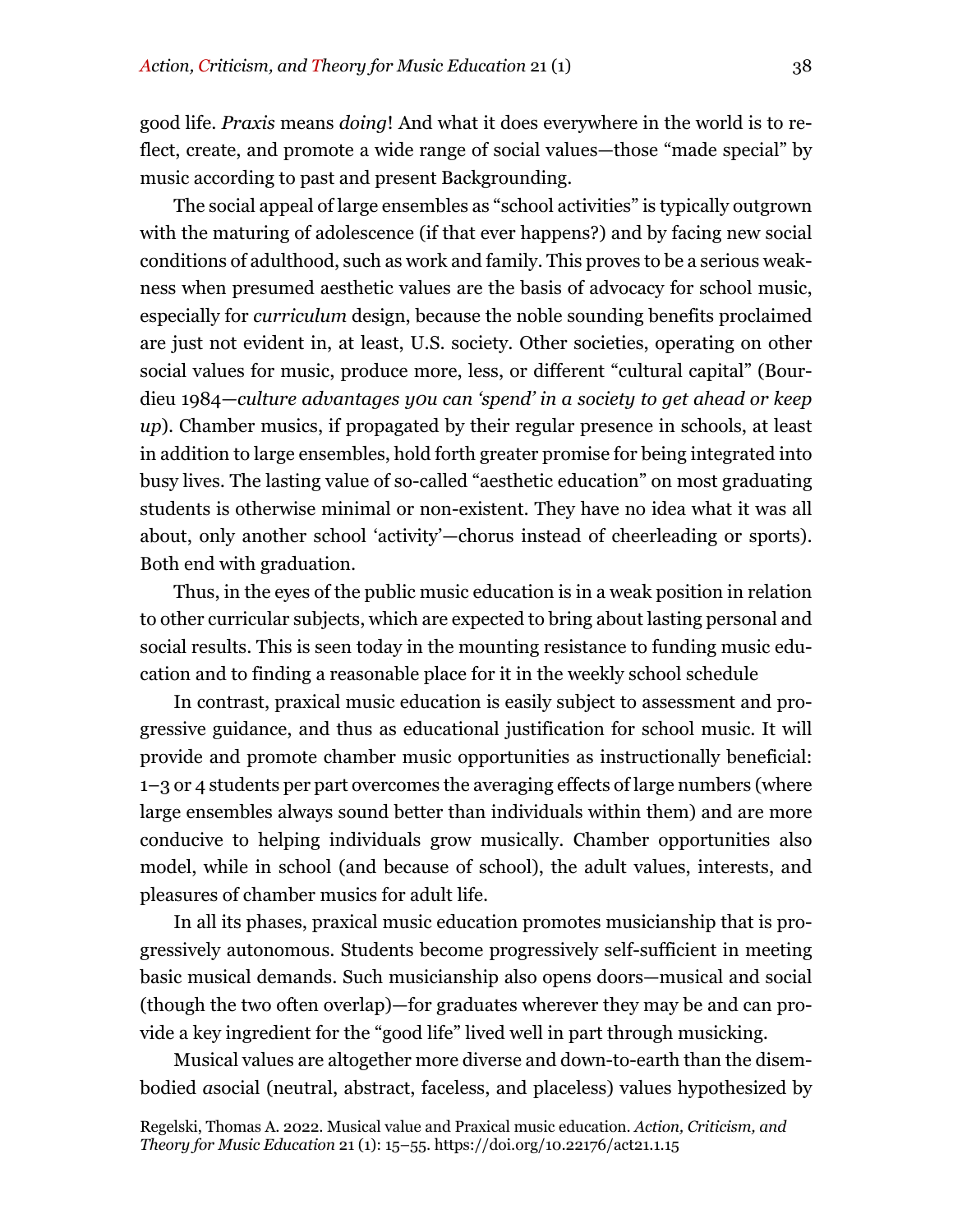traditional aesthetic theory. Musical values are observed wherever musicking is notable in fulfilling music's key role in creating, engaging, and advancing sociality. The facticity of music as a valued social praxis—as a characteristically human institution—is perfectly evident. A praxical music education seeks to further this sociality by endowing students with musicianship skills and knowledge that can serve them in adult life and, through their musical contributions, the musical life of society.

#### Coda

Worth addressing in connection with music as a social praxis is a sense in which aesthetic doctrine has become an *ideology* (Dissanayake 2011). Ideology involves a belief or value structure held so strongly that it often dupes adherents into ignoring contrary evidence. They either hold on to their erroneous beliefs, or if they are members of a dominant social group their values are foisted on others, supposedly as in the other's best interest and whether or not the others approve. This can be at stake if university faculty and school music teachers (especially those narrowly trained) impose their musical values on students—for example, choices of literature (that interest the director more than students), boring repetitive drill in rehearsals (perfecting new literature at each stage of rehearsing), a diet heavy in technical exercises (rather than music), and imposing their musical decision on students: "Don't breathe there." [Learning "why not" teaches musicianship!]

In such situations, of course, many school students drop out. University students rarely question the prevailing aesthetic ideology and either submit to it (without even knowing what "it" is or that "it" is indoctrinating them), or they hide their affinity for many other values and musics. Studio lessons often lead to graduates who can't articulate the difference between a "piano lesson" and a "music lesson." Those who disavow any difference are not likely to teach "music" as discussed here.

The effects of aesthetic ideology can be significant and problematic when school dropout rates are high and dropouts are denied an alternately meaningful music education (e.g., composition software, guitar class, steel bands, drumming circles, etc.). To the degree that aesthetic dogma influences us as music educators as a by-product of our university music training (where the aesthetic ideology is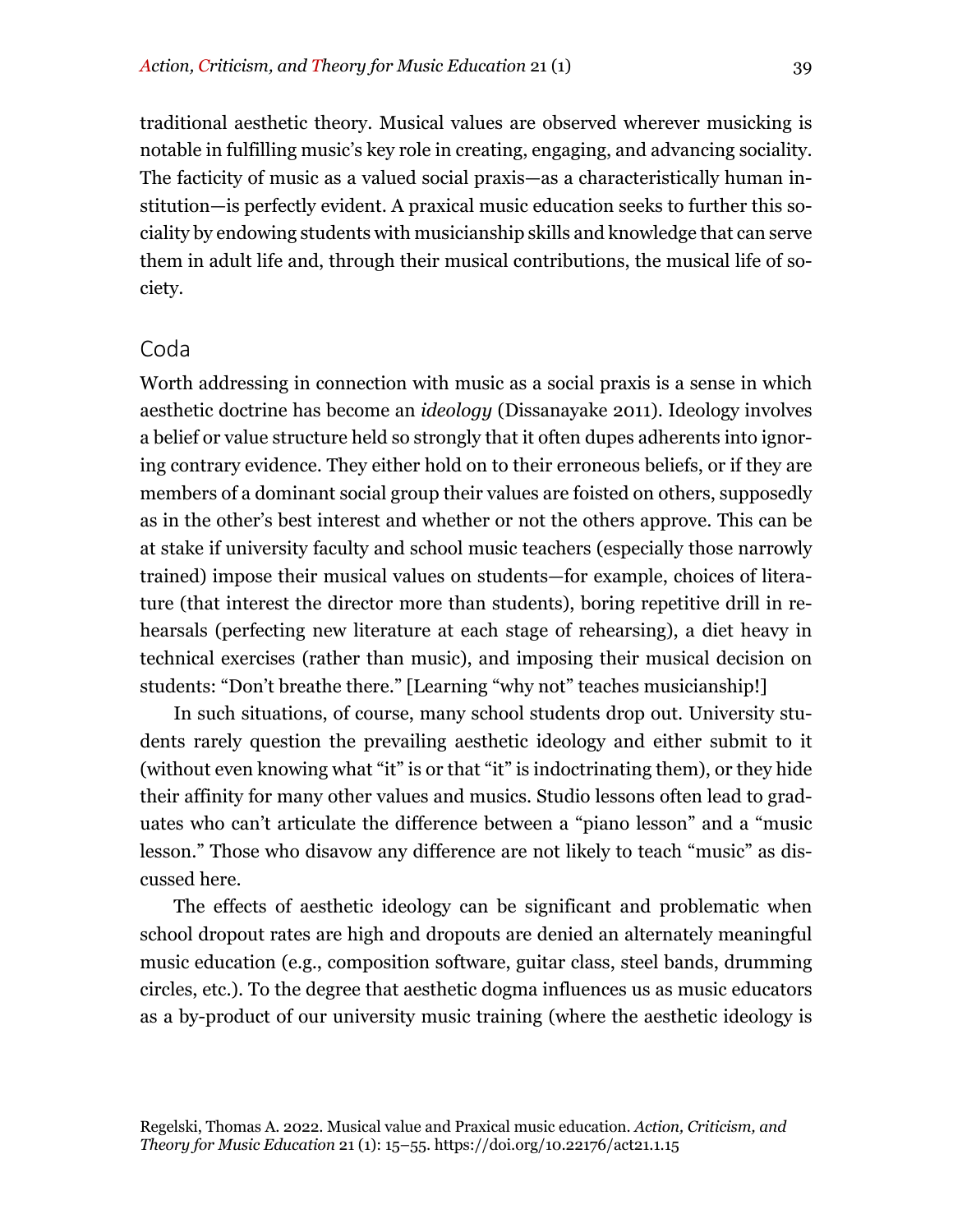typically untroubled by challenges from sociology of music, ethnomusicology, cultural studies, etc.), we risk devaluing and ignoring the more generally accessible values that musicking of various kinds and styles can offer individuals and society.

As a result, "school music" has become disconnected from the more socially diverse Backgrounding functions of music in the "music world" of daily life, music as part of the "natural attitude." Rather than carry over into or otherwise contribute to the music world outside of school, then, *school music has become its own isolated music praxis*, with a shelf life of 12–13 years! This only adds to the legitimation crisis, since other school subjects are expected to have lasting benefits for adults and society.

Not surprisingly, then, *school music* too often fails to extend to any predictable or notable degree of musicking beyond the school years. After years of membership in ensembles and of listening lessons and other activities with 'good music' in general music classes, graduates are too unlikely to seek out (or create54) community performing ensembles.55 Carryover into the adult lives of graduates must be cultivated, then, by curriculum in school that most closely approximates opportunities for musicking in out-of-school community situations or in the "music world" at large.

That would amount to music education *as* and *for* praxis—as a professional praxis, for advancing musicking as a social praxis. Instead, as a result of the insularity of "school music," the value of school-based music education—which is to say, its status function in and for society or a local community—can be doubted (e.g., as it is by taxpayers and administrators). What are the demonstrable "goods" it contributes to the lives of graduates and society? What is music education as aesthetic "good for"? Fortunately, the ubiquity of musicking in all societies and cultures demonstrates that music is widely valued; but, unfortunately, too often *despite* music education!

An account of music as social praxis reminds us that musical values are matters of valued musical purposes and functions and, thus, that we always need to take these centrally into any philosophical account for curriculum. A praxical music education aspires to the status function of a pragmatically useful *professional praxis* committed to promoting music as the amateur praxis<sup>56</sup> of graduates who regularly integrate the many inviting uses of musicking in their lives. Remember, the value of music is in what it DOES.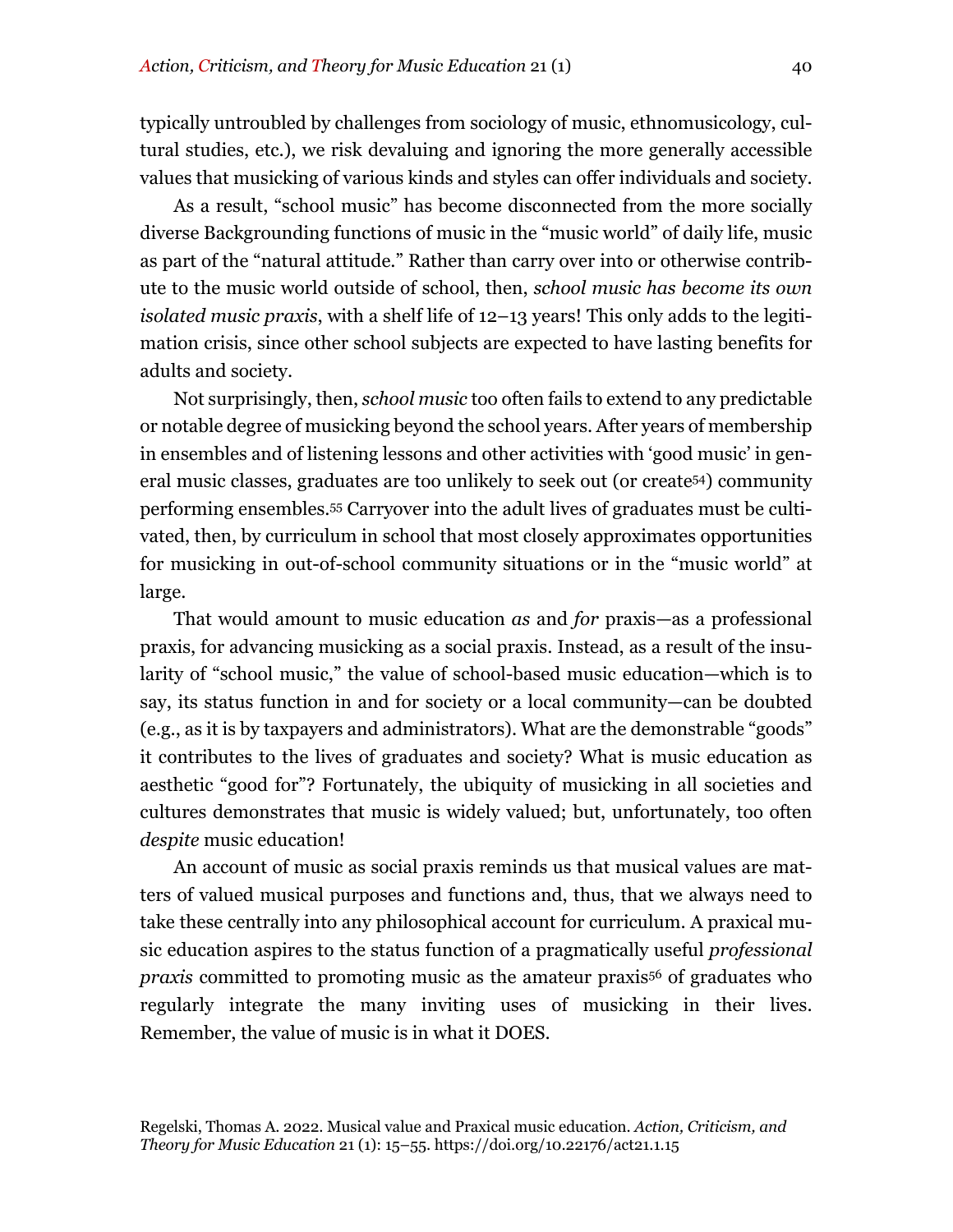## About the Author

Thomas A. Regelski is Emeritus "Distinguished Professor" (SUNY rank, 1978). He earned his BM in Music Education (1962), a Master's degree in choral conducting (1963) and a PhD in Comparative Arts/Aesthetics (1970). He taught choral conducting, and music education methods and foundations courses at SUNY Fredonia (1970–2001), at Aichi University in Nagoya, Japan, the Sibelius Academy in Helsinki, Finland (on a 2000 Fulbright award), is a Helsinki University docent (2002 –2013), and was a research fellow at the Philosophy of Education Research Center at Harvard University (1991). He is the co-founder of the MayDay Group (with J.T. Gates) and until 2007, was editor of its e-journal, *Action, Criticism, and Theory for Music Education* (ACT). In 2017, he founded a second MayDay Group journal, *TOPICS for Music Education Praxis*. He has over *145* refereed journal articles, invited chapters in regarded books, is author of seven books, and is listed on Wikipedia for his internationaol accomplishments.. This article is the brief culmination of his research plan that began with a 1995 *Prolegomenon,* and before that on *Action Learning* 1975. His monograph, *Curriculum Philosophy and Theory for Music Education Praxis* appeared in 2021 is the culminating and last word, until necessary.

### Acknowledgments

My thanks to Hildegard Froehlich, J. Terry Gates, Richard Colwell, and Wayne Bowman for helpful responses to an early draft of this article, and for the comments of three anonymous reviewers. Mistakes and confusions are mine.

#### References

- Berger, Peter L., and Thomas Luckmann. 1991. *The social construction of reality: A treatise in the sociology of knowledge*. New York: Penguin Books.
- Bowman, Wayne D., and Ana Lucía Frega, eds. 2012. *The Oxford handbook of philosophy in music education*. New York: Oxford University Press.
- Bourdieu, Pierre. 1984. *Distinction: A social critique of the judgement of taste*. Translated by Richard Nice. Cambridge, MA: Harvard University Press.
- Cook, Nicholas. 2013. *Beyond the score: Music as performance*. New York: Oxford University Press.
- Dalhaus, Karl. 1994. *Die idee der absoluten Musik*. Bärenreiter Verlag; 3. Aufl. Edition.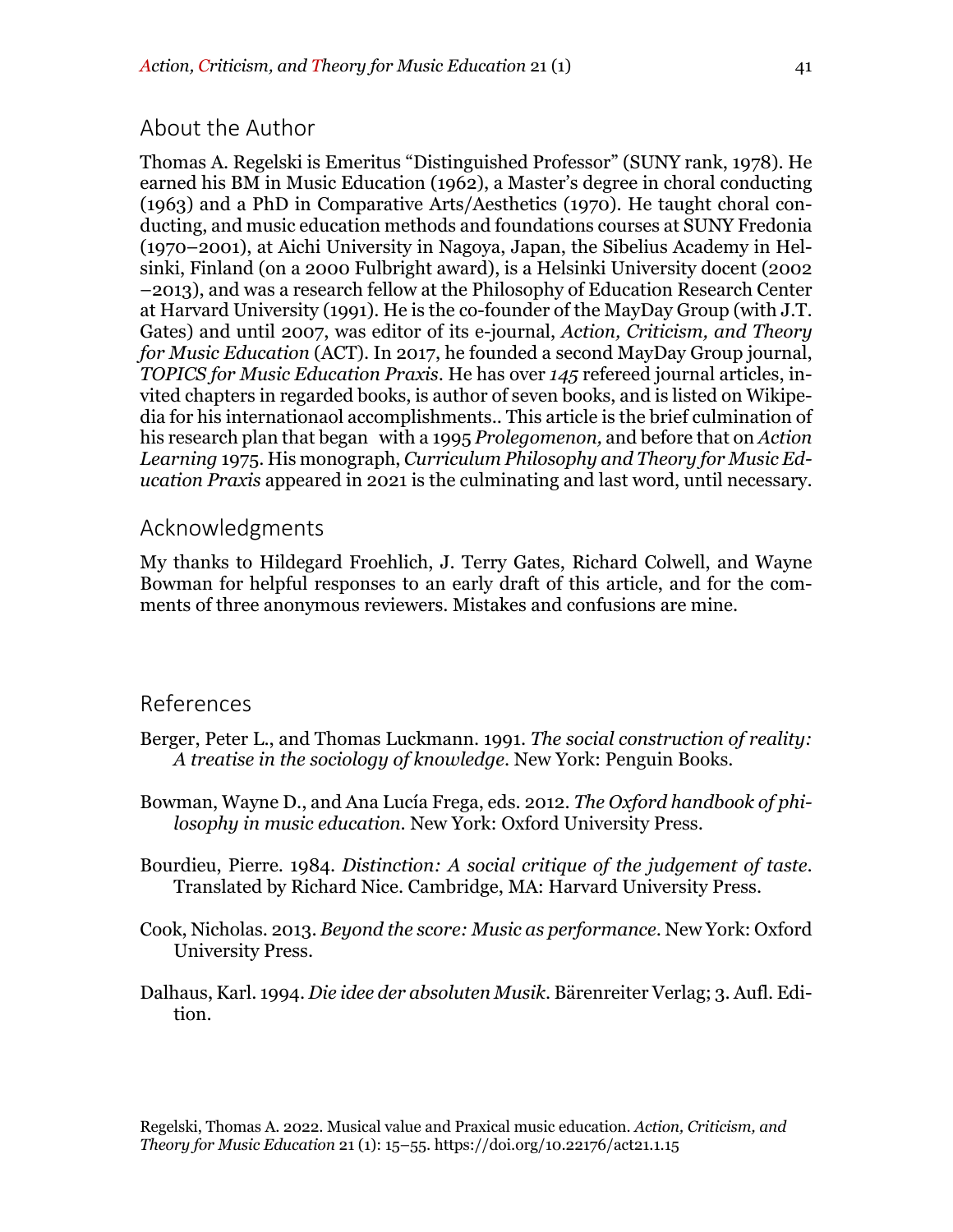- Dewey, John. 1920. *Reconstruction in philosophy*. New York: H. Holt and Company.
- Dewey, John. 1934. *Art as experience*. New York: Perigee.
- Dewey, John. 1938. *Experience and education*. 1997 ed. New York: Simon & Schuster.
- Dewey, John. 1968. *Experience and nature*. 2nd ed. Vol. 1. Open Court, Lasalle, Ill.
- Dickie, George. 1996. *The century of taste: The philosophical odyssey of taste in the eighteenth century.* New York: Oxford University Press.
- Dissanayake, Ellen. 1990. *What is art for?* Seattle: University of Washington Press.
- Dissanayake, Ellen. 1992. *Homo aestheticus: Where art comes from and why*. New York: Free Press/Macmillan.
- Dissanayake, Ellen. 2011. Doing without the ideology of art. *New Literary History* 42: 71–79.
- Elliott, David J. 1995. *Music matters.* New York: Oxford University Press.
- Elliott, David J., and Marissa Silverman. 2014. *Music matters*. 2nd ed. New York: Oxford University Press.
- Guyer, Paul. 1997. *Kant and the claims of taste*. Cambridge: Cambridge University Press.
- Kennick, William. 1979. *Art and philosophy: Readings in aesthetics*. 2nd ed. New York: St. Martin's Press.
- Kivy, Peter. 1991. *Music alone: Philosophical reflections on the purely musical experience*. Ithaca: Cornell University Press.
- Korsyn, Kevin. 2004. *Decentering music: A critique of contemporary musical research*. New York: Oxford University Press.
- LeDoux, Joseph E., and Richard Brown. 2017. A higher-order theory of emotional consciousness. Proceedings of the National Academy of Sciences. PNAS. https://doi.org/10.1073/pnas.1619316114
- Mandoki, Katja. 2007. *Everyday aesthetics: Prosaics, the play of culture and social identity*. New York: Routledge.
- Mead, George Herbert. 1962. *Mind, self, and society*. Chicago: The University of Chicago Press.

Regelski, Thomas A. 2022. Musical value and Praxical music education. *Action, Criticism, and Theory for Music Education* 21 (1): 15–55. https://doi.org/10.22176/act21.1.15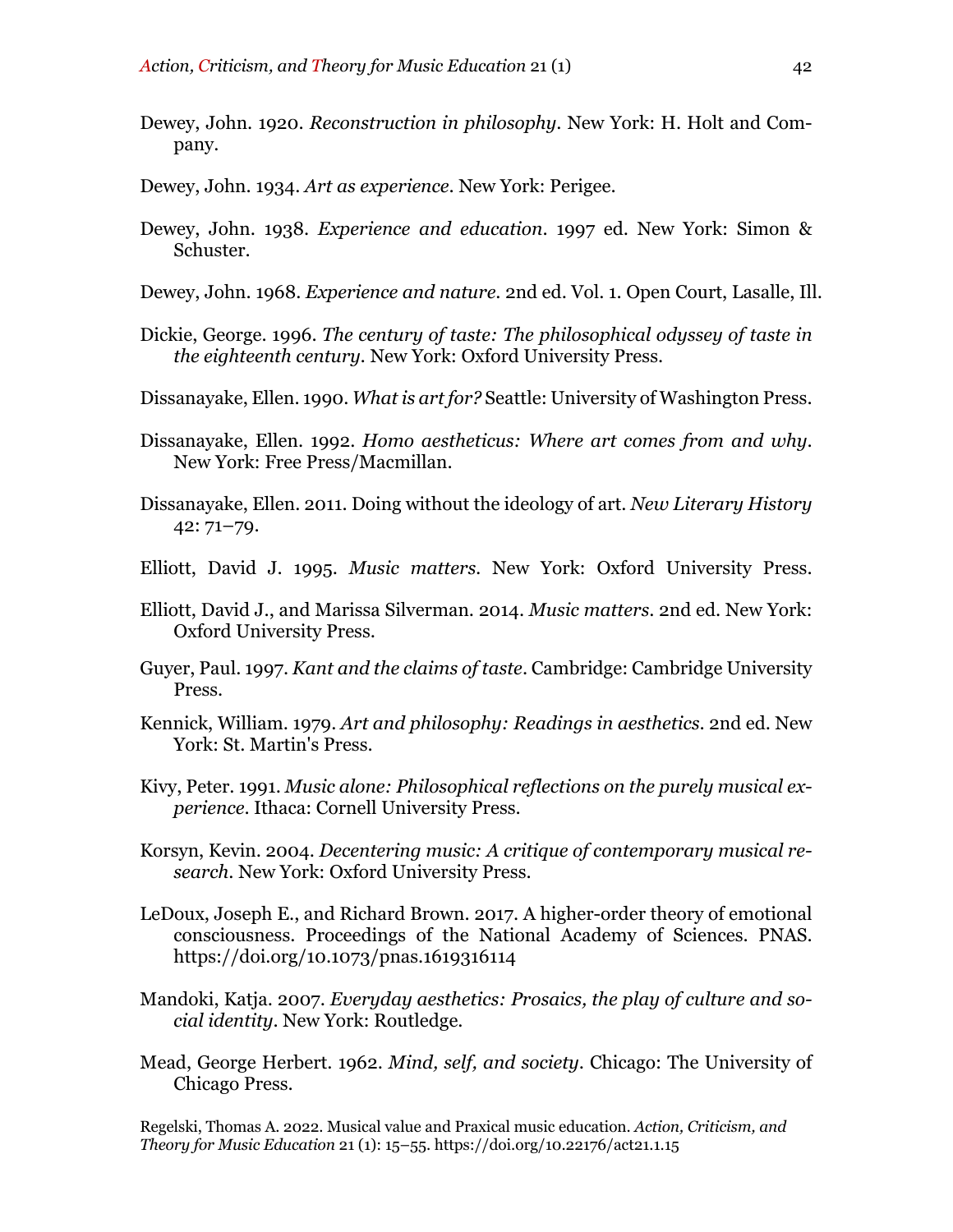- Peterson, Richard A., and Roger M. Kern. 1996. Changing highbrow taste: From snob to omnivore. *American Sociological Review* 61 (5): 900–907.
- Putnam, Hilary, and Ruth Anna Putnam. 2017. *Pragmatism as a way of life: The lasting legacy of William James and John Dewey*, edited by David Macarthur. Cambridge: Harvard/Belknap.
- Regelski. Thomas A. 1981. *Action learning for middle and secondary schools.* New York: Schirmer Books.
- Regelski, Thomas A. 1986. Concept-learning and action learning in music education. *British Journal of Music Education* 3 (2).
- Regelski, Thomas A. 1995. A prolegomenon to a praxial theory of music and music education. *Finnish Journal of Music Education* 1 (1): 23–38. Reprinted in *Canadian Music Educator* 38 (3, 1997): 43–51.
- Regelski, Thomas A. 1998. The Aristotelian bases of music and music education. *The Philosophy of Music Education Review* 6 (1): 22–59; reprinted in *Source readings in music education history from ancient Greece until today*, 4th ed., edited by Michael Mark. Routledge, 2013.
- Regelski, Thomas A. 1999. Action learning: curriculum and instruction as and for praxis. In *Music education as praxis*, edited by Marie McCarthy, 97–120. University of Maryland.
- Regelski, Thomas A. 2002. Musical values and the value of music education. *Philosophy of Music Education Review* 10 (1): 49–55.
- Regelski, Thomas A., ed. 2003. Symposium: Bennett Reimer's philosophy of music education. *Action, Criticism, and Theory for Music Education* 2 (1). http://act.maydaygroup.org/articles/2\_1.pdf
- Regelski, Thomas A. 2006. "Music appreciation" as praxis. *Music Education Research* 8 (2): 281–310.
- Regelski, Thomas A. 2007. Amateuring in music and its rivals. *Action, Criticism, and Theory for Music Education* 6 (3): 22–50. http://act.maydaygroup. org/articles/Regelski6\_3.pdf.
- Regelski, Thomas A. 2015. *A brief introduction to a philosophy of music and music education as social praxis.* New York: Routledge.
- Regelski, Thomas A. 2017. Autonomania: Music and music education from Mars. *Contemporary Aesthetics* 15.

Regelski, Thomas A. 2022. Musical value and Praxical music education. *Action, Criticism, and Theory for Music Education* 21 (1): 15–55. https://doi.org/10.22176/act21.1.15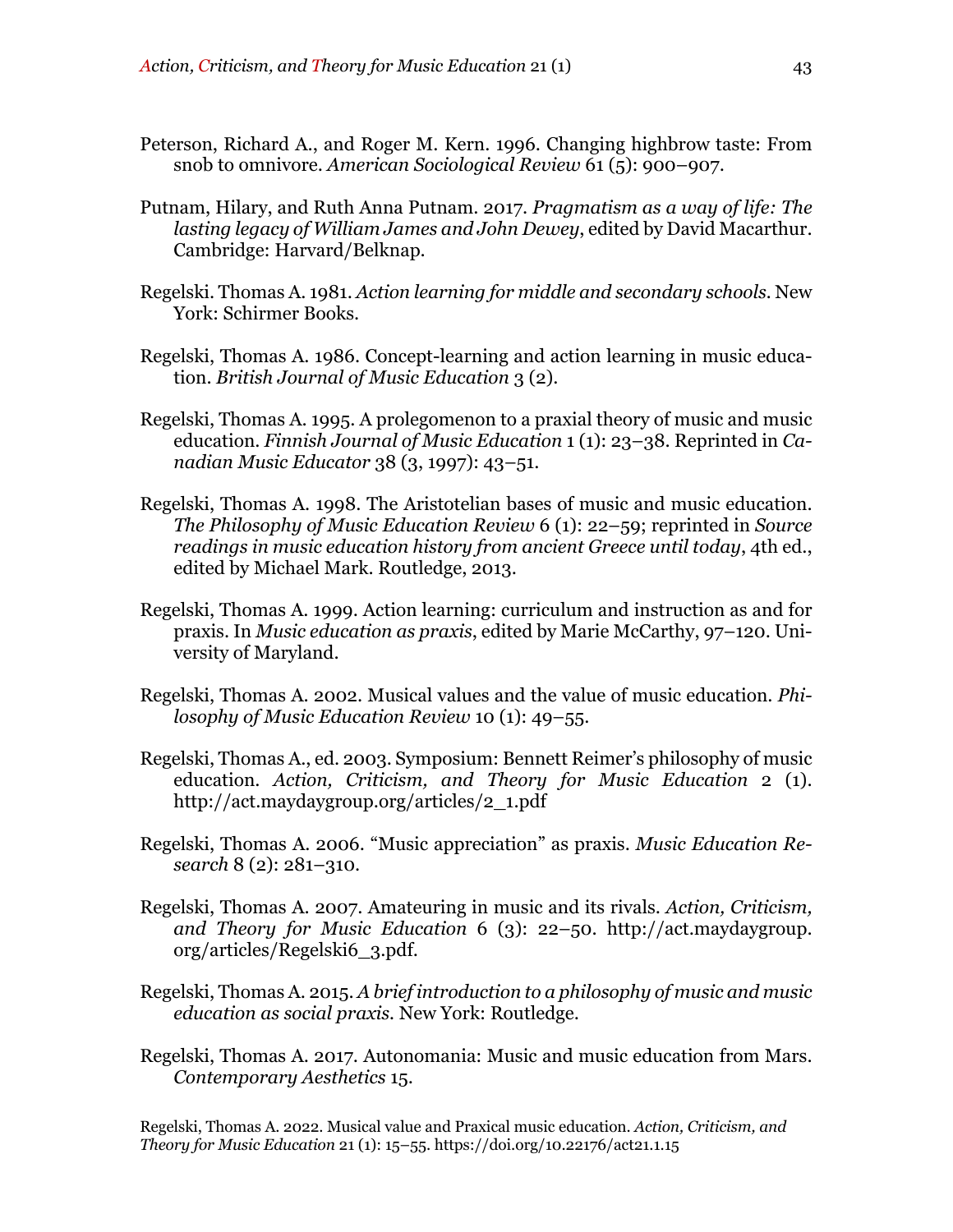- Regelski, Thomas A. 2019. Resisting aesthetic autonomy: A 'critical philosophy' of art and music education advocacy. *Journal of Aesthetic Education* 53 (2): 184– 98.
- Regelski, Thomas A. 2021. *Curriculum philosophy and theory for music education praxis.* New York: Oxford University Press.
- Reimer, Bennett. 1970. *A philosophy of music education*. Englewood Cliffs: Prentice-Hall, Inc.
- Reimer, Bennett. 1989. *A philosophy of music education*. 2nd ed. Englewood Cliffs: Prentice-Hall, Inc.
- Reimer, Bennett. 1995. The experience of profundity in music. *Journal of Aesthetic Education* 29 (4): 1–21.
- Reimer, Bennett. 2003. *A philosophy of music education: Advancing the vision*. 3rd ed. Upper Saddle River, New Jersey: Prentice Hall.
- Rorty, Richard. 2000. Universality of truth. In *Rorty and his critics*, edited by Robert B. Brandon. Malden, MA: Blackwell.
- Ross, Alec. 2008. *The rest is noise: Listening to the twentieth century*. London: Fourth Estate.
- Roth, Alex. 2020. *Wagnerism: Art and politics in the shadow of music*. London: 4th Estate.
- Shafer, R. Murray. 1994. *Soundscape: Our sonic environment and the tuning of the world*. Destiny Books.
- Schütz, Alfred. 1967. *Phenomenology of the social world*. Evanston, IL: Northwestern University Press.
- Searle, John. 1996. *Construction of social reality.* Penguin: New Edition.
- Searle, John. 2015. *Seeing things as they are*. New York: Oxford University Press.
- Small, Christopher. 1998. *Musicking: The meanings of performing and listening*. Wesleyan University Press.
- Smith, Gareth Dylan, and Marissa Silverman, eds. 2020. Eudaimonia: Perspectives for music learning. New York: Routledge.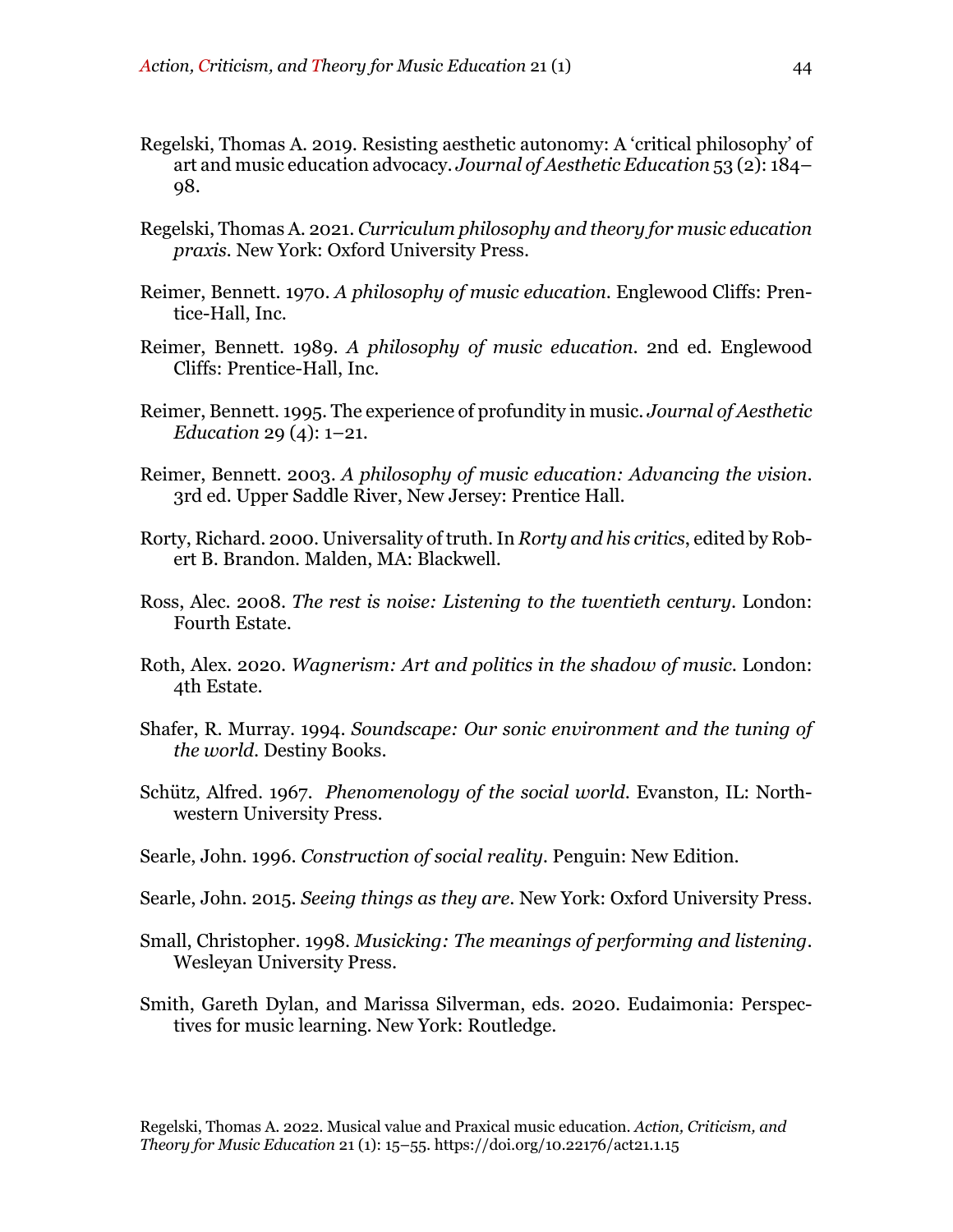- Sparshott, Francis. 1994. Music and feeling. *The Journal of Aesthetics and Art Criticism* 52 (1): 23. https://dx.doi.org/10.2307/431582
- Summers, David. 1987. *The judgement of sense: Renaissance naturalism and the rise of aesthetics*. Cambridge: Cambridge University Press.

Wicks, Robert. 2014. Kant: A complete introduction. New York: McGraw Hill.

#### Notes

<sup>1</sup> Regelski (2002). Herein, single quotes denote "so-called" or "supposed(ly)" (e.g., 'good' music), thus not giving the word too much credibility. Double quotes are as usual.

<sup>2</sup> See n. 10 on "praxical" vs. "praxial."

<sup>3</sup> In his *Nicomachian Ethics*, intended as instruction for his son. See Regelski (1995, 1998). These articles apply to music education, the *ethical* premise of and other details of praxis (e.g., practical wisdom of phronēsis, Eudaimonia, etc.). See also Elliott and Silverman (2014), Smith and Silverman (2020).

<sup>4</sup> See, e.g., Regelski, ed. (2003). Recent research in cognitive psychology finds feelings (emotions, affects), to begin with, to be types of cognitive consciousness. This research, carefully considered, cancels the claims of Reimer and Langer for "symbolic presentation" of feeling. See, to start: LeDoux and Brown (2017). As to Reimer's 2003 reliance on Antonio Damasio, Google "criticism of Damasio."

<sup>5</sup> Reimer's aesthetic posture is Neo-Kantian through his model Susanne Langer (Reimer 2003, 91, note 30; 80–81). Langer was a student of the Neo-Kantian Idealist Ernst Cassirer (philosopher of symbolic forms as underlying all culture). Beginning with Reimer's inaugural book, Langer has been Reimer's inspiration for the claim that music is the symbolic (cognitive) presentation (materialization) of forms and patterns of *feeling* (Reimer 2003*,* 85–101). However, Langer notoriously and mistakenly criticized Dewey's *philosophical naturalism* as *behaviorism*—egregiously committing Dewey to a stimulus/response psychology, absent mind. Thus, Langer did not even understand, let alone recommend, Dewey's distinction of "an" experience from "to" experience, and thus his esthetics [*sic*]. Reimer reflects no awareness of this contradiction.

<sup>6</sup> "Noun. In psychoanalysis, the part of one's ego that contains an idealized self based on those people, especially parents and peers, one admires and wishes to emulate." *Wordnik* online, from *American Heritage Dictionary*, 5th ed.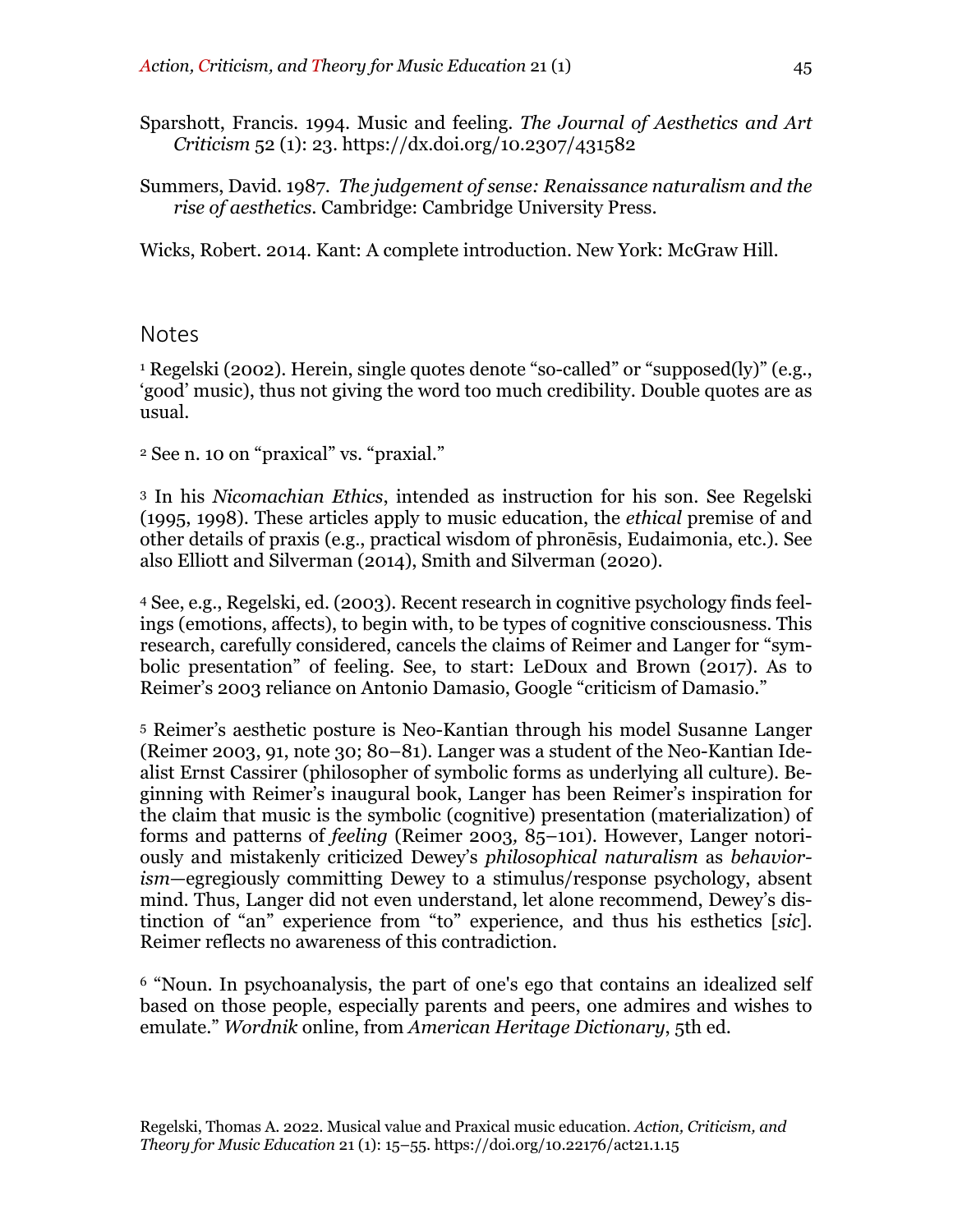<sup>7</sup> Thus, the injunction "play more aesthetically" is laughable, even for teachers who continue to subscribe to aesthetic education premises for music. "Play more musically" *can* be reasonable when, *but only when* students already have in mind from past experience and instruction what the criteria of "musically" are to which they should attend in order to improve. Such independent musicianship is the goal of a praxical music education! In contrast, aesthetics has been, variously, concerned with beauty and (and/or) taste. Neither are typically addressed in music education. In any case, feelings *can* be described with adjectives (e.g. Kate Hevner's "adjective circle," 1937) as we do in everyday language. Why, then, don't teachers of literature, poetry, and drama—arts of language—feel the need for aesthetic justification and rationales? "Musicing," a verb form of "music," *is* noticeable and thus whether or not progress is notable is noticeable and can be evaluated. See n. 48 for the coining of the verb form.

<sup>8</sup> Sections below individually critique aesthetics in general and aesthetic premises for music education. For a praxical alternative to the aesthetic meme, see Regelski (2015; 2021) and Elliott and Silverman (2014).

<sup>9</sup> For efficiency, I will indicate a sampling of examples o*nce*, to which future references herein of music as social praxis apply: any social praxis in which music is central or a defining element of its sociality; *without which, the social praxis is fundamentally changed.* Thus, all kinds of celebrations, worship, patriotism, dancing, amateur musicking (at home or with others), solidarity (political, social, etc.), ethnicity, nationalism, jam sessions, "garage bands," school ensembles as social activities, concerts (i.e., audiences), music for ambience (parties, live music in clubs/bars), mood enhancement, radio and TV offerings, as supporting physical activity (aerobics play lists governing changing degrees of energy, running, etc.), intellectual sharing, interests and activities of "taste groups," teaching (and not only music), music criticism , related intellectual interests and dialogue, listening *alone* (that shares in sociality of taste groups catered to by industry, and the various roles of sociality involved in producing recordings), concert audiences ("good for" their entertainment; social practices, such as clapping), human behavior/ethology (emotions, sexuality, aggression, power), and group forms of composition. Add your own candidates. I shall not expand on music for politically valued causes except to note that "political" comes from "polis," meaning "people," thus fitting the understanding of music as social praxis, political being one. See note 10, then, for the "Singing Revolution" in the Baltic States c. late 1980s and other examples of music being enlisted for social and political ends. Selected musics function to bring people together in pursuit of shared causes. I will not join the debates over "culture" and "Culture" as engaged in by various disciplines.

<sup>10</sup> "Ignacio Ellacuría," *Internet Encyclopedia of Philosophy*. Ellacuría follows a Marxian theme of action (praxis) undertaken to foster emancipation from oppres-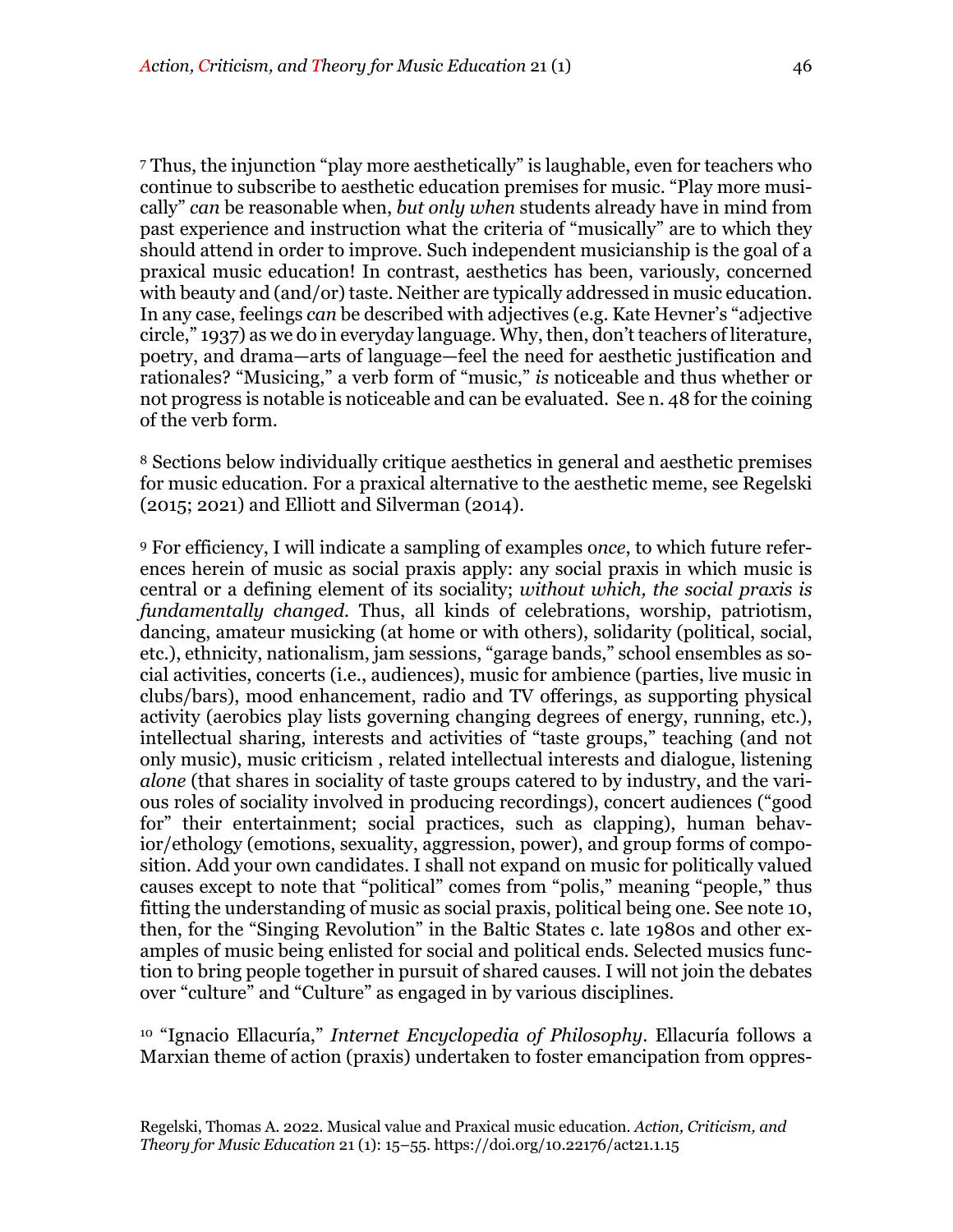sive ideologies. The premise nonetheless demonstrates how the multiplicity of music praxies has inexorably led to ever-greater possibilities for musicing in society (e.g. cross-over musics, ever new musical technologies)—including as a force for *political change*. For example, the "Singing Revolution" in Estonia led to freedom from oppressive Soviet rule (Google singingrevolution.com). This Marxian side of praxis theory (*viz*., Critical Theory) is also central to efforts in music education praxis to overcome poverty, social inequality, racism and other oppressive conditions. Note: Ellacuría's translator refers to "praxical" bases for effecting change rather than the adjective "praxial." The close relationship of "prax*ical*" to "pract*ical*" is a useful reminder that, properly understood, *praxis is pragmatic in its results*, I have therefore newly adopted it hereafter to brand my phenomenological sociology (see Alfred Shultz) of musical praxis from other praxial theory that mainly stress the inevitable differences between musical praxies and the need to account for these differences in education.

<sup>11</sup> Regelski, *Music and Music Education as Social Praxis* (2015). An argument from philosophy and phenomenological sociology *for* a philosophy of music as social praxis and *against* the advocacy rationale that music education is an education of aesthetic responsiveness.

<sup>12</sup> Regelski (1981, 1986, 1999, 2021. Basing schooling directly on an out-of-school praxis (e.g. studio art) requires adapting it to the *situatedness* that characterizes schooling. For example, artistic creativity outside of school is not fragmented into 40-minute periods. Similarly, the *educational function* of jazz in the curriculum is stressed over its typical out-of-school praxis.

<sup>13</sup> See Regelski (2007). *Amat*eur, despite its Latin root as "loving" (*amat*), often gets a negative reception or reputation among trained musicians. But musical amateur*ing* as a key social praxis should be the primary goal of praxical music education. It is, at least, a foundational beginning for those who aspire to the hallowed status of "musician." Chamber groupings are far more easily scheduled in busy adult lives than large community ensembles which, in any case, are too few in number. Why are there so few community ensembles, given the hegemony of ensembles in music education? Chamber groups also benefit greatly from Vygotsky's premise of ZPD, where students learn from one another.

<sup>14</sup> What music "is" to the question of recognizing musical performance and learning for their essential sociality NOT as created to elicit aesthetic experiences. Questions of musical sociality entail keen awareness of and connection to the originating conditions of particular musics and their relevance to the contemporary social mind; e.g., cantatas versus spirituals.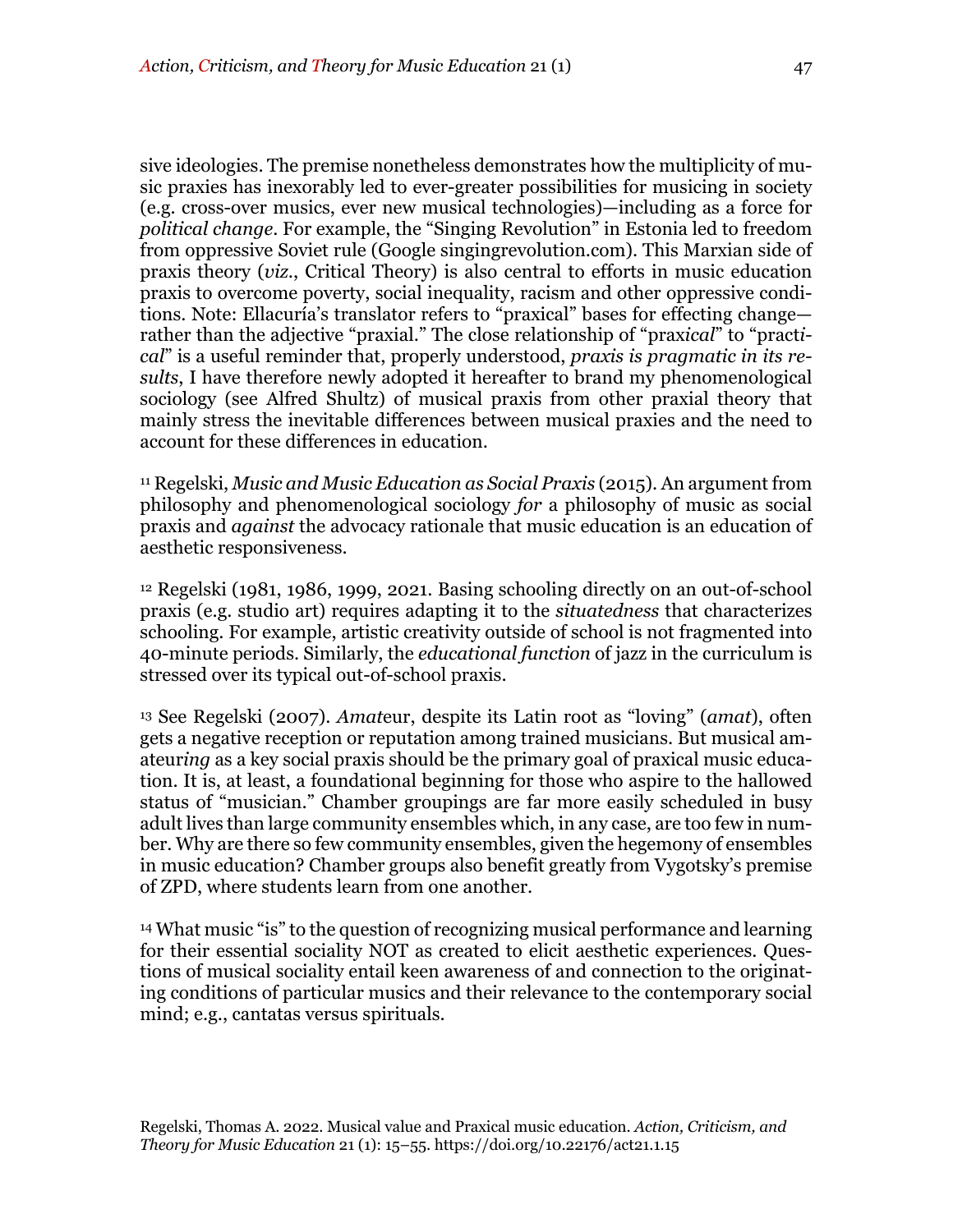<sup>15</sup> 'Things' throughout this discussion refer not only to nouns, but also processes, events, states of mind, actions, and the like that are more usually referred to with gerunds and verbs; for example, musicking, amateuring.

<sup>16</sup> The important distinction of *sentient intelligence* (aisthesis) from knowledge gained solely through reason is a variation on the traditional distinction in philosophy between so called *synthetic* knowledge (synthesized from experiences) from *analytic* knowledge (based on self-evident reason). For an extensive philosophical account of *sentient knowledge*, see Xavier Zubiri, *Sentient Intelligence*, 1999; out of print, but available free online from The Xavier Zubiri Foundation of North America.

<sup>17</sup> See, for example: Roth (2020, 191–229); "German Idealism," *Internet Encyclopedia of Philosophy*, https://iep.utm.edu/germidea/; "Weimar Classicism," (https://www.wikiwand.com/en/Weimar\_Classicism).

<sup>18</sup> "[H]uman beings talk about the beautiful as if it is a property of the object or something which is logically necessary. In our judgment of taste … [we] expect others to have a similar experience, a similar feeling, a similar judgment…. So, according to Kant, our judgment of taste is subjective and nevertheless involves at the same time a claim to being valid for everyone. Our judgment of taste is subjective and at the same time universal. This subjective universality … is rooted in a subjective principle, which determines only by feeling rather than concepts, though nonetheless with universal validity, what is liked or disliked. And this principle is called by Kant *sensus communis*… [I]t explains why we assume that our aesthetic judgements will be shared by others, why they are transcendentally necessary." www.galerie-inter.de/kimmerie/framebraeemb.htm. In England, the 3rd Earl of Shaftesbury also hypothesized a *sensus communis* as a keystone of his aesthetic theory.

<sup>19</sup> Even this assumption led to a contentious and ongoing debate in aesthetics as to whether an artist's intentions are relevant to judging (valuing) an artwork. Aestheticians favoring absolute music assert the "intentional fallacy" to rule out the artist's intentions (or, often, details of the artist's life), and thus the *work alone* is the basis for understanding and judging its merit, not its relation to human life, ideas, and uses.

<sup>20</sup> See, https://plato.stanford.edu/entries/kant-aesthetics/#2.5 for an account of Kant's theory, especially the contrast between pure and dependent/adherent beauty. It seems that Kant judged most visual art familiar to him as "dependent" for being representational. As mentioned, aesthetic discourse of the time coincided with the coalescing in cultural history of the Fine Arts (e.g., the so-called "Sister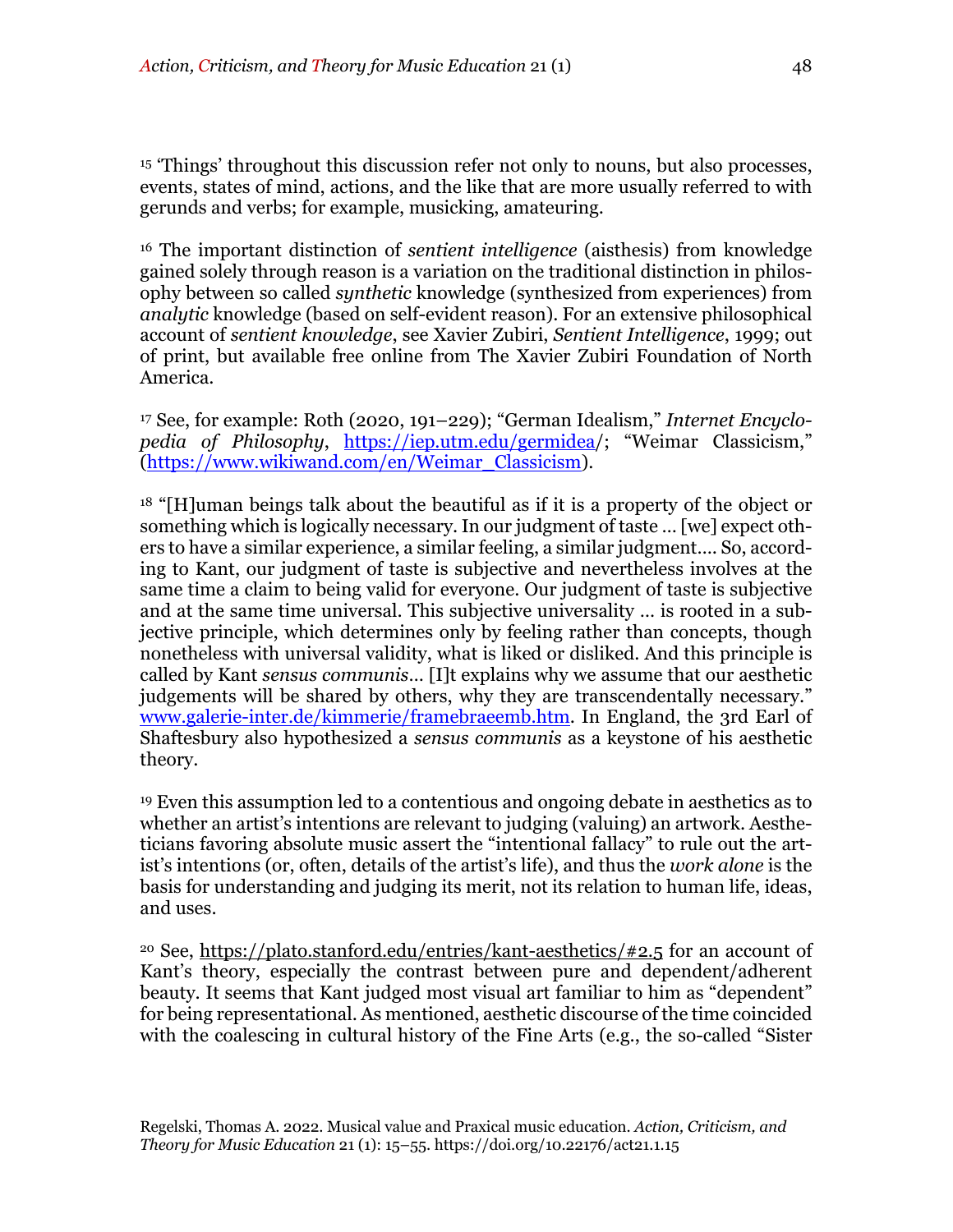Arts" that shared the family resemblance by having aesthetic properties). Importantly, by this time, the value of Fine Arts was specifically to exhibit highminded aesthetic properties that occasioned aesthetic experience, in distinction to craft arts that were merely useful. Thus was born the delusive "aesthetic theory of art" swallowed wholesale by aesthetic education claims and "highbrow" social elites. However, it is but one theory of what art *is* and is "good for" and is increasingly judged by philosophers of art as lacking philosophical rigor. Contemporary artists simply ignore it.

<sup>21</sup> The distinction between music [*sic*] as a collective noun, and "musics" is the same as that between "food" and "foods," or "law" and "laws." But to acknowledge the social facticity of "music*s*," herein I shall indicate the *collective noun* "music" with the Arial light font (music). However, common expressions, such as music education or "absolute music" will remain undifferentiated. Herein, in following good scholarly style, occasional reference to "music" in double quotes (and not music) refers to the word as a word.

<sup>22</sup> "Instrumental" in the sense of serving as a means of or conductive to *uses* the music is "good for."

<sup>23</sup> Music as pure sound and formal construction; lacking extra-musical reference or use. See Dalhaus (1994).

<sup>24</sup> Kivy (1991). Even art song 'suffers' aesthetically from its words. This premise had long been the case since Kant, for whom "concepts" (of words) denied the status of *free beauty* (discussed above).

<sup>25</sup> Searle (1996). John Searle is a leading philosopher of mind, whose social philosophy (among other contributions) is resonant with George Herbert Mead's "social mind," and thus directly relevant to the theory of music as social praxis, Searle's philosophical argument for *social reality* (in two books, and many articles) is not the same as for the "*social construction* of reality" advanced by sociologists Peter Berger and Thomas Luckman (in their book of that title, 1991—which is worth consulting as well). Searle describes *pragmatic (internal) reality*, not the relativism of utterly subjective worlds understood sociologically.

<sup>26</sup> *Ontology* is the sub-discipline of philosophy concerned with *being*—the conditions of existing—and related concepts. It studies what it means for something to exist.

<sup>27</sup> "[R]eality does *not* have an existence and character wholly independent of human practices [praxies], beliefs, and evidence for the simple reason that human practices, beliefs, and evidence are a very large part of the reality we talk about,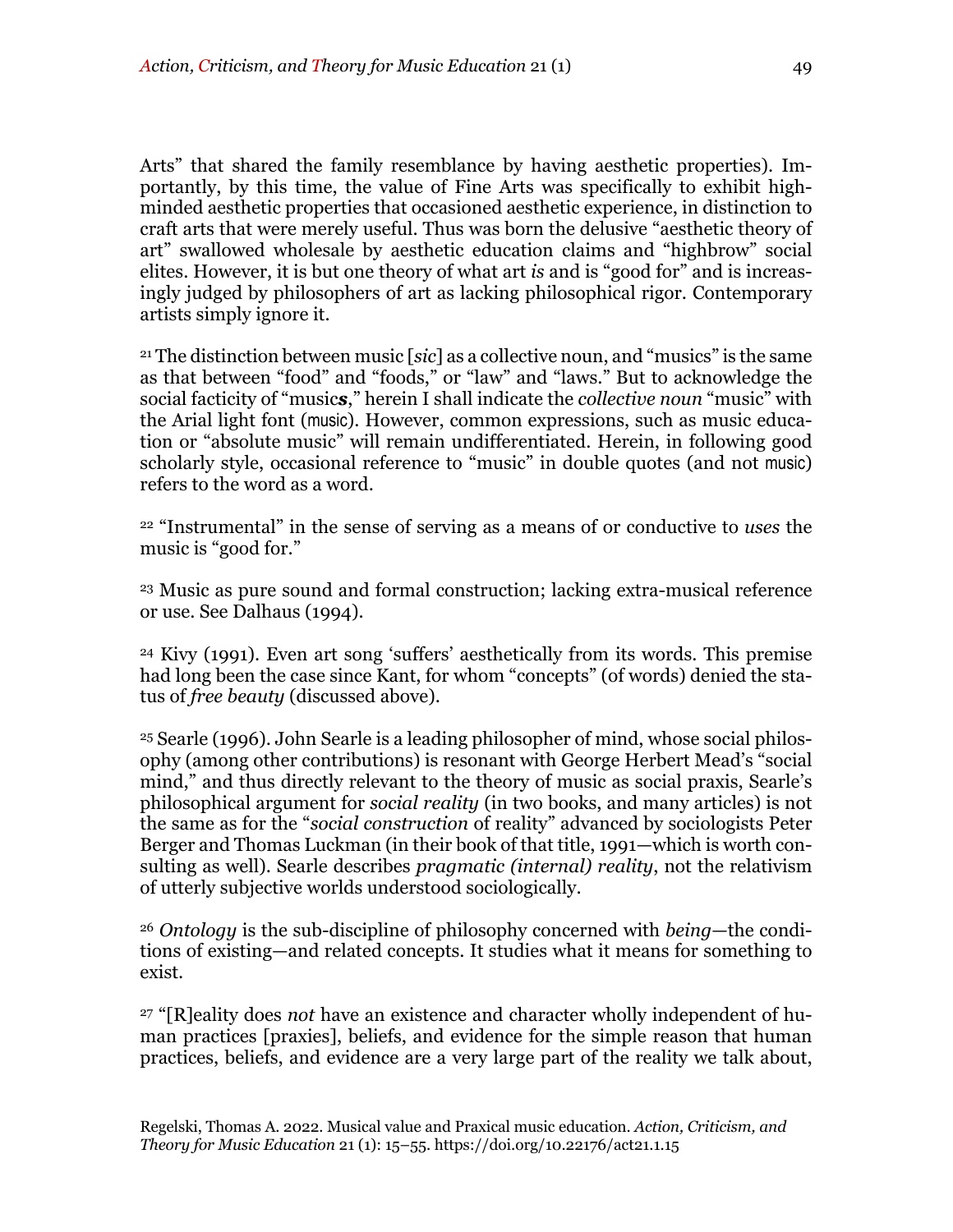and reality would be quite different if they were different" (Putnam and Putnam 2017, 62, italics original).

<sup>28</sup> Mead (1962). In philosophy, ever since Kant's categorical conceptualism (e.g., "categories of understanding" of the mind itself), perception was regarded as conceptually pre-disposed by intuitions of space and time, thus partially anticipating the findings of contemporary cognitive science.

<sup>29</sup> A basic concept of "phenomenological sociology." See, e.g., Schütz (1967). Wikipedia has a useful summary. To simplify, it is our shared, "common sense" reality.

<sup>30</sup> The color green, for example, was not distinguished with a word in Japanese until well into the Heian era (794–1185). A Japanese word that might today be translated "blueen" conflated the blue and green parts of the color spectrum. Some languages identify colors using the names of trees or plants in their environments that have certain hues. These identifications—e.g., "green" as the name of a local tree—are meaningless outside of the language group. Thus, does language bias perception.

<sup>31</sup> This distinction is creatively highlighted by John Cage in his *3'44"* (of silence). In fact, there is no silence, but the sounds escaping from the street or nearby environment are audibly framed as music by the *social institution of a concert audience*, and their unavoidable hearing of "ambient sound" is thereby highlighted. See, too, composer R. Murray Shafer's (1994) book, which stresses values of attending to our sonic environments.

<sup>32</sup> Human biology and perceptual capacities (e.g., range of hearing, sight, etc.) Searle calls "Deep Background." In distinction, "Local Background" (social, cultural situatedness) is described in the general discussion of Background that follows.

<sup>33</sup> For example, typical funeral music (i.e., excluding Requiem Masses) vs. wedding music. On "making special," see Dissanayake (1992, 1990), ethological studies of art. Even just listening to music "makes special" the quality of *time* thereby experienced: the time is not wasted or killed but "worthwhile" (the word "worthwhile"— U.K. worth-while—literally means "valued time"). "Making special" is also known in ethology and anthropology as "artification" and accounts for the human impulse to create art and music, including cave paintings and drums.

<sup>34</sup> Regelski (2017). The idea of music descending from Mars is from philosopher Aaron Ridley, in *The Philosophy of Music: Themes and Variations* (Edinburgh University Press, 2004). It is a metaphor he uses in discounting the possibility of "absolute music." Also see note 36.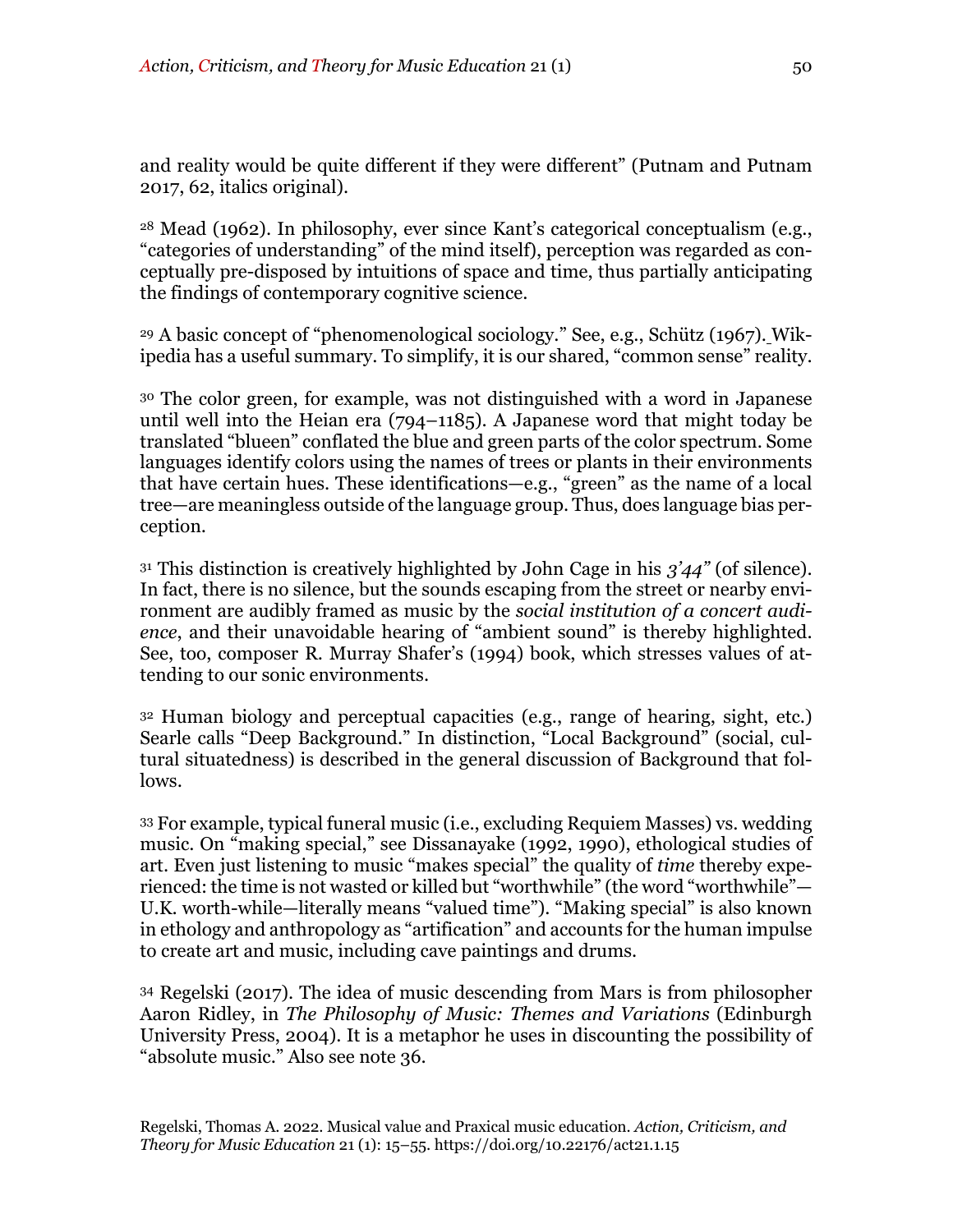<sup>35</sup> Thomas A. Regelski, "Resisting Aesthetic Autonomy: A 'Critical Philosophy' of Art and Music Education Advocacy," *Journal of Aesthetic Education*, 53/2 (2019), 184–98. "Autonomania" is also Ridley's neologism for musicology's fanaticism for absolute music (see note 37) as an object of scientific study by musicologists.

<sup>36</sup> Korsyn critiques music scholarship for pretending to arrive at singular reductive analyses that are only subjective conclusions of different researchers making personal claims to 'truth'. For example, "Schenkerian Analysis," perhaps the acme of essentialism reached by adherents of "absolute music" and "formalism" (historically advancing merits of 'classical' German nationalist-Romanticism against Stravinsky and other modernists) and its disciples and disciplines. This essentialism is still taught in many doctoral programs, though its relevance for most performing artists should be doubted. See Cook (2013).

<sup>37</sup> However, intentionality can contemplate what we don't intend, such as pain. For sociology, *social actions* are those that take into consideration the reactions and behaviors of others *in their completion*. For Searle, perception itself relies on intentionality (Searle 2015), an argument for "direct realism." Direct realism rejects intervening variables such as hypothesized cortical impressions or mental representations (etc.) *between* the source of a perception and the perception itself. *The perception is still culturally amplified*! Thus, indigenous cultures perceive attensive (attentional) qualities in nature that are relevant to their survival (e.g., plants "good for" food, medicine), perceptions that "advanced" cultures are not culturally induced to observe. The 'Sami university' in Finland preserves and studies knowledge of the indigenous Sami people of Finnish Lapland, thus according it recognition as valuable.

<sup>38</sup> As already noted, perception itself, in the constructivist and pragmatist view of consciousness, is inherently value-laden (culturally biased) and cognitive; it is a matter of selective attention guided by *cognitive categories* of a culture that arise to begin with in terms of the needs, values, language, and other social habits and institutions of that culture, its social mind, and "natural attitude." For the latter, see notes 29, 39.)

<sup>39</sup> This Background is Searle's "Local Background" (for "Deep Background" see note 32) and overlaps Pierre Bourdieu's "habitus" and Jürgen Habermas' "lifeworld." All three account in key ways for the creation of *social reality*. Note the important difference from the social creation of reality. Additionally, in all three, "situatedness" is more than taking into account the historical or cultural "context" of music—as music history texts sometimes attempt. Rather, values and experiences are "situated" in terms of a *Local Background* of collective intentionality and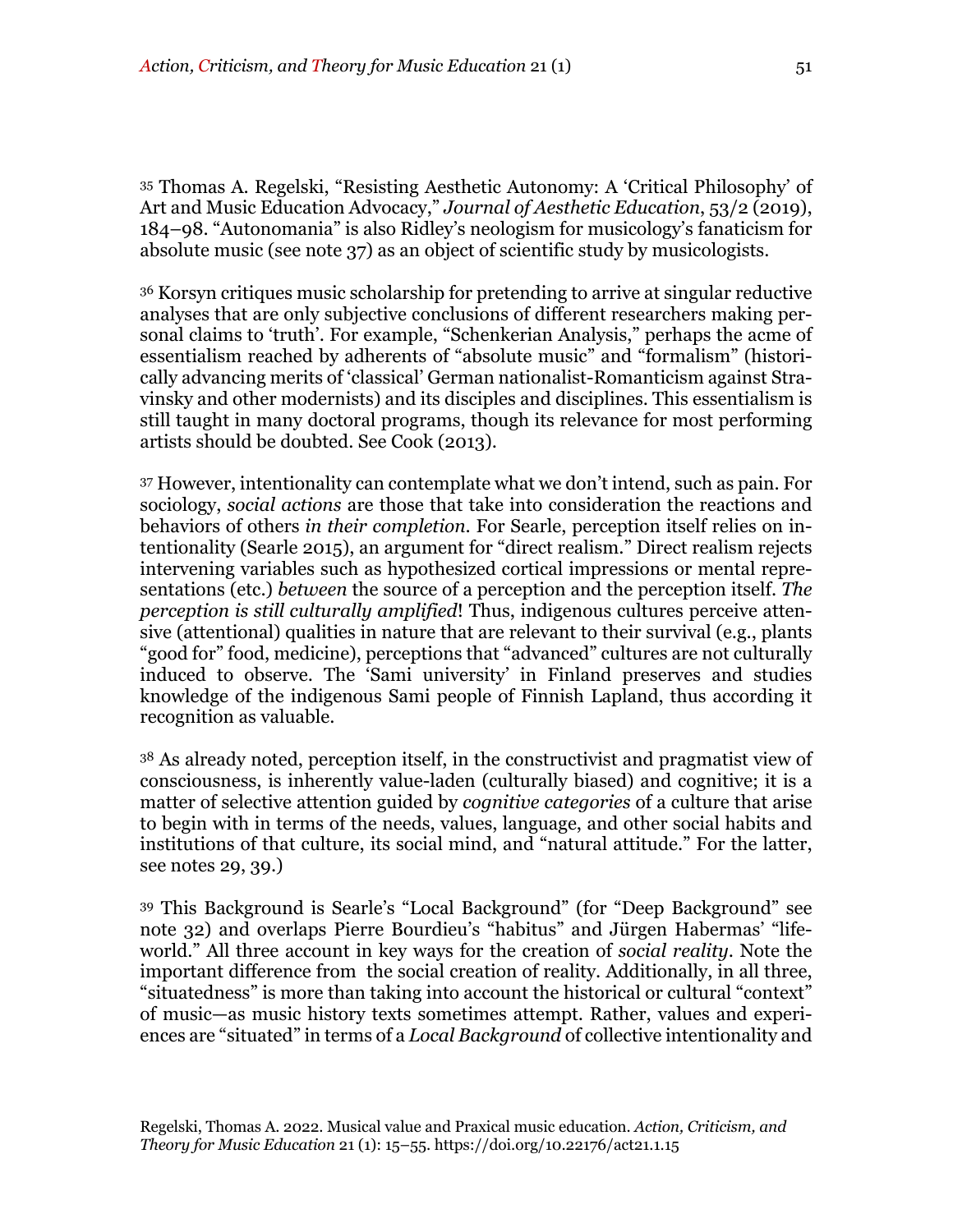other cultural variables governing a particular *present* set of social and other circumstances of the "natural attitude." Central to *phenomenological sociology* is the difference between the "natural attitude"—common sense acceptance of the straightforward fact-world of communally experienced 'realities' as situated in a given lifeworld—and self-conscious awareness of the directionality and structures of one's *personal intentionality* within that shared lifeworld—in the present case, towards the *social facticity* of music on a given occasion. *B*ackground is a proper noun for Searle (i.e., capitalized) and also involves conditions (skills, education, experiences, etc.) of the perceiver.

<sup>40</sup> For more on 'Background" see: Internet *Dictionary of Mind,* or Google "John Searle, Background" (which leads to that dictionary entry).

<sup>41</sup> "Not all consciousness is intentional, and not all intentionality is conscious," but "every intentional state that is unconscious is at least accessible to consciousness" (Searle 1995, 7).

<sup>42</sup> Thus the utterance itself, the mere labeling of an aural event as "prayer" rather than "song" or "music," creates the important *social status* at stake, one of importance to religions that make that particular distinction. It thus involves what in the philosophy of language is called a "performative," where words such as "I thee wed" or "please leave" create a new *social fact* (or social reality): a marriage, aloneness. Likewise, application of the word "music" to sound creates a *social fact* called "music." The word "music" applied in a social context is performative in creating "music" out of what others from a different culture might call "noise," or at least regard as "meaningless." Not sharing their Background, we often regard the musics of other cultures in a likewise manner.

<sup>43</sup> The problem some aesthetes seem to have with improvised jazz is there are no future possibilities of performance compared to notated "works." For these aesthetes, this denies the hallowed status of a "work." However, even the possibilities of notated musics—including 'classical'—are always variable according to gaps in notation filled in by a performer (e.g., exact tempi, dynamics, articulation, length of fermatas, rubato, phrasing, etc.). Possibilities for these gaps are among the important variables that need "to in-form" students' musicianship for a notated praxis; e.g., *reasons* for choices of phrasing, articulation, tone quality, tempi, and other such musicianship decisions—unfortunately usually made instead by the director. Philosophically, these variables lead some postmodern theorists to consider performance (itself) *as* "the music," not *of* music (the 'work'). This notion of a score ('work') as a "social object" finds support in praxical theory and its acceptance would make major changes in music tuition at all levels. Musicking becomes an act of creation, not of repetition or instantiation.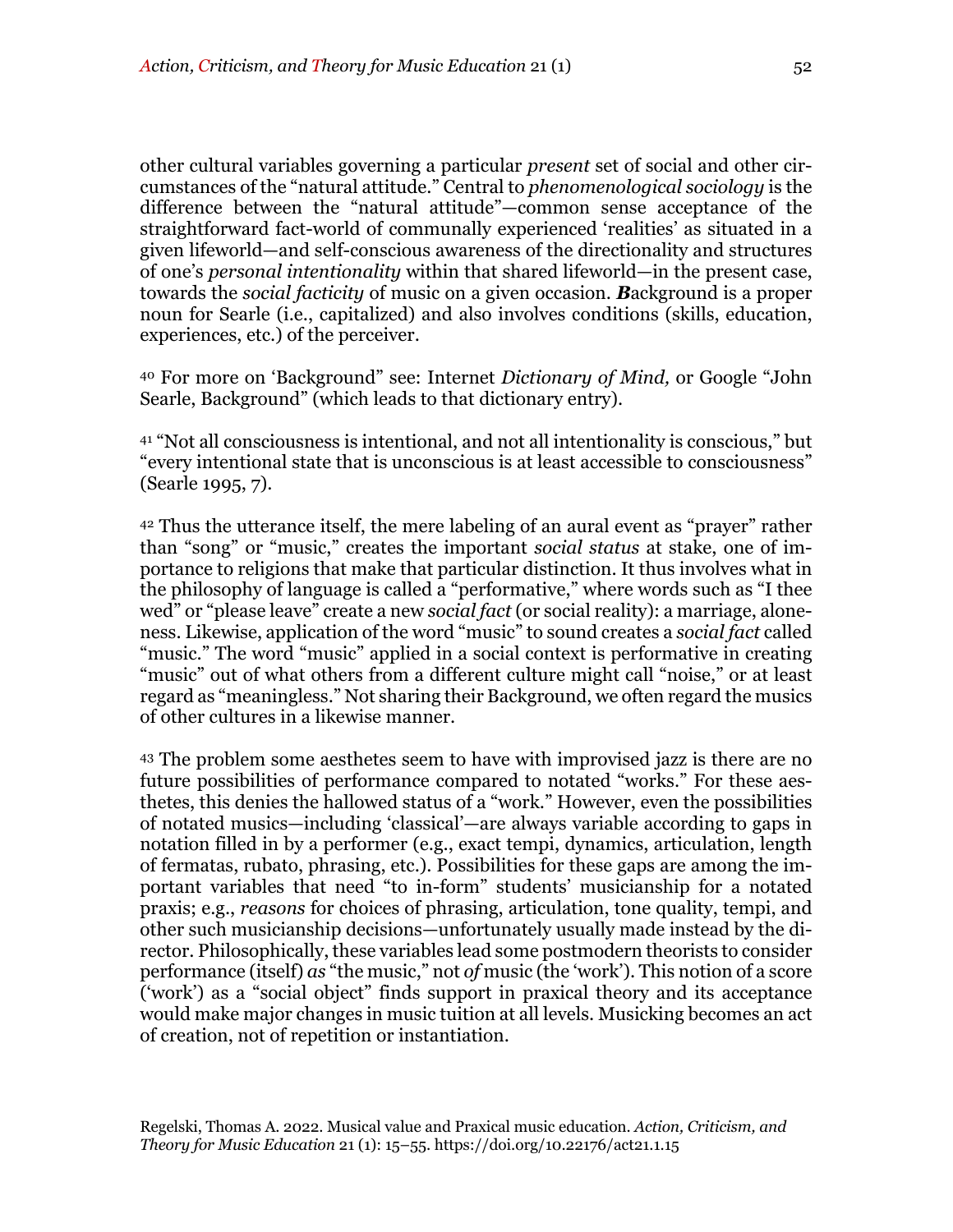<sup>44</sup> Christopher Small (1998) coined the neologism "musicking," thus spelled, as a play on the old English "musick*," as pre-dating aesthetics* and profoundly social. His *phenomenological sociology* takes "musicking" to embrace a wider part of the social spectrum than just the sounds of the moment. David Elliott (1995; Elliott and Silverman [2014]) had earlier referred to (and spelled) "musicing" as referring to performative aspects and social traditions by which music is composed, executed, and heard. Herein, I have preferred "musicking" simply to stress the social phenomenology of music as praxis.

<sup>45</sup> In Aristotle's account of praxis, "right results" are values sought in meeting the needs of those served. Since such needs are variable in nature and extent for different people, groups, and even times (occasions), specifics cannot be articulated. However, a formal curriculum, per se, attempts to state anticipated right (musically desirable) results for the students and serves as the criterion of learning and teaching success. See: Regelski (2021). Outside of school, "right results" are those considered "good for" personal or group choices for musicing.

<sup>46</sup> *The* sublime and *the* beautiful are important markers in aesthetics. In *On the Sublime and Beautiful* (1757), Edmund Burke famously tried to differentiate the two: the sublime was an all-consuming force beyond beauty that compelled overwhelming power and rapture. For Kant (who differed), it expands awareness beyond fine art "into the moral realm, lifting it from the sensory into the non-sensory sphere" (Wicks 2014, 203.) The transition from 18th century neo-Classical *beauty* to 19th century Romanticism's *sublime* (and Schiller's 1794 premise of the experience of fine art, following Kant, as cultivating morality: see (https://plato.stanford.edu/entries/schiller/#LettAestEduc) reveals the fickleness of aesthetic theorizing. However, such incompatible aesthetic speculations cannot legitimate 21st century school music education—but Reimer tried (see Reimer 1995).

<sup>47</sup> Again, *aisthesis* is knowledge gained by the senses; i.e., "sentient intelligence." But, as also explained earlier (see note 16 and the connected text), perception as cognitively amplified by a culture typically has aisthesis *biased* (not 'pure', whatever that could mean) according to cultural variables or other *attensive properties* (those that "stand out" for them: e.g., clarinetists find clarinet parts of a symphony more attensive than, say, percussionists do) depending on the Backgrounding functions assumed by different musics or other perceptions (e.g., identifying genus and species in biology; qualities of snow for skiers, truck drivers, etc.). See Mandoki (2007), Chapters 7–8. Chapters 1–4 provide uncompromising critiques of traditional aesthetics. The attensitivity of certain musics propels movement, such as dancing or just foot-tapping (e.g., to Irish tunes). This tendency to movement has been turned to advantage by cultures that favor (for cultural reasons) movement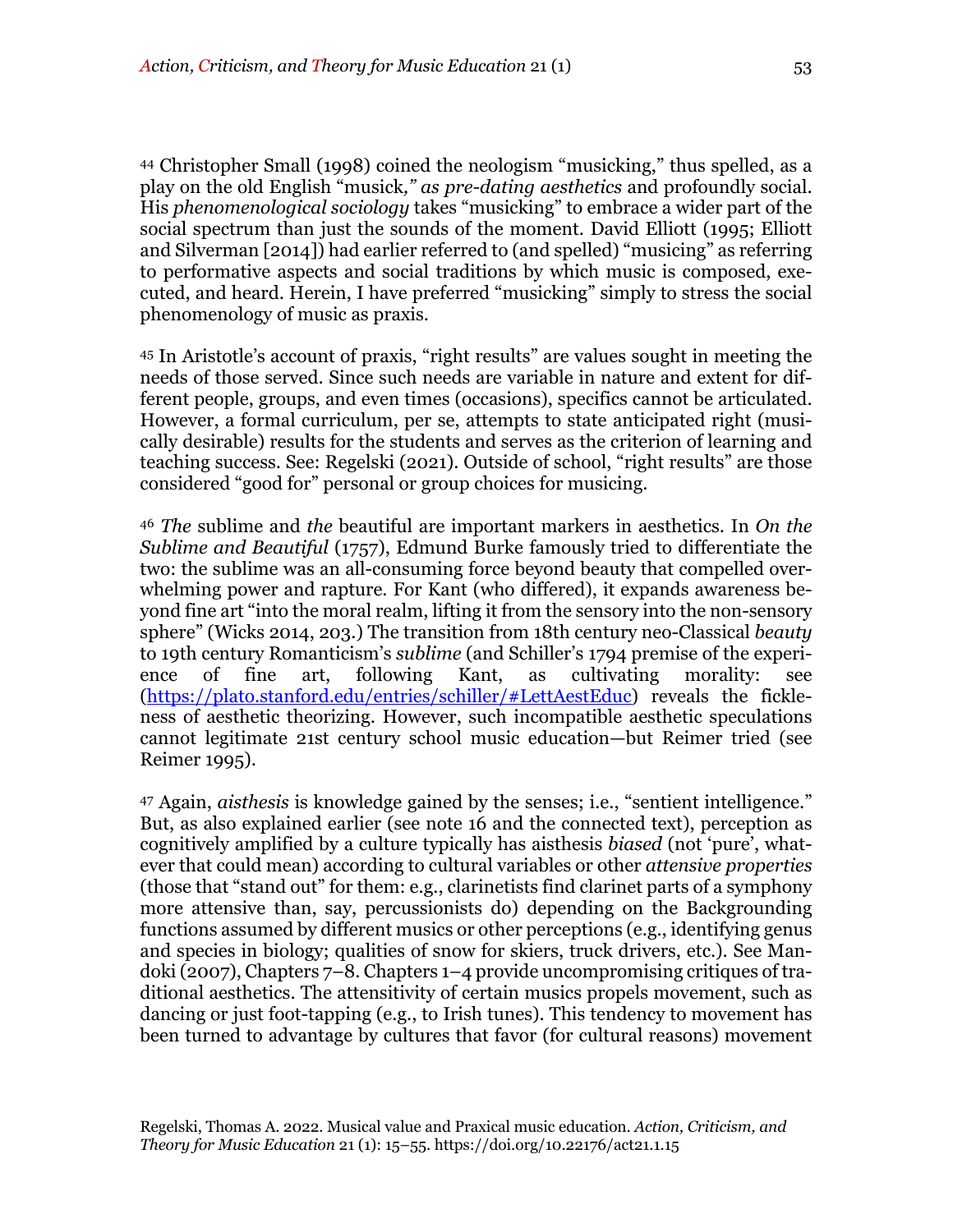as central to institutional dynamics—e.g., funerals, weddings, coming of age ceremonies, etc. all characterized by other cultures as "dance" but that come closer to sociality enacted gestures through music and even as religion.

<sup>48</sup> For example, Dixieland, swing, hard bop, modal jazz, progressive jazz, free jazz, smooth jazz, jazz-rock fusion, R & B, Afro-Cuban jazz (etc.), each arising from different social histories, yet each appealing to different taste publics or even geography: Dixieland, for example, associated with New Orleans, Paul Whitman's big band with San Francisco. Interestingly, many of these styles came into prominence in different ages of social history—influenced in key ways by social changes and historical conditions of each era.

<sup>49</sup> In one instance, a classically trained American percussionist who studied drumming traditions of Ghana in the US with a Master drummer was later studying further in Ghana with that Master. On one occasion he was asked to leave the ensemble by the individual for whom the musicking was intended. His participation, although apparently competent enough that his teacher allowed his inclusion, was distracting her from the important function the musicing was to serve: the summoning of an ancestral spirit. It is important to observe in this example that "the music" was not simply an *accompaniment* to a non-musical socio-religious purpose; it was that purpose *wholly*. Furthermore, her dancing and vocalizations were part of "the music," as were the activities of those in attendance whose role was not simply that of audience but involved participatory clapping and shouts of support. She might also have been discomfited by the presence of an outsider in the ensemble suspected of not joining in the social mind of that culture.

<sup>50</sup> For lack of a better term to describe such contemplative preferences; in truth, all single-minded preferences amount to indulgences.

<sup>51</sup> For example, solos, duets, and other chamber musics (e.g., brass quartet; madrigal) assigned for independent rehearsing, with results presented during an interlude of an ensemble period as a brief recital. This creates an opportunity for ensemble members to listen and discuss, not just give concerts. And such experience during the school years is an entry to the pleasures of chamber literature that promotes carryover to adult musicking. Listening *may* be a matter of "what to listen for in music" that Aaron Copland wrote about in his book of that title in 1939. But the explosion of musics since then requires that sentient intelligence for a particular listening praxis be attuned and in-formed differently by different musics. And that means being responsive to the sociality connected with each, a process best informed by experience with a particular type. Music*s* education best conveys the challenge for praxical music education, whether to foster amateuring performance of, or acclimated listening to different musics.